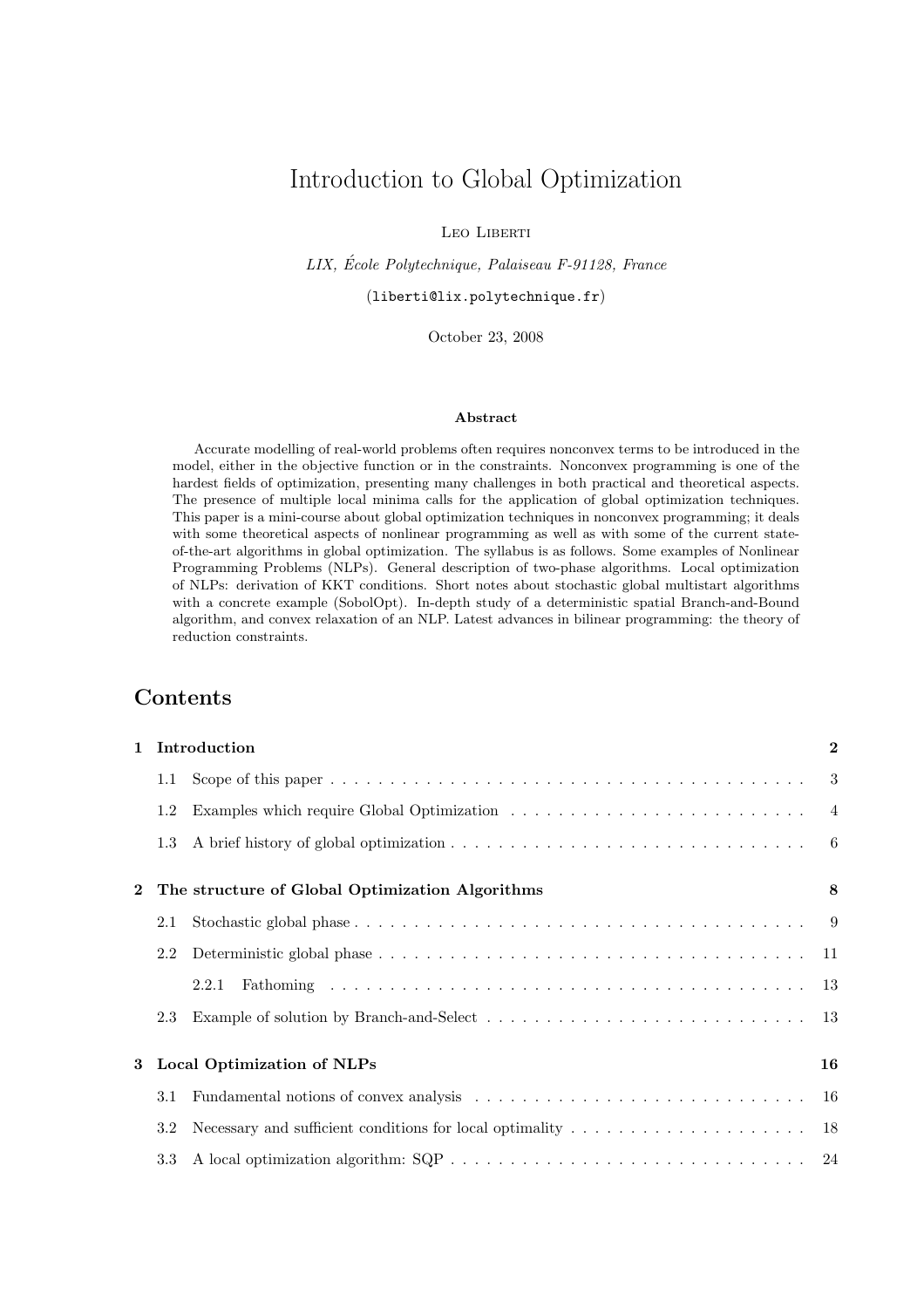| 4 | The SobolOpt algorithm                                                                                                         |                                        |                                                                                                                        |        |  |
|---|--------------------------------------------------------------------------------------------------------------------------------|----------------------------------------|------------------------------------------------------------------------------------------------------------------------|--------|--|
| 5 |                                                                                                                                | The spatial Branch-and-Bound algorithm |                                                                                                                        |        |  |
|   | 5.1                                                                                                                            | 28                                     |                                                                                                                        |        |  |
|   |                                                                                                                                | 5.1.1                                  | Optimization-based bounds tightening (step 1) $\ldots \ldots \ldots \ldots \ldots \ldots$                              | 28     |  |
|   |                                                                                                                                | 5.1.2                                  | Feasibility-based bounds tightening (step 2) $\ldots \ldots \ldots \ldots \ldots \ldots \ldots$                        | 28     |  |
|   | 5.2                                                                                                                            |                                        | Choice of region (step 2) $\ldots \ldots \ldots \ldots \ldots \ldots \ldots \ldots \ldots \ldots \ldots \ldots \ldots$ | 29     |  |
|   | Convex relaxation (step 3) $\ldots \ldots \ldots \ldots \ldots \ldots \ldots \ldots \ldots \ldots \ldots \ldots \ldots$<br>5.3 |                                        |                                                                                                                        | 29     |  |
|   |                                                                                                                                | 5.3.1                                  |                                                                                                                        | 29     |  |
|   |                                                                                                                                | 5.3.2                                  |                                                                                                                        | 32     |  |
|   | 5.4                                                                                                                            |                                        |                                                                                                                        | $32\,$ |  |
|   |                                                                                                                                | 5.4.1                                  |                                                                                                                        | 33     |  |
|   |                                                                                                                                | 5.4.2                                  |                                                                                                                        | 33     |  |
|   | 5.5                                                                                                                            |                                        |                                                                                                                        | 33     |  |
| 6 | Tight convex relaxations of bilinear problems<br>34                                                                            |                                        |                                                                                                                        |        |  |
| 7 |                                                                                                                                | Conclusion                             |                                                                                                                        | 36     |  |

## 1 Introduction

Optimization is a field of applied mathematics that deals with finding the extremal value of a function in a domain of definition, subject to various constraints on the variable values. Historically, optimization techniques first came about in conjunction with problems linked with the logistics of personnel and transportation management. Typically, the problems were modelled in terms of finding the minimum cost configuration subject to all constraints be satisfied, where both the cost and the constraints were linear functions of the decision variables. These kinds of problems are all in the class of Linear Programming (LP). The most celebrated algorithm for solving such problems is the Simplex Algorithm, proposed by Dantzig in the late 40s/early 50s [Dan63]; its worst-case complexity is exponential in the number of problem variables, but it performs extremely efficiently in most practical instances.One other technique for solving LP problems, the Ellipsoid Algorithm, exhibits polynomial complexity. Many free and commercial implementations of the Simplex Algorithm exist nowadays, which are capable of solving extremely largescale instances with up to millions of variables and constraints.

In many cases the nature of the problem explicitly requires integer or binary decision variables. Imposing such constraints on the variables makes the problem much more difficult to solve. MILP (Mixed-Integer Linear Programming) problems are problems where some (or all) variables are constrained to take integer values, and where the objective function and constraints are linear functions of the variables. Notwithstanding the linearity of the functions in the problem, the problem itself is nonlinear, since the integrality constraints on the variables can be expressed as nonlinear functions. The techniques for solving MILPs are very different from those for solving LPs. Typically, the solution of an entire LP problem (obtained by relaxing the integrality constraints on the integer variables, and called the LP relaxation) is required at each step of an algorithm that solves a MILP. The two most common algorithms employed in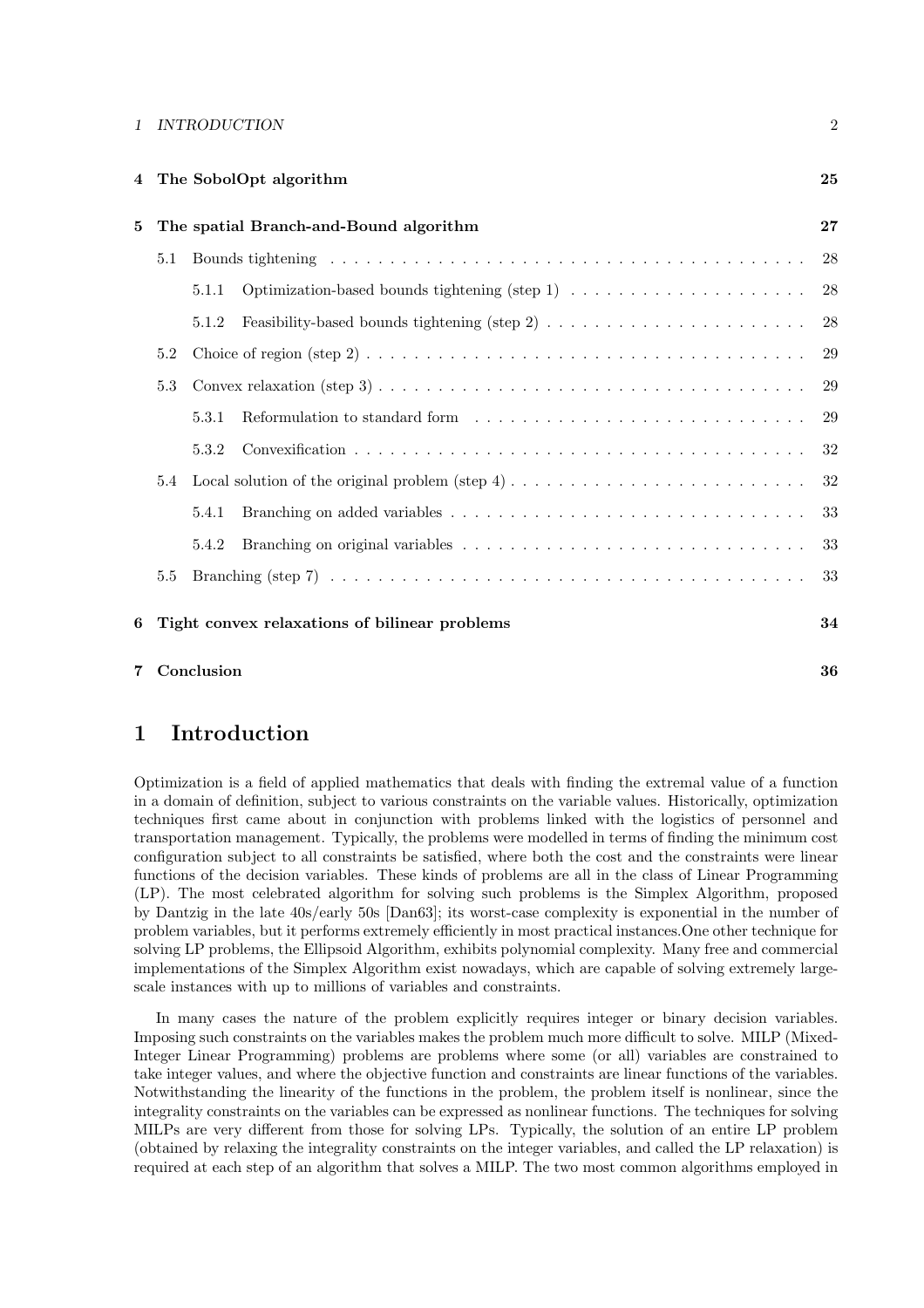solving MILPs are the Cutting Plane algorithm and the Branch-and-Bound algorithm. Their worst-case complexity is exponential in the size of the instance.

The true discriminant between "easy" and "hard" optimization problems in mathematical programming is the convex/nonconvex issue. A problem is convex if it is a minimization of a convex function (or a maximization of a concave function) where the admissible points are in a convex set. The fundamental result in convex analysis says that a locally optimal solution of a convex problem is also globally optimal (see Theorem 3.6 below). This is practically very important: since algorithmic termination tests occur at each iteration in the algorithm, they must be computationally very efficient; thus, virtually all termination conditions of optimization algorithms are local conditions, i.e. they test whether the current solution is locally optimal with respect to a pre-defined neighbourhood. If the problem is convex this is enough to guarantee that the solution is globally optimal. Nonconvex problems, on the other hand, may have many different local optima, and choosing the best one is an extremely hard task. The field of applied mathematics that studies extremal locations of nonconvex functions subject to (possibly) nonconvex constraints is called Global Optimization. If some, or all the problem variables are constrained to take discrete values only, the problem is nonconvex even if the mathematical expressions in the problem are linear (this happens because the solution set is a discrete set of points, which is a nonconvex set). Such problems are often termed Combinatorial Optimization problem due to the combinatorial nature of a discrete decision variable.

In general, the global optimization problem is formulated in terms of finding the point  $x$  in a solution space set X (called the *feasible region*) where a certain function  $f: X \to T$  (called the *objective function*), attains a minimum or a maximum. T is any ordered set (usually a subset of  $\mathbb{R}$ ). The set X is usually a subset of  $\mathbb{R}^n$  defined by constraints  $g(x) \geq 0$ , where g is a set of m possibly nonlinear functions of x and  $\geq$  are relations in  $\{\leq, =, \geq\}$ . The extremal point x can then be written as  $(x_1, \ldots, x_n)$ , and the  $x_i$ 's are sometimes called *decision variables*. It is often practically useful to express the variable bounds explicitly as  $x^L \leq x \leq x^U$   $(x^L, x^U \in \mathbb{R}^n)$ . Some of the variables may be constrained to only take integer values ( $x_i \in \mathbb{Z}$  for all i in an index set  $Z \subseteq \{1, \ldots n\}$ ). It is customary to write the global optimization Mixed-Integer Nonlinear Programming problem (MINLP) as follows:

$$
\begin{array}{ccc}\n\min_{x} & f(x) & \geq & b \\
g(x) & \geq & b & \\
x^{L} & \leq x \leq & x^{U} \\
x_{i} \in \mathbb{Z} & \forall i \in Z.\n\end{array}
$$
\n(1)

Notice that expressing the integrality constraints on the variables can be reduced to imposing an appropriate constraint in form of a function. E.g.,  $x_1$  only taking values 0,1 can be expressed by imposing the constraint  $x_1(x_1-1)=0$ . The variable bounds are also called *variable ranges*. It is sometimes convenient to introduce the problem constraints in the form

$$
a \le g(x) \le b
$$

where  $a, b \in \mathbb{R}^m$  are lower and upper limits on the constraint values. Equality constraints are expressed by setting  $a = b$  and one-way inequality constraints are expressed by setting  $a = -\infty$  or  $b = +\infty$ . In the rest of the paper, both forms of expressing the constraints will be employed.

#### 1.1 Scope of this paper

This paper has a didactical purpose, and therefore includes many details which would normally be assumed as known. It is meant to give a substantial overview of the field of global optimization of nonconvex MINLPs. We focus our treatment on deterministic global optimization algorithms with an indepth treatment of the spatial Branch-and-Bound algorithm (see Sections 2.2 and 5); however, we also give some insight to stochastic methods (see Sections 2.1, 4). Since most modern global optimization methods use local optimization as a tool, an overview of local optimization of NLPs is also given (see Section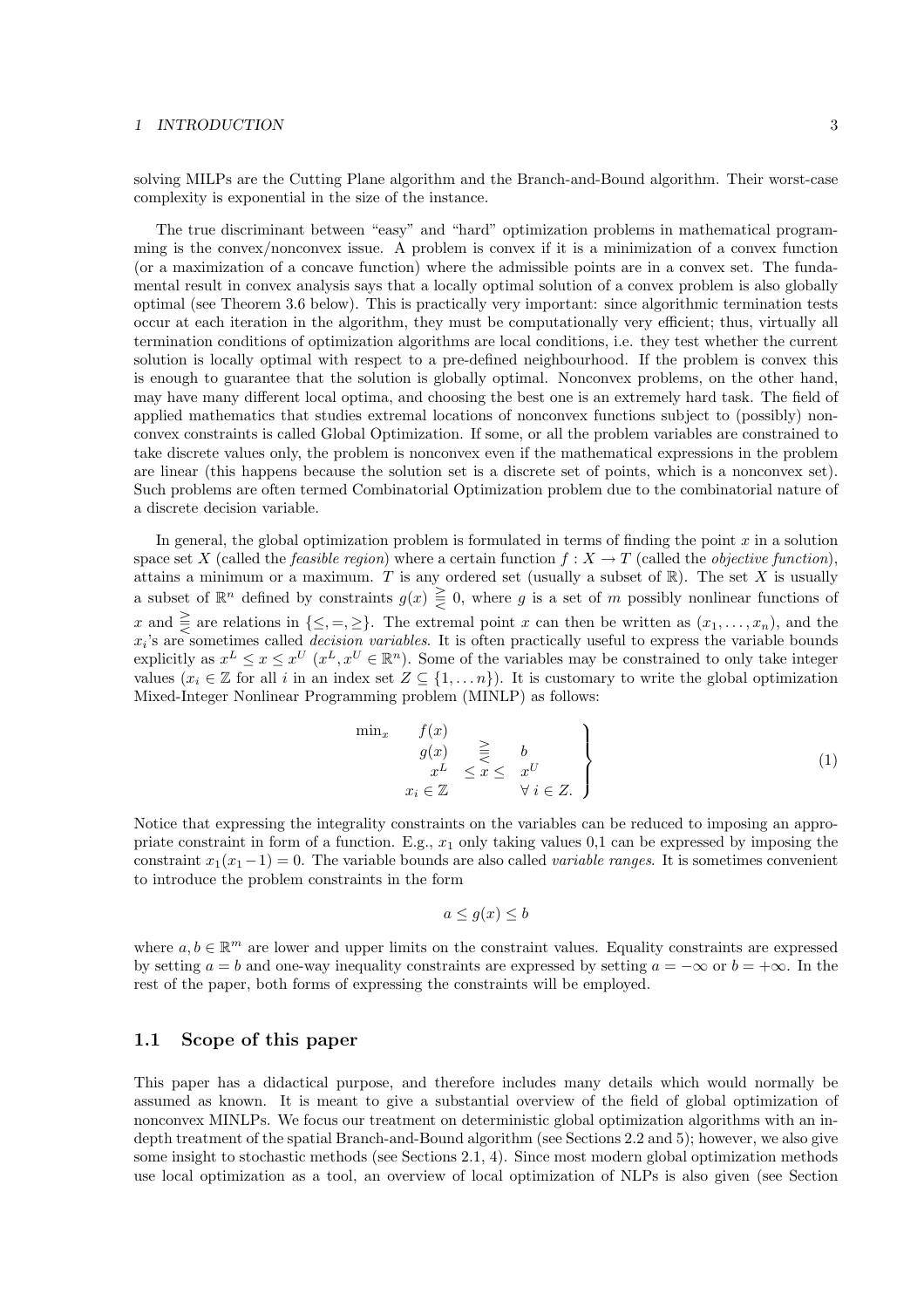3), which also contains much basic material about convexity and elementary multi-variate geometry and analysis. Although this is mainly a theoretical paper, some examples have been included (see Section 1.2). Section 6 covers more advanced material about an automatic way to provide very tight convex relaxations of bilinear problems.

### 1.2 Examples which require Global Optimization

In this section we shall see some examples of multi-extremal nonconvex programming problems. Solving these problems requires global optimization methods.

#### 1.1 Example (Haverly's Pooling Problem)

Haverly's Pooling Problem, first introduced in [Hav78], is described visually in Fig. 1. We have three input feeds with different levels of percentage of sulphur in the crude. Accordingly, the unit costs of the input feeds vary. Two of the feeds go into a mixing pool, which makes the level of sulphur percentage the same in the two streams coming out of the pool. The various streams are then blended to make two end products with different requirements on the sulphur percentage and different unit revenues. We have some market demands on the end products and we want to determine the quantities of input crude of each type to feed into the networks so that the operations costs are minimized. This problem can be



Figure 1: Haverly's Pooling Problem.

formulated in various ways. We present here the what is known as the p-formulation of the HPP.

| min<br>x,y,p | $6x_{11} + 16x_{21} + 10x_{12} - 9(y_{11} + y_{21}) - 15(y_{12} + y_{22})$ | cost            |
|--------------|----------------------------------------------------------------------------|-----------------|
| s.t.         | $x_{11} + x_{21} - y_{11} - y_{12} = 0$                                    | mass balance    |
|              | $x_{12} - y_{21} - y_{22} = 0$                                             | mass balance    |
|              | $y_{11} + y_{21} \le 100$                                                  | demands         |
|              | $y_{12} + y_{22} \leq 200$                                                 | demands         |
|              | $3x_{11} + x_{21} - p(y_{11} + y_{12}) = 0$                                | sulphur balance |
|              | $py_{11} + 2y_{21} \leq 2.5(y_{11} + y_{21})$                              | quality req.    |
|              | $py_{12} + 2y_{22} \le 1.5(y_{12} + y_{22})$                               | quality req.    |
|              |                                                                            |                 |

where  $x, y$  are the input and intermediate stream quantities (as in Fig. 1) and p is the percentage of sulphur of the streams out of the pool. Notice that this problem has three constraints involving bilinear terms, so global optimization techniques are mandatory for its solution.

#### 1.2 Example (Pooling/Blending Problems)

The HPP (Example 1.1) is a special instance of a class of problems termed Pooling/Blending problems. Various types of crude oils of different qualities, coming from different feeds, are mixed together in various pools to produce several end-products subject to quality requirements and quantity demands; the objective is to minimize the costs. These problems are usually modelled as continuous NLPs involving bilinear terms. In general they may have many local optima, and so the use of global optimization

 $\mathcal{L}$ 

 $\overline{\mathcal{L}}$ 

 $\begin{array}{c} \end{array}$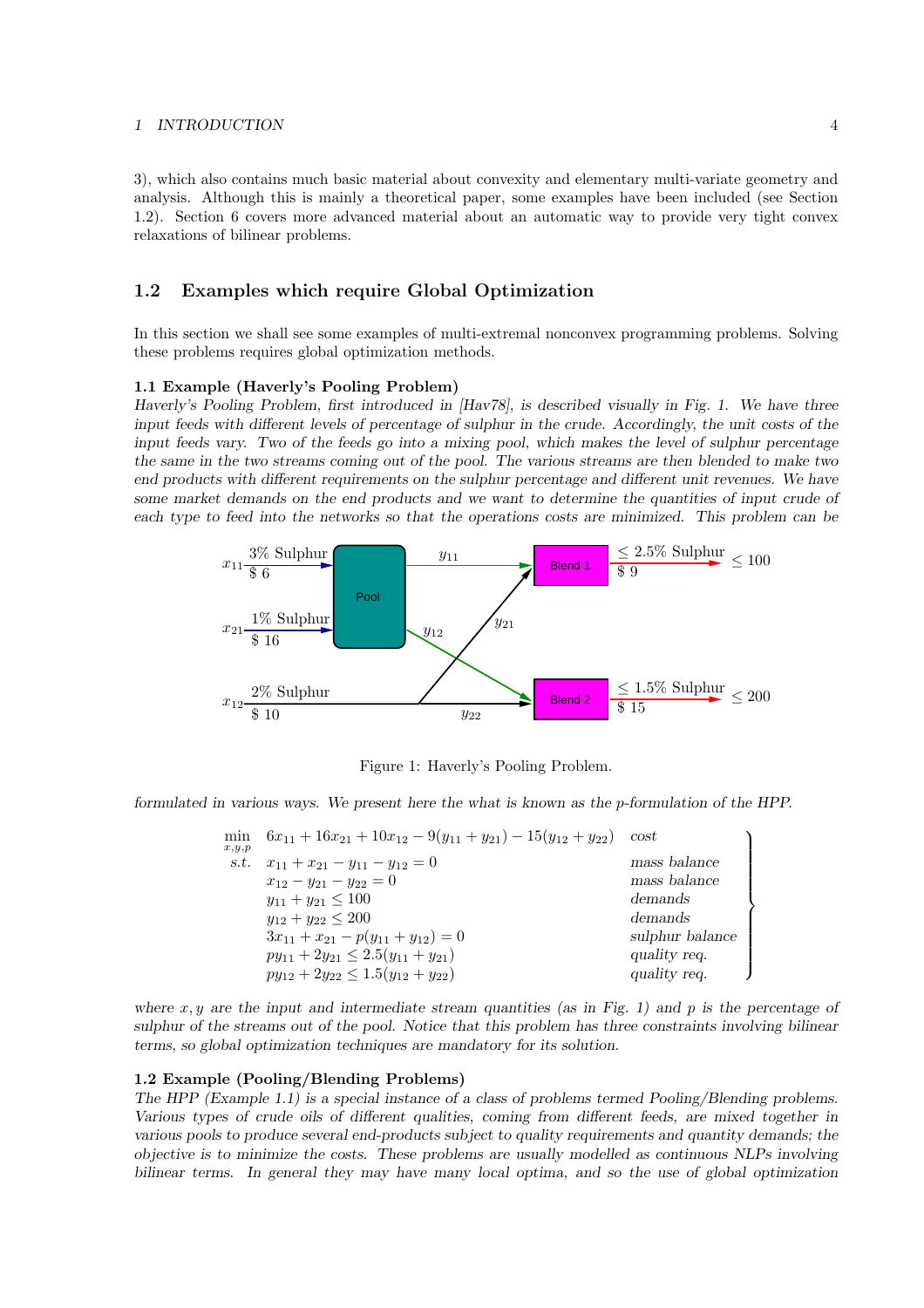methods is required. The literature on Pooling/Blending problems is vast [ATS99, FHJ92, VF96, TSed, ABH<sup>+</sup>04, LP06]. We present the general blending problem formulation found in [ATS99], p. 1958. The formulation refers to a setting with q pools each with  $n_j$  input streams  $(j \leq q)$  and r end products. Each stream has l qualities.

$$
\min_{x,y,p} \sum_{j=1}^{q} \sum_{i=1}^{n_j} c_{ij} x_{ij} - \sum_{k=1}^{r} d_k \sum_{j=1}^{q} y_{jk}
$$
\n
$$
\sum_{i=1}^{n_j} x_{ij} = \sum_{k=1}^{r} y_{jk}
$$
\n
$$
\sum_{j=1}^{q} y_{jk} \leq S_k
$$
\n
$$
\sum_{j=1}^{n_j} \lambda_{ijw} x_{ij} = p_{jw} \sum_{k=1}^{r} x_{jk}
$$
\n
$$
\sum_{j=1}^{q} p_{jw} x_{jk} \leq z_{kw} \sum_{j=1}^{q} y_{jk}
$$
\n
$$
\forall j \leq q \forall w \leq l
$$
\n
$$
\sum_{j=1}^{q} p_{jw} x_{jk} \leq z_{kw} \sum_{j=1}^{q} y_{jk}
$$
\n
$$
\forall k \leq r \forall w \leq l
$$
\n
$$
x^L \leq x \leq x^U, p^L \leq p \leq p^U, y^L \leq y \leq y^U,
$$
\n
$$
(2)
$$

where  $x_{ij}$  is the flow of input stream i into pool j,  $y_{jk}$  is the total flow from pool j to product k and  $p_{jw}$ is the w-th quality of pool j;  $c_{ij}$ ,  $d_k$ ,  $S_k$ ,  $Z_{kw}$ ,  $\lambda_{ijw}$  are, respectively: the unit cost of the *i*-th stream into pool j, the unit price of product k, the demand for product k, the w-th quality requirement for product k and the w-th quality specification of the *i*-th stream into pool *j*.

Euclidean location problems can also be expressed as NLPs:

#### 1.3 Example (Euclidean Location Problems)

There are n plants with geographical positions expressed in Euclidean coordinates  $(a_i, b_i)$   $(1 \leq i \leq n)$ w.r.t. to an arbitrary point  $(0, 0)$ . Daily, the *i*-th plant needs  $r_i$  tons of raw material, which can be delivered from m storage points each with storage capacity  $c_j$  ( $1 \le j \le m$ ). For security reasons, each storage point must be located at least at  $D = 1Km$  distance from the plant. The cost of raw material transportation between each storage point and each plant is directly proportional to their distance as well as the quantity of raw material. Find geographical positions where to place each storage point so that the transportation costs are minimized. The mathematical formulation is as follows:

$$
\begin{array}{ll}\n\min_{x,y,d,w} & \sum_{i=1}^{n} \sum_{j=1}^{m} w_{ij} d_{ij} \\
\text{s.t.} & \sum_{j=1}^{n} w_{ij} \leq c_j \quad \forall j \leq m \\
& \sum_{j=1}^{n} w_{ij} \geq r_i \quad \forall i \leq n \\
d_{ij} = \sqrt{(x_j - a_i)^2 + (y_j - b_i)^2} \quad \forall i \leq m, j \leq n \\
d_{ij} \geq D \quad \forall i \leq n, j \leq m\n\end{array}\n\right\} \quad \text{storage capacity} \quad \text{planet}
$$
\n
$$
\text{plant requirement} \quad d_{ij} \geq \sqrt{(x_j - a_i)^2 + (y_j - b_i)^2} \quad \forall i \leq m, j \leq n \quad \text{Euclidean distance} \quad \text{minimum distance}
$$

where  $(x_j, y_j)$  is the geographical position of the j-th storage point,  $d_{ij}$  is the distance between the *i*-th plant and the j-th storage point,  $w_{ij}$  is the quantity of raw material transported from the j-th storage point to the *i*-th plant  $(i \leq n, j \leq m)$ .

Lastly, we present an example which shows that global optimization techniques can be a research aid to questions in pure mathematics.

#### 1.4 Example (Kissing Number Problem)

When rigid balls touch each other, in technical terms, they "kiss" (this is the etimology of the term "kissing") number"). In mathematical terms, the kissing number in D dimensions is the number of D-spheres of radius R that can be arranged around a central D-sphere of radius R so that each of the surrounding spheres touches the central one without overlapping. Determining the maximum kissing number in various dimensions has become a well-known problem in Combinatorial Geometry. Notationally, we indicate the Kissing Number Problem in D dimensions by  $KNP(D)$ . In  $\mathbb{R}^2$  the result is trivial: the maximum kissing number is 6 (see Fig. 2). The situation is far from trivial in  $\mathbb{R}^3$ . The problem earned its fame because, according to Newton, the maximum kissing number in 3D is 12, whereas according to his contemporary fellow mathematician David Gregory, the maximum kissing number in 3D is 13 (this conjecture was stated without proof). This question was settled, at long last, more than 250 years after having been stated, when J. Leech finally proved that the solution in 3D is 12 [Lee56]. Given parameters  $D$  (number of dimensions) and N (number of spheres), the variables  $x^i = (x_1^i, \ldots, x_D^i)$ ,  $1 \le i \le N$  determine the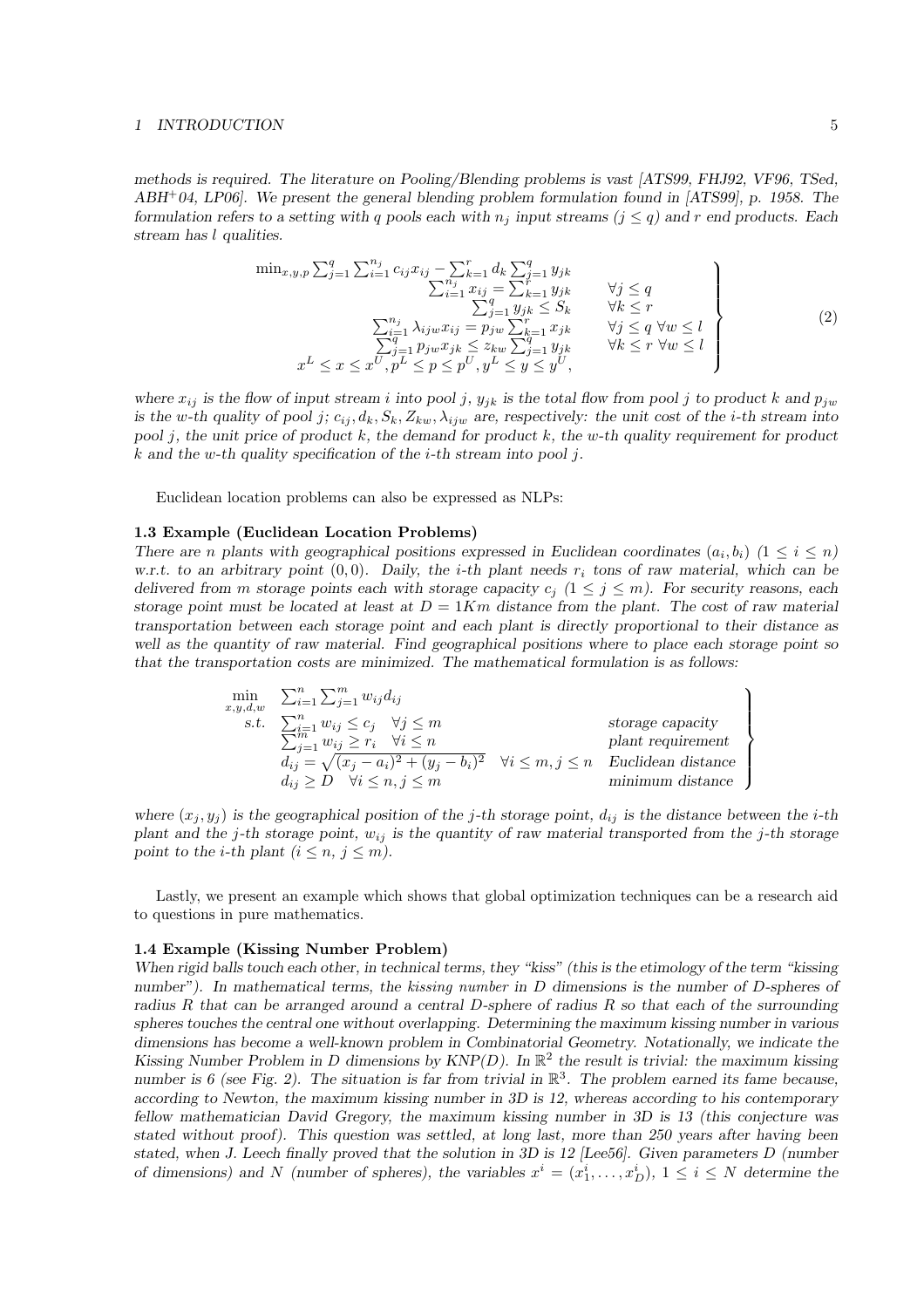

Figure 2: The Kissing Number Problem in 2D.

position of the center of the i-th sphere around the central one. We maximize a decision variable  $\alpha \geq 0$ which represents the minimum pairwise sphere separation distance in the N-sphere configuration being tested, subject to the necessary geometric constraints. Since the constraints are nonconvex, there may be multiple local minima. If the global optimization of the model determines that the global maximum is at  $\alpha \geq 1$ , then there is enough space for N spheres; if the globally optimal  $\alpha$  is strictly less than 1, it means that the N configuration has overlapping spheres, hence the kissing number is  $N - 1$ . By solving this decision problem repeatedly for different values of  $N$ , we are able to quickly pinpoint the maximum N for which  $\alpha > 1$ . The following formulation correctly models the problem:

$$
\max \qquad \alpha \qquad \qquad (3)
$$

$$
\forall i \le N \qquad \qquad ||x^i||_2 = 2R \tag{4}
$$

$$
\forall i < j \le N \qquad \quad ||x^i - x^j||_2 \ge 2R\alpha \tag{5}
$$

$$
\alpha \ge 0 \tag{6}
$$

$$
\forall i \le N \qquad x^i \in \mathbb{R}^D \tag{7}
$$

Constraints (4) ensure that the centers of the N spheres all have distance 
$$
2R
$$
 from the center of the central sphere (i.e., the N spheres kiss the central sphere). Constraints (5) make the N spheres non-overlapping. This problem has been solved correctly up to  $D = 4$  (and  $N = 24$ , which is  $KNP(4)$ ) with the SobolOpt

### 1.3 A brief history of global optimization

algorithm (see Sect. 4) [LMK04].

Generic optimization problems have been important throughout history in engineering applications. The first significant work in optimization was carried out by Lagrange in 1797 [Lag97]. Nevertheless, before the introduction and extensive usage of electronic computers, the requirement for global optimization was not even an issue given the tremendous amount of computational effort it requires. Global optimality of solutions was guaranteed only when locally optimizing convex functions, a rather limited class of problems.

The methods that were first used in global optimization were deterministic techniques, mostly based on the divide-and-conquer principle. This was introduced in the late 1950s with the advent of the first electronic computers into the research environment. In contrast with the computational principles employed before the introduction of computers, whereby people would try to minimize the amount of actual computations to perform with respect to the theoretical framework, the divide-and-conquer principle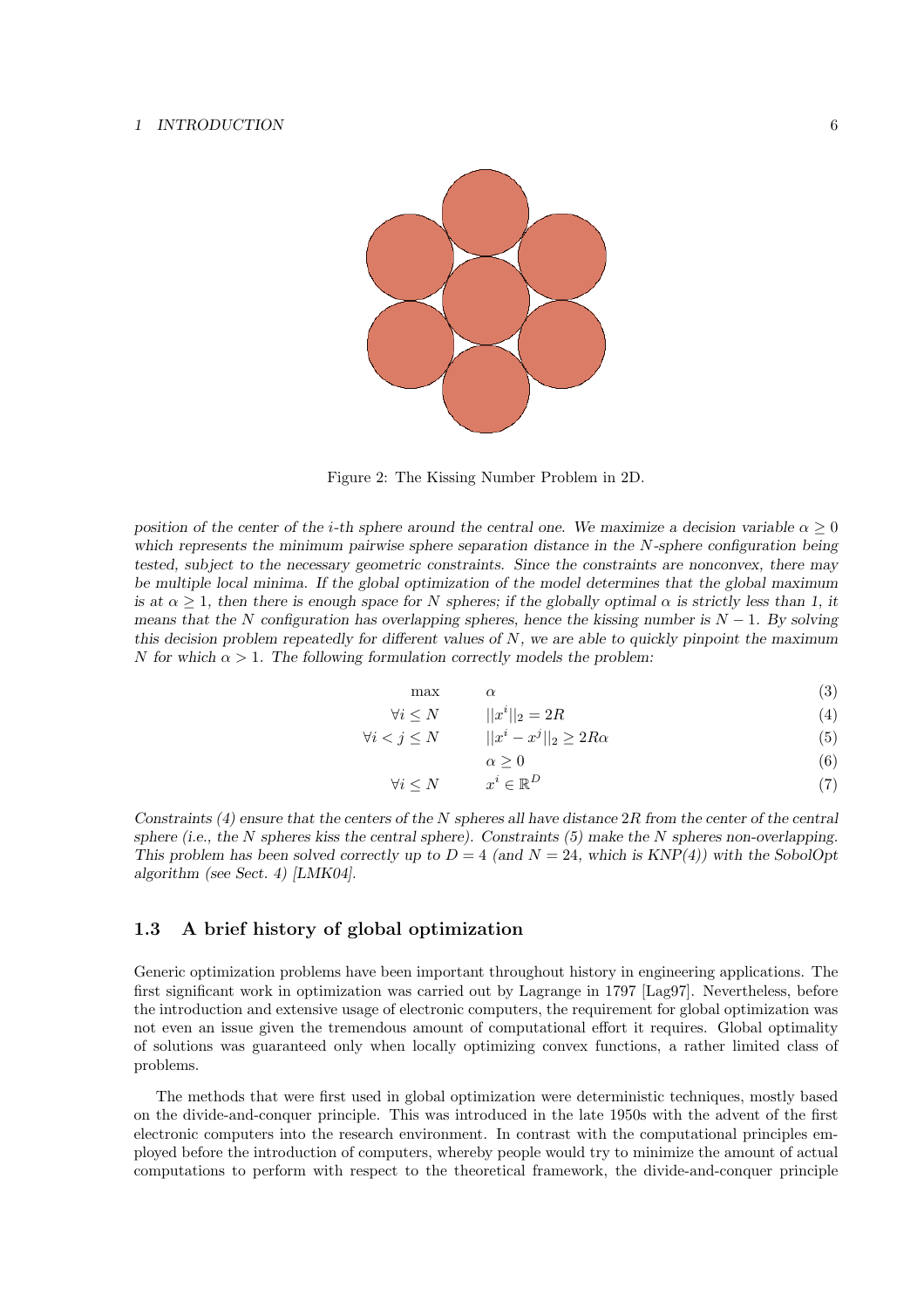applies to the intrinsic iterative nature of methods used when working with electronic computers: keep the complexity of the theoretical structures involved to a minimum, and rely on intensive computation to explore the solution space. Thus, instead of trying to locate a minimum by solving a set of equations by symbolic/algebraic methods, one would try to construct a sequence of approximate solutions which converges to the solution by dividing the problem into smaller subproblems. One typical algorithm which embodies the divide-and-conquer principle is the Branch-and-Bound algorithm (BB) [PS98]. Because of the nature of the algorithm, where the subproblems are produced by branching a problem entity (e.g. variable) into its possible instances, the BB algorithm applies very well to cases where problem entities are discrete in nature. Thus, the first applications of BB to global optimization problems were devoted to discrete problems such as the Travelling Salesman Problem (TSP).

The first paper concerning continuous global optimization with a BB (deterministic) technique dates from 1969 [FS69]. In the 1970s and 1980s, work on continuous or mixed-integer deterministic global optimization was scarce. Most of the papers published in this period dealt either with applications of global optimization to very specific cases, or with theoretical results concerning convergence proofs. One notable exception was the work of McCormick [McC76] who considered symbolic transformations of problems. His methods are such that they can, in theory, be carried out automatically by a computer.

A major reason for the slow pace of progress in continuous global optimization is that it is computationally very expensive, and it was not until the 1990s that computer hardware with the necessary power became available. Toward the end of the 1980s, however, the first elementary textbooks began to appear on the subject. They explained the basics of local optimization (Lagrange multipliers and Karush-Kuhn-Tucker conditions) and some of the early techniques in deterministic [PR87] and stochastic [Tu89] global optimization. Early topics in deterministic global optimization include convex optimization [Pin86], Branch-and-Bound techniques restricted to particular classes of problems (e.g. concave minimization problems [Hor86]) and some theoretical and complexity-related studies [ $\overline{2}85, \overline{R}87$ ]. Stochastic algorithms based on adaptive random search appeared between the 1970s and early 1980s [LJ73, MBS80]. It is worth noting that the first deterministic global optimization technique that was able to deal with generic nonconvex continuous NLPs was Interval Optimization [Han80, Han92]. Unfortunately, it often has slow convergence due to the fact that Interval Arithmetic generally provides very wide intervals for the objective function value.

Toward the end of the 1980s, many papers on deterministic global optimization started to appear in the literature. They were mostly concerned with iterative methods applied to particular classes of problems [Par88, MM88, Hor88, HDT88, TH88, KG88, MM89], but there were also theoretical studies [HJL88, Hor89] and parallel implementation studies and reports [Par89, Ge89, ES89]. In the area of stochastic optimization, some of the first algorithms employing "tunnelling" [Yao89] began to appear in the same period.

Since the beginning of the 1990s, the optimization research community has witnessed an explosion of papers, books, algorithms, software packages and resources concerning deterministic and stochastic global optimization. In the early 1990s, most of the articles were still concerned with applications of global optimization or algorithms which perform well on particular classes of problems. It is significant that one of the first and most widely used book in global optimization [HT96], first published in 1990 and successively re-published in 1993 and 1996, does not even mention nonconvex NLPs in general form (1).

The first method that was able to deal directly with the generic nonconvex NLPs in the form (1) was Ryoo and Sahinidis' Branch-and-Reduce algorithm which appeared in a paper published in May 1995 [RS95, RS96]. Shortly afterwards, Floudas' team published their first article on the αBB branch-andbound method [AMF95] which was then thoroughly explored and analysed in several subsequent papers [AF96, AAMF96, AAF97, ADFN98, AAF98, ASF98]. The first αBB variant that addressed problems in the form (1) appeared in 1997 [AAF97]. One notable limitation of the  $\alpha$ BB algorithm is that it relies on the functions being twice differentiable in the continuous variables.

Since the inception of the αBB algorithm, a number of Branch-and-Select algorithms geared toward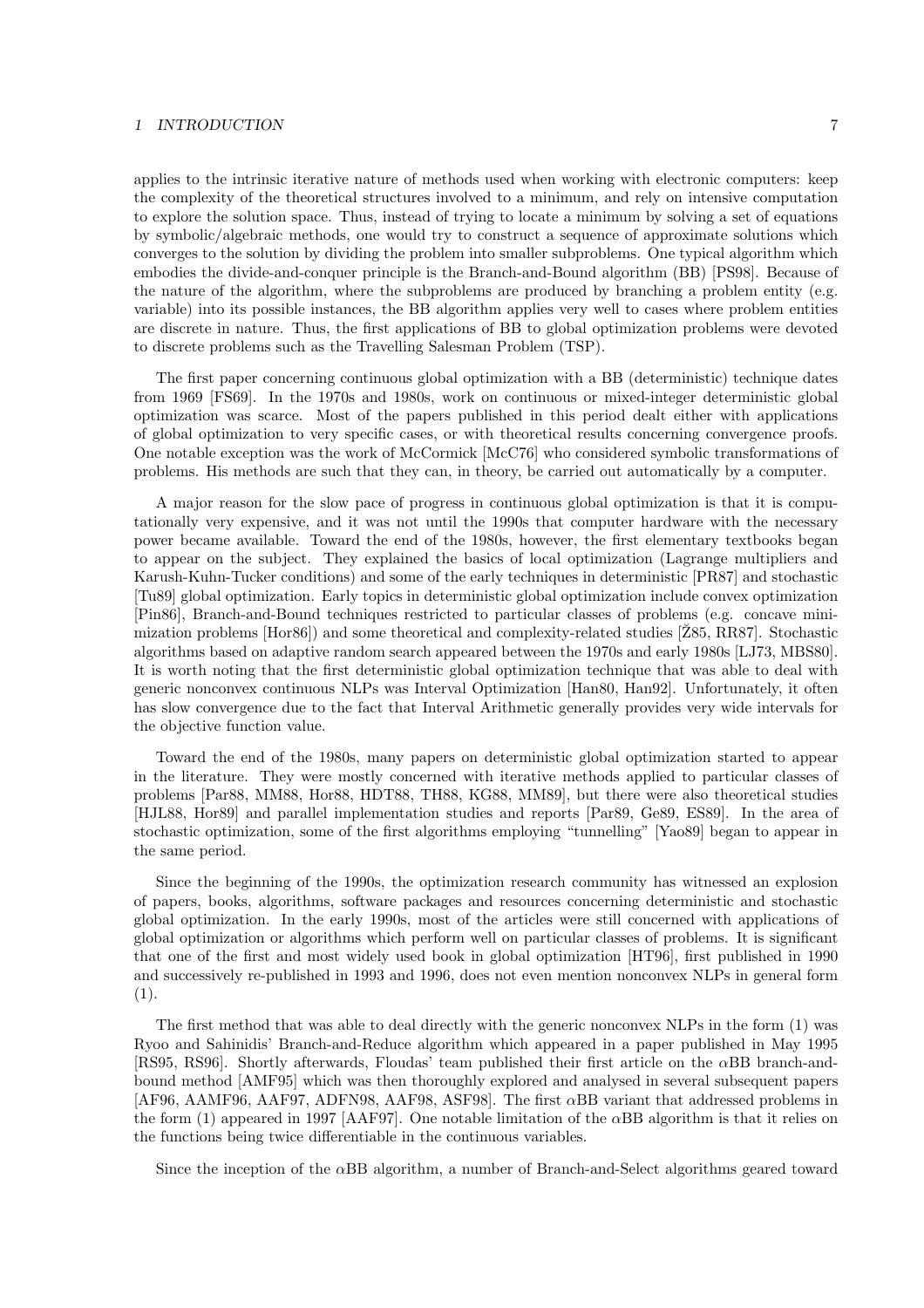the most generic nonconvex MINLP formulation appeared in the literature, like Smith and Pantelides' symbolic reformulation approach [Smi96, SP97a, SP99], Pistikopoulos' Reduced Space Branch-and-Bound approach [EP97] (which only applies to continuous NLPs), Grossmann's Branch-and-Contract algorithm [ZG99] (which also only applies to continuous NLPs) and Barton's Branch-and-Cut framework [KB00]. Within the Branch-and-Select strategy, we can also include modern Interval Analysis based global optimization methods [VEH96, OBF01, uB03].

Branch-and-Select is by no means the only available technique for deterministic global optimization, but it seems to be the method which least relies on the problem having a particular structure: this is an advantage insofar as one needs to implement software which solves problems in the general form (1). For example, d.c. optimization and the Extended Cutting Planes (ECP) method [WSHP98, WP02] are structurally different from Branch-and-Select approaches; however, both make use of a problem which is already in a special form. It must be said, however, that "special forms" are sometimes general enough to accommodate large classes of problems. For instance, the ECP method solves mixed-integer NLPs (MINLPs) in the following form:  $\min\{f(z) | g(z) \leq 0 \land Az \leq a \land Bz = b \land z \in \mathbb{R}^n \times \mathbb{Z}^m\}$ , where f is a pseudo-convex function, g is a set of pseudo-convex functions,  $A, B$  are matrices and  $a, b$  are vectors. Although not all functions are pseudo-convex, the latter do form quite a large class. It is the pseudo-convexity condition that allows the ECP method to derive a new valid cutting plane at each iteration.

In the stochastic global optimization field, recent advances include Simulated and Nested Annealing [Raj00, Loc02], Tabu Search (TS) [CS00, KVvA<sup>+</sup>99], Multi-Level Single Linkage (MLSL) [Sch02, KS04], Variable Neighbourhood Search (VNS) [MPKVv03], Differential Evolution [SP97b], Adaptive Lagrange-Multiplier Methods [WW99], Ant Colony Simulation [MKP<sup>+</sup>00, CDM91], Quantum Dynamics in complex biological evolution [HH00], Quantum Thermal Annealing [LB00], Ruin and Recreate Principle [SSSWD00]. In particular, the application of the meta-heuristics simulated annealing, tabu search and variable neighbourhood search has yielded very good results.

## 2 The structure of Global Optimization Algorithms

Algorithmic methods for globally solving MINLPs are usualy divided into two main categories: deterministic and stochastic.

An algorithm is deterministic if it can be simulated by a *deterministic finite automaton*, that is, a 5-tuple  $(\Sigma, Q, q_0, F, \delta)$  where  $\Sigma$  is the input alphabet, Q the set of states,  $q_0 \in Q$  the start state,  $F \subseteq Q$ the set of final states, and  $\delta: Q \times \Sigma \to Q$  the transition function. The transition function is a device that given the current state of the automaton and a word from the input alphabet, produces the next state the automaton is going to be in. The fact that  $\delta$  is a well-defined function embodies the principle of determinism. To any pair (current state, input word) there corresponds a unique next state. On the other hand, if  $\delta$  is a relation between  $Q \times \Sigma$  and  $Q$ , that is,  $\delta(q, \sigma)$  is a subset of  $Q$ , then to any pair (current state, input word) there may correspond more than one possible next states. In this case the automaton is a nondeterministic finite automaton.

Since algorithms are instruction sequences that make a computer perform certain steps, and since computers are theoretically deterministic finite automata<sup>1</sup>, there is no doubt that all algorithms are inherently deterministic. Moreover, it can be shown that any nondeterministic finite automaton can be simulated by a deterministic finite automaton. Thus, there can be algorithms running on deterministic computers which are based on transition relations, rather than functions. Notice that nondeterminism is not synonymic with random choices. If at any stage in the computation the next step is not unique we have nondeterminism; but since any enumerable set can be well-ordered (i.e. for any subset there is a unique minimum element) and computers are finite state machines, there is always a choice function that

<sup>&</sup>lt;sup>1</sup>This statement does not apply to quantum computers; in practice, it is also debatable whether it can be applied to parallel computers in full generality.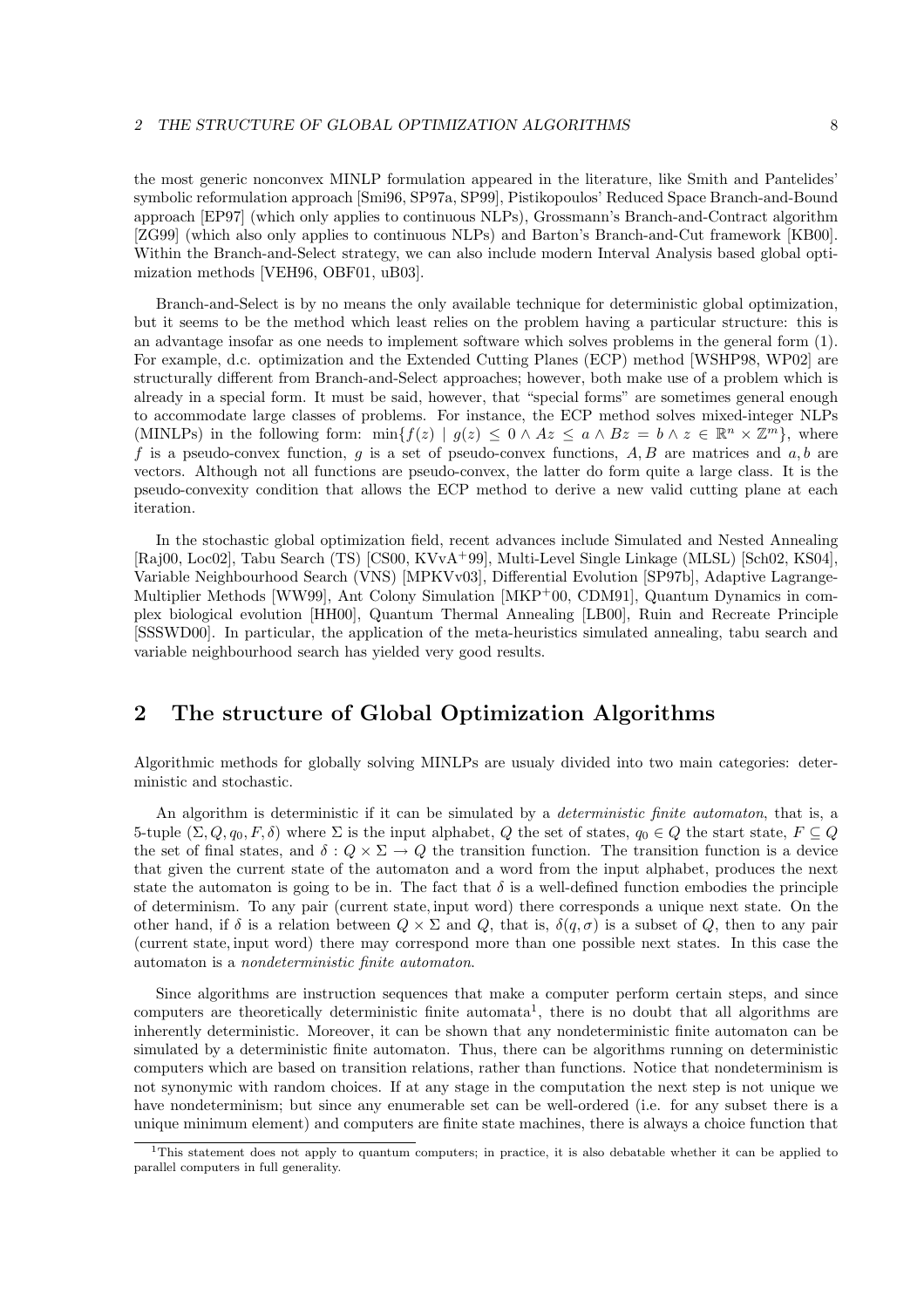allows the next step to be selected in a unique way. The convergence proofs for this type of algorithms do not involve probability theory.

Stochastic Global Optimization, on the other hand, deals with situations where there is a random element in the choice of the next step of computation. Deterministic automata like computers are very bad at performing random choices, hence these are simulated with pseudo-random number sequences or similar computational devices. When true random data are required, a random external input (like for example the decaying time of some radioactive atoms) is employed. The convergence proofs for this type of algorithms involve the use of probability theory.

In most global optimization algorithms (both deterministic and stochastic) it is possible to identify two separate phases (see [Sch02] for a review of two-phase global optimization methods, although in this paper we do not define the two-phase classification quite in the same way). The exhaustive exploration of the search space is delegated to the global phase, which may be deterministic or stochastic. At each iteration in the global phase, a local optimization procedure is called to identify a locally optimal point; this is known as the local phase, which is usually deterministic. The global phase calls the local optimization procedure as a "black-box": a reliable and robust local optimization procedure is therefore of paramount importance for a fast convergence, so very advanced local optimization algorithms are employed. Most of the actual number-crunching is performed in the local phase, which turns out to be the most computationally expensive step of the global optimization algorithm.

Local optimization of NLPs is an NP-hard problem in itself [PS88], so finding the global optimum of most nonconvex problems is also NP-hard. Although the local optimization phase is used as a "blackbox" function call, a good knowledge of the local optimization technique used is important to fine-tune the global phase, so we shall give some attention to the theory of local optimization of NLPs in Sect. 3.

### 2.1 Stochastic global phase

Stochastic methods are based on an element of random choice. Because of this, one has to sacrifice the possibility of an absolute guarantee of success within a finite amount of computation. For a survey of these methods, see [Sch02, GBR95, PRT00]. See [Ree93] for a survey of stochastic techniques for combinatorial (discrete) problems. Roughly speaking, there are two approaches in designing a stochastic global phase: the sampling and the escaping approach.

In the sampling approach, followed for example by Multi-Level Single Linkage (MLSL) and Variable Neighbourhood Search (which is actually a mixture of both sampling and escaping approaches), the emphasis is on extensive sampling: many local optimization procedures are initiated from many different starting points selected with various rules (see Fig. 3); the best among these local optima is "labelled" the global optimum. Various different algorithm termination rules exist in the literature. One of the most common is the Bayesian stopping rule, which is based on the expected number of local minima in the sampling set. Exhaustive sampling set exploration or a more practical CPU time limit are also employed. Sampling stochastic algorithms are guaranteed to converge in infinite time with probability 1, but in practice there is no guarantee that the located solution will actually be the global optimum, or by how far the algorithm has failed to locate the true global optimum. These algorithms usually work very well for small and medium-sized problems, but the chance of finding the global optimum worsens considerably as the number of dimensions increases, due to the limitation on the sampling set size.

In the escaping approach (see e.g. Tabu Search, Simulated Annealing and tunnelling methods), various methods are devised for "escaping from local optima", so that after the local optimization procedure has terminated with a local optimum, the global phase is capable of reaching another feasible point from which to re-start a new local optimization procedure (see Fig. 4). Termination conditions for these methods are usually based on the number of local optimization calls or on a maximum time limit. As in the sampling approach, there are no definite guarantees on global optimality (apart from convergence in infinite time with probability 1).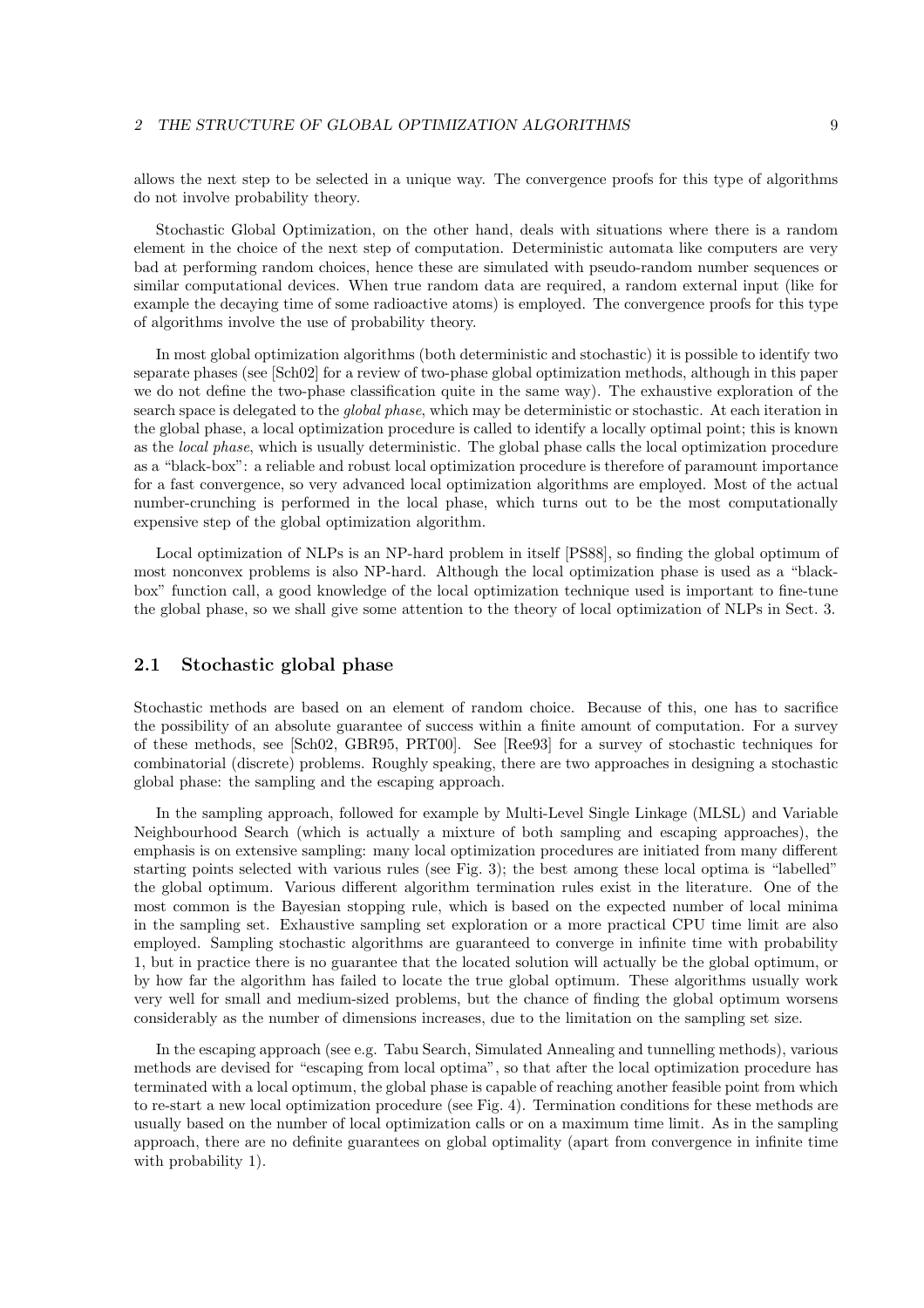

Figure 3: Sampling approach of the stochastic global phase. The arrows indicate a local optimization descent path from a starting point to the target local minimum.



Figure 4: Escaping approach of the stochastic global phase. The trail consists of local optimization descents alternating with random escaping paths. Observe that certain escaping paths (e.g. arc 4) might position the new starting point in the same basin of attraction as the previous local optimum.

In both approaches, one cosiderable problem is given by multiple local procedure calls converging to the same local optimum. This is a waste of computational resources, as each local solution is very expensive to compute, and should ideally be found only once. The idea of clustering for the stochastic global phase suggests that the sampling of starting points should be grouped into clusters of nearby points, and only one local search from each cluster should be performed (see [Sch02], p. 159, and [KS04]). One particularly interesting idea for clustering is the linkage method: a point  $x$  is clustered together with a point y if x is not too far from y and the objective function value at y is better than that at x. The clusters are then represented by a directed tree, the root of which is the designated starting point from where to start the local optimization procedure (see Fig. 5).

Multi-Level Single Linkage can be described as a multi-start algorithm with clustering. One example of a good implementation of an MLSL algorithm is given in Section 4. A Variable Neighbourhood Search approach to global optimization can be found in [MPKVv03]. VNS escapes from the current local minimum by initiating other local searches from a sampling set which increases its size iteratively. As soon as a local search identifies a local minimum different from the current one, the new local minimum is marked as "current" and the algorithm progresses. In Tabu Search [KVvA+99], successive candidate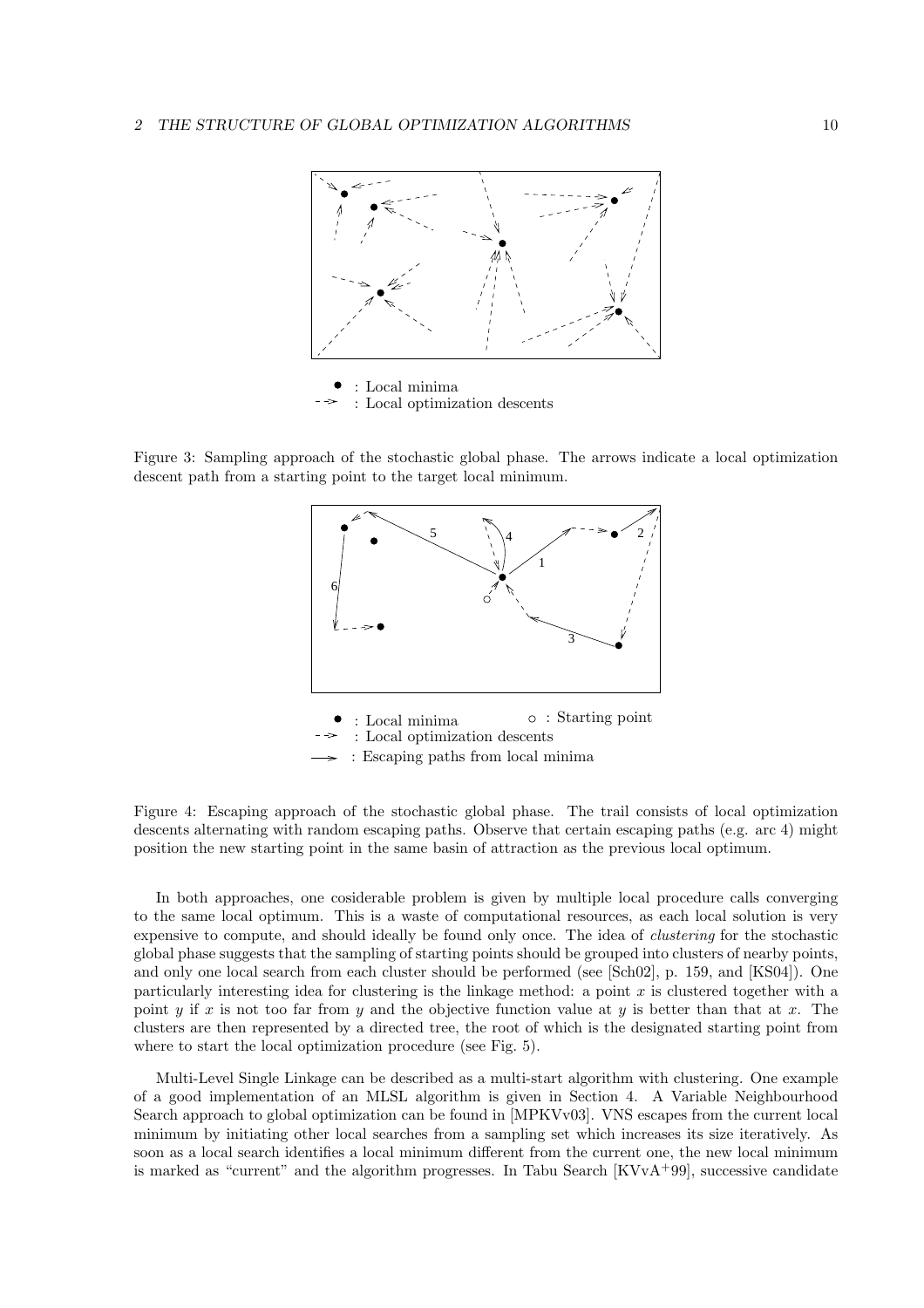

Figure 5: Linkage clustering in the stochastic global phase. The points in the cluster are those incident to the arcs; each arc  $(x, y)$  expresses the relation "x is clustered to y". The arcs point in the direction of objective function descent. The root of the tree is the "best starting point" in the cluster.

points are located by performing moves in the search space. The inverse of the move is then put into a tabu list (which is a FIFO queue) and forbidden from being applied for as long as it stays in the queue. This way, if the current candidate point is at a local minimum and a move is applied which takes it out of the local minimum, the inverse move will not be applied at an immediately successive iteration. This makes it unlikely to fall back on the same local minimum we are escaping from. In Simulated Annealing, the search procedure is allowed to escape from local optima with a certain (decreasing) probability [Loc02]. Tunnelling methods derive from the quantum-mechanical idea of a particle in a potential well which escapes from the well with a certain probability [RSC00].

## 2.2 Deterministic global phase

This section contains a very general treatment of a class of algorithms (called Branch-and-Select) to which the spatial Branch-and-Bound algorithm (which will be analysed in detail later) belongs. Although, as has been remarked in Sect. 1.3, Branch-and-Select is not the only deterministic global phase approach to global optimization, it is nonetheless the most widely used.

Branch-and-Select algorithms include well-known techniques such as Branch-and-Cut and Branch-and-Bound, and are among the most effective methods for the deterministic solution of global optimization problems. They started out as divide-and-conquer type algorithms to solve combinatorial optimization problems like the Travelling Salesman Problem [AHU83] but were very soon applied to continuous and mixed-integer nonlinear optimization [FS69, HT96, PR87]. In this section, we present a general theory of such algorithms based on material from [Tuy98], together with the necessary convergence proofs.

Branch-and-Select algorithms can be used to solve the widest possible class of optimization problems (1) to global optimality, even when objective function and constraint values are provided by black-box procedures. In fact, they can be designed to rely on no particular feature of the problem structure. However, in their basic form and without any acceleration devices (such as pre-processing steps or improved algorithmic steps), they tend to be very inefficient. Furthermore, their performance may depend strongly on the formulation of the problem, meaning that a different algebraic form of the same equations might lead to quite different algorithmic performance.

Let  $\Omega \subseteq \mathbb{R}^n$ . A finite family of sets S is a net for  $\Omega$  if it is pairwise disjoint and it covers  $\Omega$ , that is,  $\forall s,t \in \mathcal{S} \ (s \cap t = \emptyset) \text{ and } \Omega \subseteq \bigcup_{s \in \mathcal{S}} s.$  A net  $\mathcal{S}'$  is a *refinement* of the net  $\mathcal{S}$  if  $\mathcal{S}'$  has been obtained from S by finitely partitioning some set s in S and then replacing s by its partition; that is, given  $s \in S$  with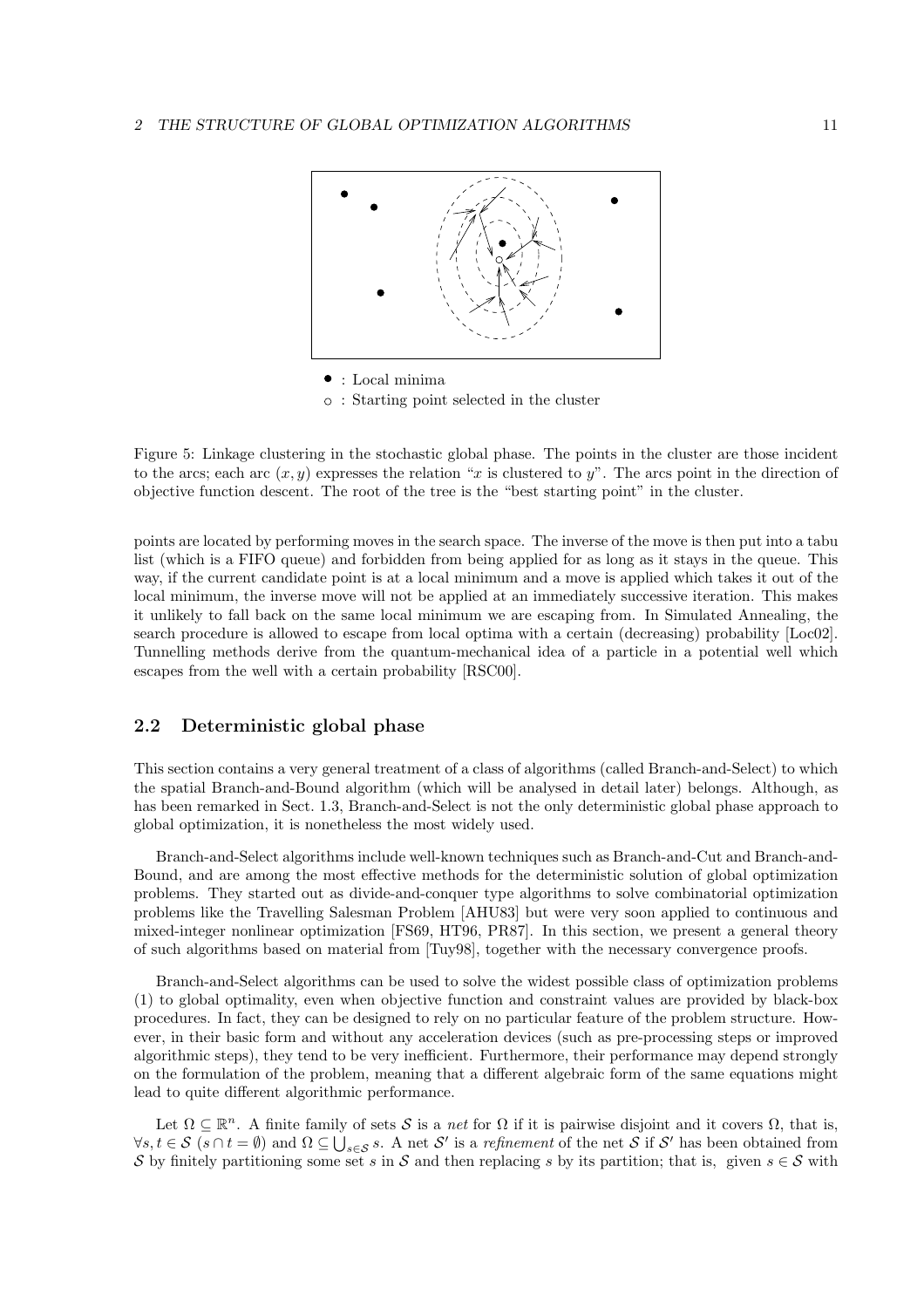$s = \bigcup_{i \in I} s_i$  where I is an index subset of  $\{1, \ldots, |\mathcal{S}'|\}$  and each  $s_i \in \mathcal{S}'$ , we have  $\mathcal{S}' = (\mathcal{S} \setminus s) \cup \{s_i \mid i \in I\}$ .

Let  $\langle \mathcal{S}_n \rangle$  be an infinite sequence of nets for  $\Omega$  such that, for all  $i \in \mathbb{N}$ ,  $\mathcal{S}_i$  is a refinement of  $\mathcal{S}_{i-1}$ , and let  $\langle M_n \rangle$  be an infinite sequence of subsets of  $\Omega$  such that  $M_i \in \mathcal{S}_i$ .  $\langle M_n \rangle$  is a *filter* for  $\langle \mathcal{S}_n \rangle$  if  $\forall i \in \mathbb{N}$  we have  $(M_i \subseteq M_{i-1})$ . Let  $M_{\infty} = \bigcap_{i \in \mathbb{N}} M_i$  be the *limit* of the filter.

We will now present a general framework for Branch-and-Select algorithms that globally solve the generic problem  $\min\{f(x) | x \in \Omega\}$ . Given any net S for  $\Omega$  and any objective function value  $\gamma \in \mathbb{R}$ , we consider a selection rule that determines: (a) a distinguished point  $x_M^*$  for every  $M \in \mathcal{S}$ , (b) a subfamily of qualified sets  $\mathcal{R} \subset \mathcal{S}$  such that, for all  $x \in \bigcup_{s \in \mathcal{S} \setminus \mathcal{R}} s$ , we have  $f(x) \geq \gamma$ , (c) a distinguished set  $B_{\mathcal{R}}$  of R. Basically, regions which cannot contain any global optimum are excluded from consideration starting from the current iteration. For each set of  $\mathcal{R}$ , it iteratively calculates a distinguished point (for example, by applying a local optimization procedure to the specified region);  $B_{\mathcal{R}}$  is then picked for further net refinement. The prototype algorithm below also relies on a selection rule used to partition a region.

- 1. (Initialization) Start with a net  $S_1$  for  $\Omega$ , set  $x_0 = \emptyset$  and let  $\gamma_0$  be any strict upper bound for  $f(\Omega)$ . Set  $\mathcal{P}_1 = \mathcal{S}_1, k = 1, \sigma_0 = \emptyset.$
- 2. (Evaluation) Let  $\sigma_k = \{x_M^* | M \in \mathcal{P}_k\}$  be the set of all distinguished points.
- 3. (Incumbent) Let  $x_k$  be the point in  $\{x_{k-1}\}\cup\sigma_k$  such that  $\gamma_k = f(x_k)$  is lowest; set  $x^* = x_k$ .
- 4. (Screening) Determine the family  $\mathcal{R}_k$  of qualified sets of  $\mathcal{S}_k$  (in other words, from now on ignore those sets that can be shown not to contain a solution with objective value lower than  $\gamma_k$ ).
- 5. (Termination) If  $\mathcal{R}_k = \emptyset$ , terminate. The problem is infeasible if  $\gamma_k \geq \gamma_0$ ; otherwise  $x^*$  is the global optimum.
- 6. (Selection) Select the distinguished set  $M_k = B_{\mathcal{R}_k} \in \mathcal{R}_k$  and partition it according to a pre-specified branching rule. Let  $\mathcal{P}_{k+1}$  be a partition of  $B_{\mathcal{R}_k}$ . In  $\mathcal{R}_k$ , replace  $M_k$  by  $\mathcal{P}_{k+1}$ , thus obtaining a new refinement net  $S_{k+1}$ . Set  $k \leftarrow k+1$  and go back to Step 2.

A Branch-and-Select algorithm is *convergent* if  $\gamma^*$ , defined as  $\lim_{k\to\infty}\gamma_k$ , is such that  $\gamma^* = \inf f(\Omega)$ . A selection rule is exact if: (i) inf $(\Omega \cap M) \geq \gamma^*$  for all M such that  $M \in \mathcal{R}_k$  for all k (i.e. each region that remains qualified forever in the solution process is such that  $\inf(\Omega \cap M) \geq \gamma^*$ ; (ii) the limit  $M_{\infty}$ of any filter  $\langle M_k \rangle$  is such that inf  $f(\Omega \cap M_\infty) \geq \gamma^*$ . In this theoretical set-up, it is easy to show that a Branch-and-Select algorithm using an exact selection rule converges.

#### 2.1 Theorem

A Branch-and-Select algorithm using an exact selection rule converges.

Proof. Suppose, to get a contradiction, that there is  $x \in \Omega$  with  $f(x) < \gamma^*$ . Let  $x \in M$  with  $M \in \mathcal{R}_n$  for some  $n \in \mathbb{N}$ . Because of condition (i) above, M cannot remain qualified forever; furthermore, unqualified regions may not, by hypothesis, include points with better objective function values than the current incumbent  $\gamma_k$ . Hence M must necessarily be split at some iteration  $n' > n$ . So x belongs to every  $M_n$  in some filter  $\{M_n\}$ , thus  $x \in \Omega \cap M_\infty$ . By condition (2) above,  $f(x) \ge \inf f(\Omega \cap M_\infty) \ge \gamma^*$ . The result  $\Box$  follows.  $\Box$ 

We remark that this algorithmic framework does not provide a guarantee of convergence in a finite number of steps. Consequently, most Branch-and-Select implementations make use of the concept of ε-optimality, rather than the usual definition of optimality. Recall that  $x^* \in \Omega$  is a global optimum if, for all  $x \in \Omega$ , we have  $f(x^*) \leq f(x)$ . Given  $\varepsilon > 0$ ,  $\bar{x} \in \Omega$  is  $\varepsilon$ -globally optimal if there exist bounds  $m \leq f(x^*) \leq M$  such that  $f(\bar{x}) \in [m, M]$  and  $M - m < \varepsilon$ . By employing this notion and finding converging lower and upper bounds sequences to the incumbent at each step of the algorithm, it is easier to ensure a finite termination with an  $\varepsilon$ -global optimum. For a theoretically proven finite termination,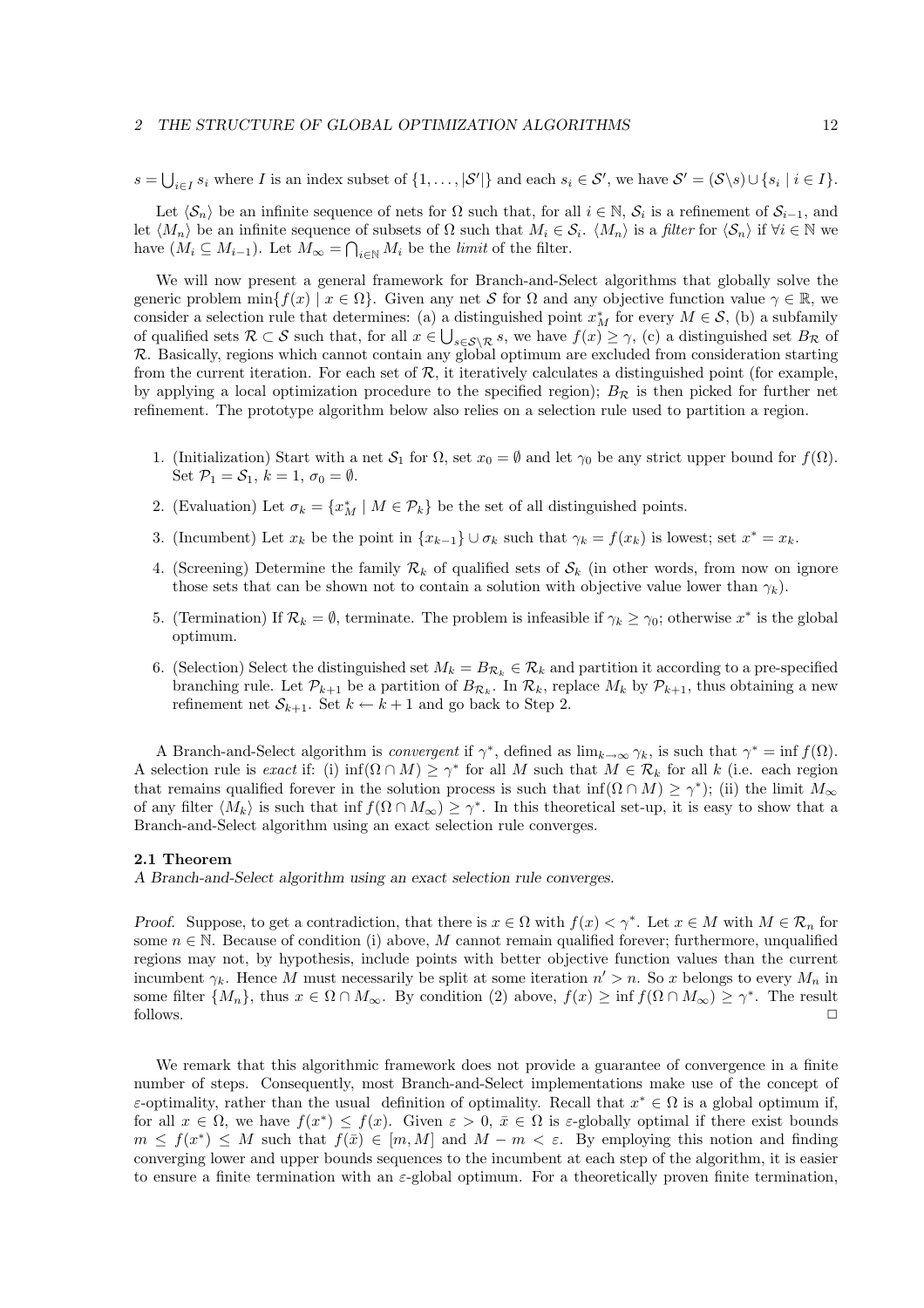we would need some additional regularity assumptions (see for example [SS98, AKS00]); ε-optimality, however, is sufficient for most practical purposes.

#### 2.2.1 Fathoming

Let  $\mathcal{S}_k$  be the net at iteration k. For each region  $M \in \mathcal{S}_k$ , find a lower bounding solution  $x_M^*$  for  $f(x)$ defined on  $\Omega \cap M$  and the corresponding lower bounding objective function value  $l(M)$ . A set  $M \in \mathcal{S}_k$  is qualified if  $l(M) \leq \gamma_k$ . The distinguished region is usually selected as the one with the lowest  $l(M)$ .

The algorithm is accelerated if one also computes an upper bound  $u(M)$  on inf  $f(x)$  on  $\Omega \cap M$  and uses it to bound the problem from above by rejecting any  $M$  for which  $l(M)$  exceeds the best upper bound  $u(M)$  that has been encountered so far. In this case, we say that the rejected regions have been fathomed (see Fig. 6). This acceleration device has become part of most Branch-and-Bound algorithms in the literature. Usually, the upper bound  $u(M)$  is computed by solving the problem to local optimality in the current region: this also represents a practical alternative to the implementation of the evaluation step (step (2) in the algorithm of Section 2.2), since we can take the distinguished points  $\omega(M)$  to be the local solutions  $u(M)$  of the problem in the current regions. With a good numerical local solver, the accuracy of  $\varepsilon$ -global optimum is likely to be better than if we simply use  $l(M)$  to define the distinguished points.



Figure 6: Fathoming via upper bound computation.

The convergence of the Branch-and-Bound algorithm is ensured if every filter  $\{M_k | k \in K\}$  contains an infinite nested sequence  $\{M_k | k \in K_1 \subseteq K\}$  such that:

$$
\lim_{\substack{k \to \infty \\ k \in K_1}} l(M_k) = \gamma^*.
$$
\n(8)

To establish this, we will show that under such conditions the selection procedure is exact. Let  $\{M_k | k \in \mathbb{R}\}$ K} be any filter and  $M_{\infty}$  its limit. Because of equation (8), inf  $f(\Omega \cap M_k) \ge l(M_k) \to \gamma^*$ , hence  $\inf f(\Omega \cap M_{\infty}) \geq \gamma^*$ . Furthermore, if  $M \in \mathcal{R}_k$  for all k then  $\inf f(\Omega \cap M) \geq l(M) \geq l(M_k) \to \gamma^*$ as  $k \to \infty$ , i.e. inf  $f(\Omega \cap M) \geq \gamma^*$ . Thus the selection procedure is exact and, by theorem 2.1, the Branch-and-Bound algorithm converges.

### 2.3 Example of solution by Branch-and-Select

We present a very simple example together with the solution obtained by using a Branch-and-Select algorithm.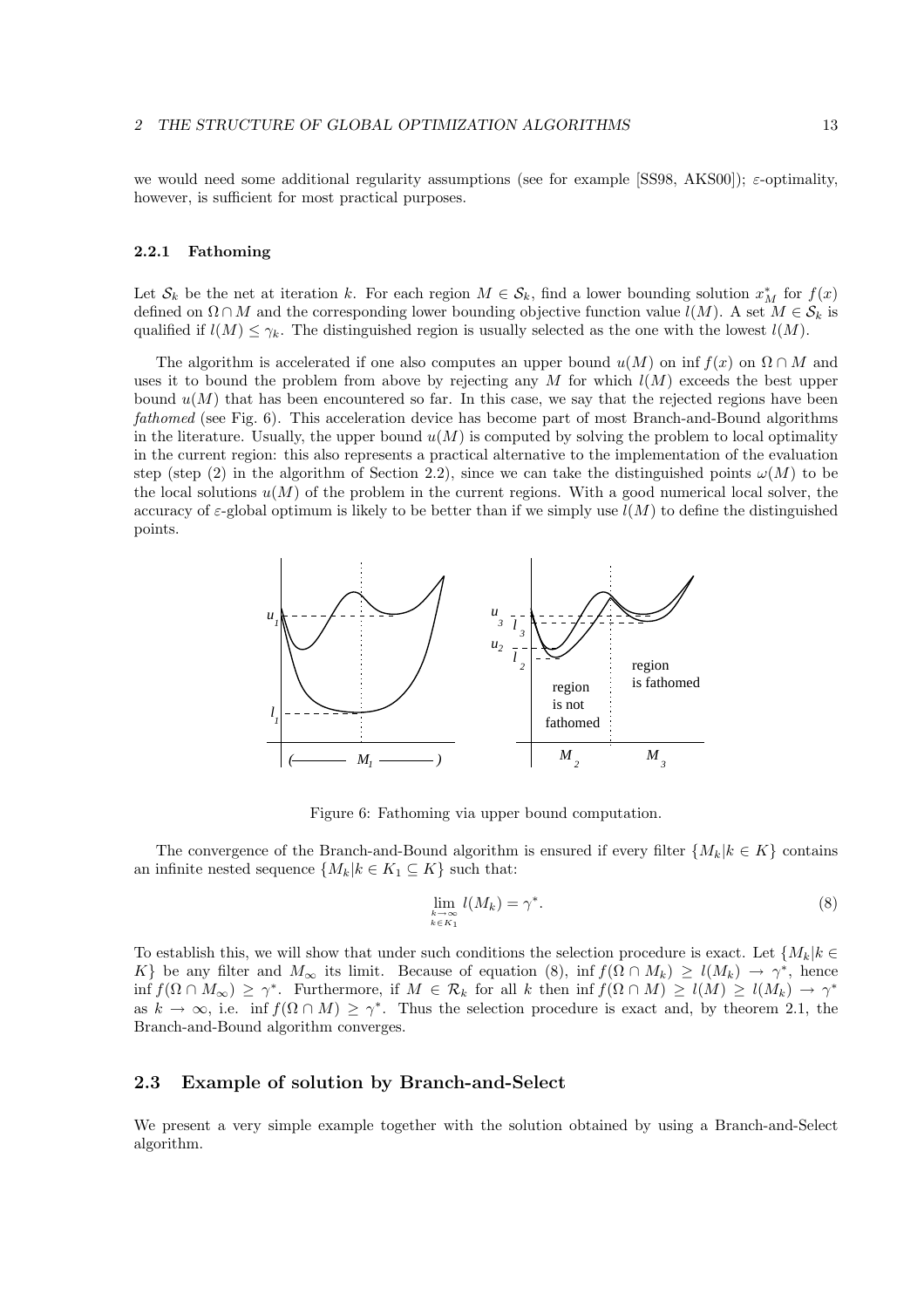#### 2.2 Example

The problem  $\min\{f(x) = \frac{1}{4}x + \sin(x) \mid x \ge -3, x \le 6\}$  is a very simple constrained nonlinear problem with two minima, only one of which is global (see Fig. 7). We solve it (graphically) with a spatial Branch-and-Bound approach (at each iteration we find lower and upper bounds to the optimum within a subregion of space; if these bounds are not sufficiently close, say to within a  $\varepsilon > 0$  tolerance, we split the subregion in two, repeating the process on each subregion until all the regions have been examined). In this example we set  $\varepsilon$  to 0.15 (this is not realistic; in practice  $\varepsilon$  is set to values between  $1 \times 10^{-6}$ and  $1 \times 10^{-3}$ ). At the first iteration we consider the region consisting of the whole x variable range



Figure 7: The problem  $\min\{\frac{1}{4}x + \sin(x) \mid x \ge -3, x \le 6\}.$ 

 $-3 \leq x \leq 6$ . We calculate a lower bound by underestimating the objective function with a convex function: since for all x we have  $-1 \le \sin(x) \le 1$ , the function  $\frac{1}{4}x - 1$  is a convex underestimator of the objective function. Limited to this example only, We can draw the tangents to  $f(x)$  at the range endpoints  $x = -3$  and  $x = 6$  to make the underestimator tighter, as in Fig. 8 (the whole underestimator is the pointwise maximum of the three linear functions emphasized in the picture). Algebraically, the



Figure 8: Convex underestimation of the objective function in Example 2.2 and optimal solution of the convex underestimation problem.

tangent to the objective function in the point  $x = -3$  is  $-0.74x - 3.11$ , whereas in the point  $x = 6$  it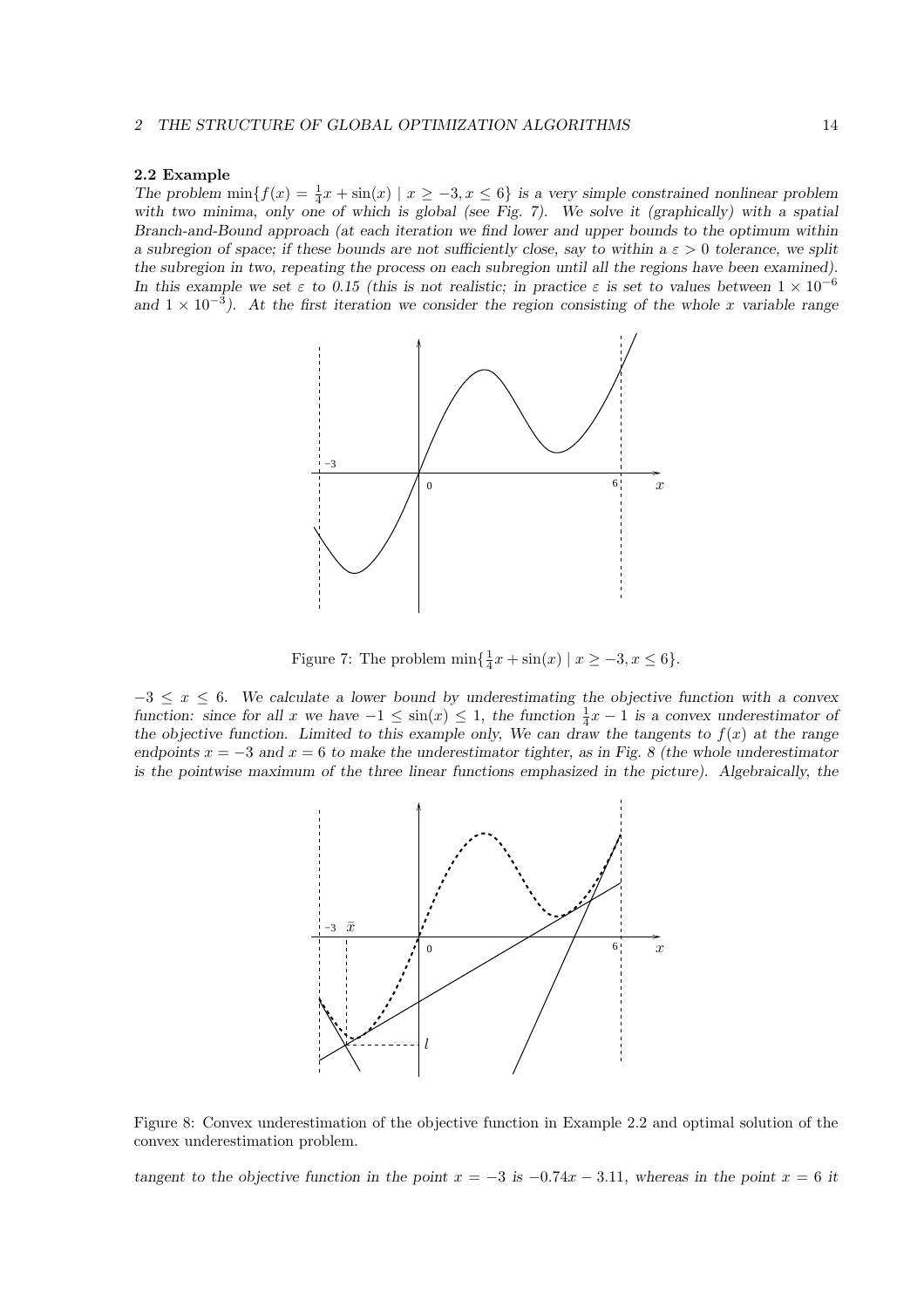is 1.21x – 6.04. Thus the convex underestimator is  $\bar{f}(x) = \max\{-0.74x - 3.11, \frac{1}{4}x - 1, 1.21x - 6.04\}.$ Finding the minimum of  $\bar{f}(x)$  in the region  $-3 < x < 6$  yields a solution  $\bar{x} = -2.13$  with objective function value  $l = -1.53$  which is a valid lower bound for the original problem (indeed, the value of the original objective function at  $\bar{x}$  is −1.42). Now we find an upper bound to the original objective function by locally solving the original problem. Suppose we pick the range endpoint  $x = 6$  as a starting point and we employ Newton's method in one dimension: we find a solution  $\tilde{x} = 4.46$  with objective function value  $u = 0.147$ . Since  $|u - l| = |0.147 - (-1.53)| = 1.67 > \varepsilon$  shows that u and l are not sufficiently close to be reasonably sure that  $\tilde{x}$  is the global optimum of the region under examination, we split this region in two. We choose the current  $\tilde{x} = 4.46$  as the branch point, we add two regions  $-3 \le x \le 4.46$ ,  $4.46 \le x \le 6$  to a list of "unexamined regions" and we discard the original region  $-3 \le x \le 6$ . At the second iteration we pick the region  $-3 \le x \le 4.46$  for examination and compute lower and upper bounds as in Fig. 9. We find



Figure 9: Second iteration of the sBB algorithm.

the same convexification solution  $\bar{x}$  as before (with  $l = -1.53$ ) and by starting the Newton search from the endpoint  $x = -3$  we locate the local optimum  $\tilde{x} = -1.823$  with  $u = -1.42$ . Since  $|u - l| = 0.11 < \varepsilon$ , we accept  $\tilde{x}$  as the global optimum for the region under examination, and we update the "best solution" found"  $x^* = -1.823$  with associated function value  $U = -1.42$ . Since we have located the global optimum for this region, no branching occurs. This leaves us with just one region to examine, namely  $4.46 \le x \le 6$ . In the third iteration, we select this region and we compute lower and upper bounds (as in Fig. 10) to find  $\bar{x} = \tilde{x} = 4.46$  with  $l = 1.11$  and  $u = 1.147$ . Since  $|u - l| = 0.04 < \varepsilon$ , we have located the global optimum for this region, so there is no need for branching. Since  $U = -1.42 < 1.147 = u$ , we do not update the "best solution found", so on discarding this region the region list is empty. The algorithm terminates with global optimum  $x^* = -1.823$ . This example shows most of the important features of a typical spatial Branch-and-Bound algorithm run, save three: (a) the convex underestimation can (and usually is) modified in each region, so that it is tighter; (b) in multi-variable problems, the choice of the branch variable is a crucial task. This algorithm will be discussed in detail in Sect.  $5$ ; (c) in practice, pruning of region occurs when the lower bound in a region is higher than the current best solution. In this example, there was no pruning, as the region  $4.46 \le x \le 6$  did not need to be branched upon. Had there been need for branching in that region, at the subsequent iterations two new regions would have been created with an associated lower bound  $l = 1.11$ . Since the current best solution has an objective function value of  $-1.42$ , which is strictly less than 1.11, both regions would have been pruned before being processed.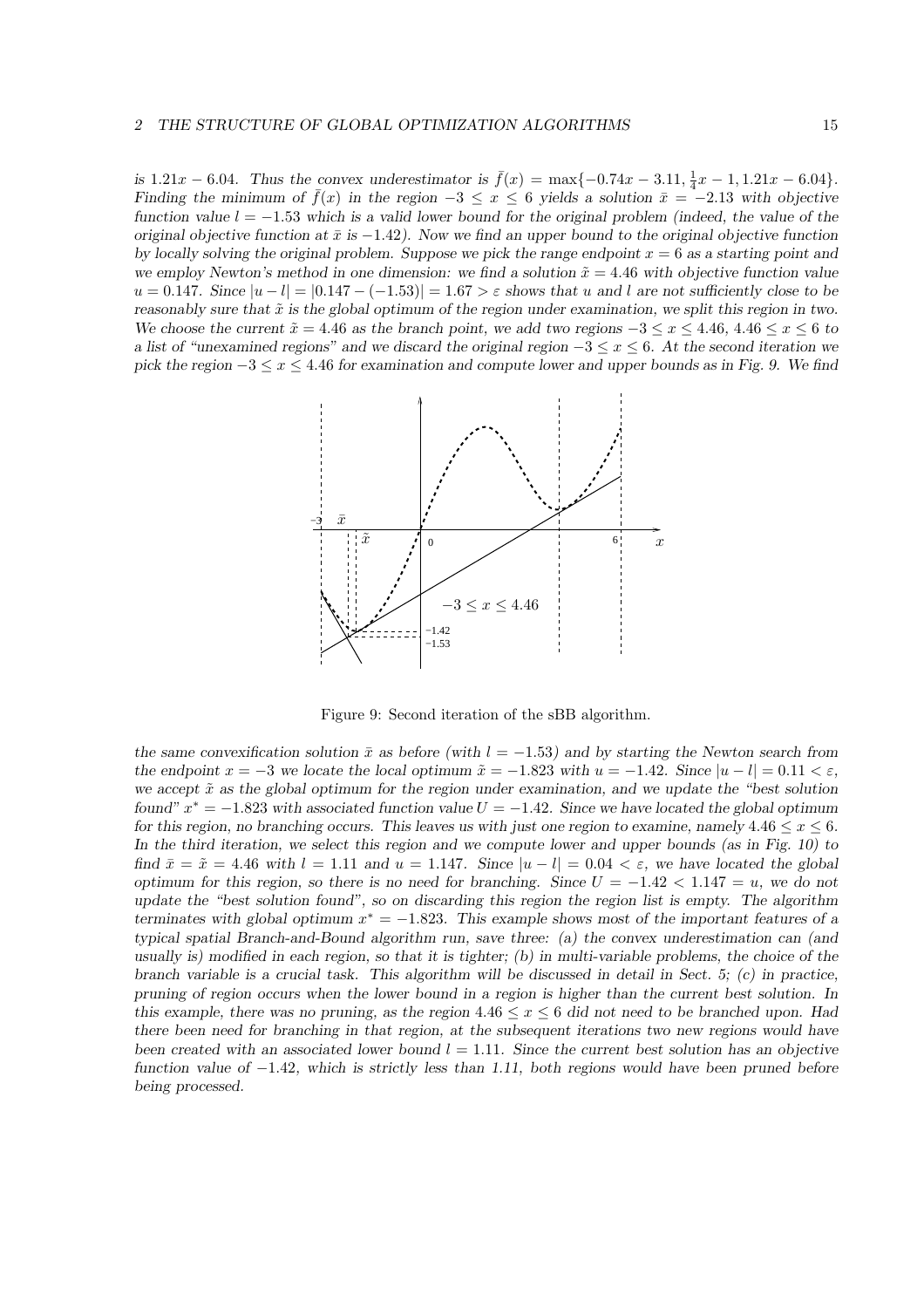

Figure 10: Third iteration of the sBB algorithm.

## 3 Local Optimization of NLPs

In this section we shall give an overview of local optimization. We shall introduce some basic notions of convex analysis, explain in some details the necessary and sufficient conditions for local optimality, and introduce an iterative approach to finding a local minimum of a given NLP.

### 3.1 Fundamental notions of convex analysis

#### 3.1 Definition

A set  $S \subseteq \mathbb{R}^n$  is convex if for any two points  $x, y \in S$  the segment between them is wholly contained in S, that is,  $\forall \lambda \in [0,1]$   $(\lambda x + (1 - \lambda)y \in S)$ .

A linear equation  $a^{\top} x = b$  where  $a \in \mathbb{R}^n$  defines a hyperplane in  $\mathbb{R}^n$ . The corresponding linear inequality  $a^{\top} x \leq b_0$  defines a closed half-space. Both hyperplanes and closed half-spaces are convex sets. Since any intersection of convex sets is a convex set, the subset of  $\mathbb{R}^n$  defined by the system of closed half-spaces  $Ax \geq b, x \geq 0$  is convex (where  $A \in \mathbb{R}^{m \times n}, b \in \mathbb{R}^m$ ).

#### 3.2 Definition

A subset  $S \subseteq \mathbb{R}^n$  defined by a finite number of closed halfspaces is called a polyhedron. A bounded, non-empty polyhedron is a polytope.

Polyhedra and polytopes are very important in optimization as they are the geometrical representation of a feasible region expressed by linear constraints.

#### 3.3 Definition

Let  $S = \{x_i \mid i \leq n\}$  be a finite set of points in  $\mathbb{R}^n$ .

- 1. The set span(S) of all linear combinations  $\sum_{i=1}^{n} \lambda_i x_i$  of vectors in S is called the linear hull (or linear closure, or span) of S.
- 2. The set aff(S) of all affine combinations  $\sum_{i=1}^{n} \lambda_i x_i$  of vectors in S such that  $\sum_{i=1}^{n} \lambda_i = 1$  is called the affine hull (or affine closure) of S.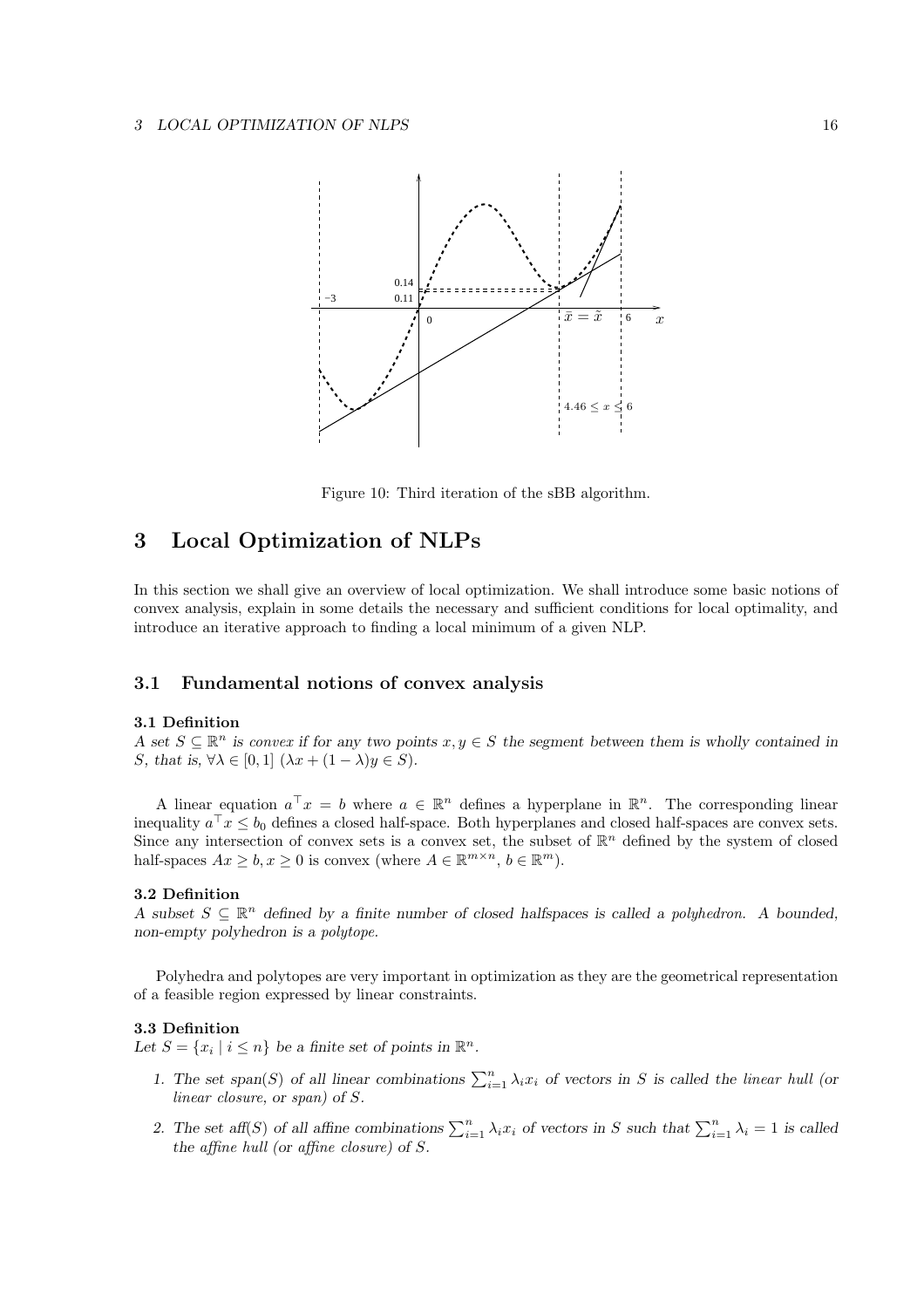#### 3 LOCAL OPTIMIZATION OF NLPS 17

- 3. The set cone(S) of all conic combinations  $\sum_{i=1}^{n} \lambda_i x_i$  of vectors in S such that  $\forall i \leq n \ (\lambda_i \geq 0)$  is called the conic hull (or conic closure, or cone) of S. A conic combination is strict if for all  $i \leq n$ we have  $\lambda_i > 0$ .
- 4. The set conv(S) of all convex combinations  $\sum_{i=1}^{n} \lambda_i x_i$  of vectors in S such that  $\sum_{i=1}^{n} \lambda_i = 1$  and  $\forall i \leq n \ (\lambda_i \geq 0)$  is called the convex hull (or convex closure) of S. A convex combination is strict if for all  $i \leq n$  we have  $\lambda_i > 0$ .

#### 3.4 Definition

Consider a polyhedron P and a closed half-space H in  $\mathbb{R}^n$ . Let  $\overline{H \cap P}$  be the affine closure of  $H \cap P$  and  $d = \dim(\overline{H \cap P})$ . If  $d < n$  then  $H \cap P$  is a face of P. If  $d = 0$ ,  $H \cap P$  is called a vertex of P, and if  $d = 1$ , it is called an edge. If  $d = n - 1$  then  $H \cap P$  is a facet of P.

Having defined convex sets, we now turn our attention to convex functions.

#### 3.5 Definition

A function  $f: X \subseteq \mathbb{R}^n \to \mathbb{R}$  is convex if for all  $x, y \in X$  and for all  $\lambda \in [0, 1]$  we have:

$$
f(\lambda x + (1 - \lambda)y) \leq \lambda f(x) + (1 - \lambda)f(y).
$$

Note that for this definition to be consistent,  $\lambda x + (1 - \lambda)y$  must be in the domain of f, i.e. X must be convex. This requirement can be formally relaxed if we extend  $f$  to be defined outside  $X$ .

The main theorem in convex analysis, and the fundamental reason why convex functions are useful, is that a local minimum of a convex function over a convex set is also a global minimum, which we prove in Thm. 3.6. The proof is described graphically in Fig. 11.



Figure 11: Graphical sketch of the proof of Thm. 3.6. The fact that  $f(x^*)$  is the minimum in  $S(x^*, \varepsilon)$  is enough to show that for any point  $x \in X$ ,  $f(x^*) \leq f(x)$ .

#### 3.6 Theorem

Let  $X \subseteq \mathbb{R}^n$  be a convex set and  $f : X \to \mathbb{R}$  be a convex function. Given a point  $x^* \in X$ , suppose that there is a ball  $S(x^*, \varepsilon) \subset X$  such that for all  $x \in S(x^*, \varepsilon)$  we have  $f(x^*) \le f(x)$ . Then  $f(x^*) \le f(x)$  for all  $x \in X$ .

Proof. Let  $x \in X$ . Since f is convex over X, for all  $\lambda \in [0,1]$  we have  $f(\lambda x^* + (1 - \lambda)x) \leq \lambda f(x^*) +$  $(1 - \lambda)f(x)$ . Notice that there exists  $\overline{\lambda} \in (0, 1)$  such that  $\overline{\lambda}x^* + (1 - \overline{\lambda})x = \overline{x} \in S(x^*, \varepsilon)$ . Consider  $\overline{x}$ : by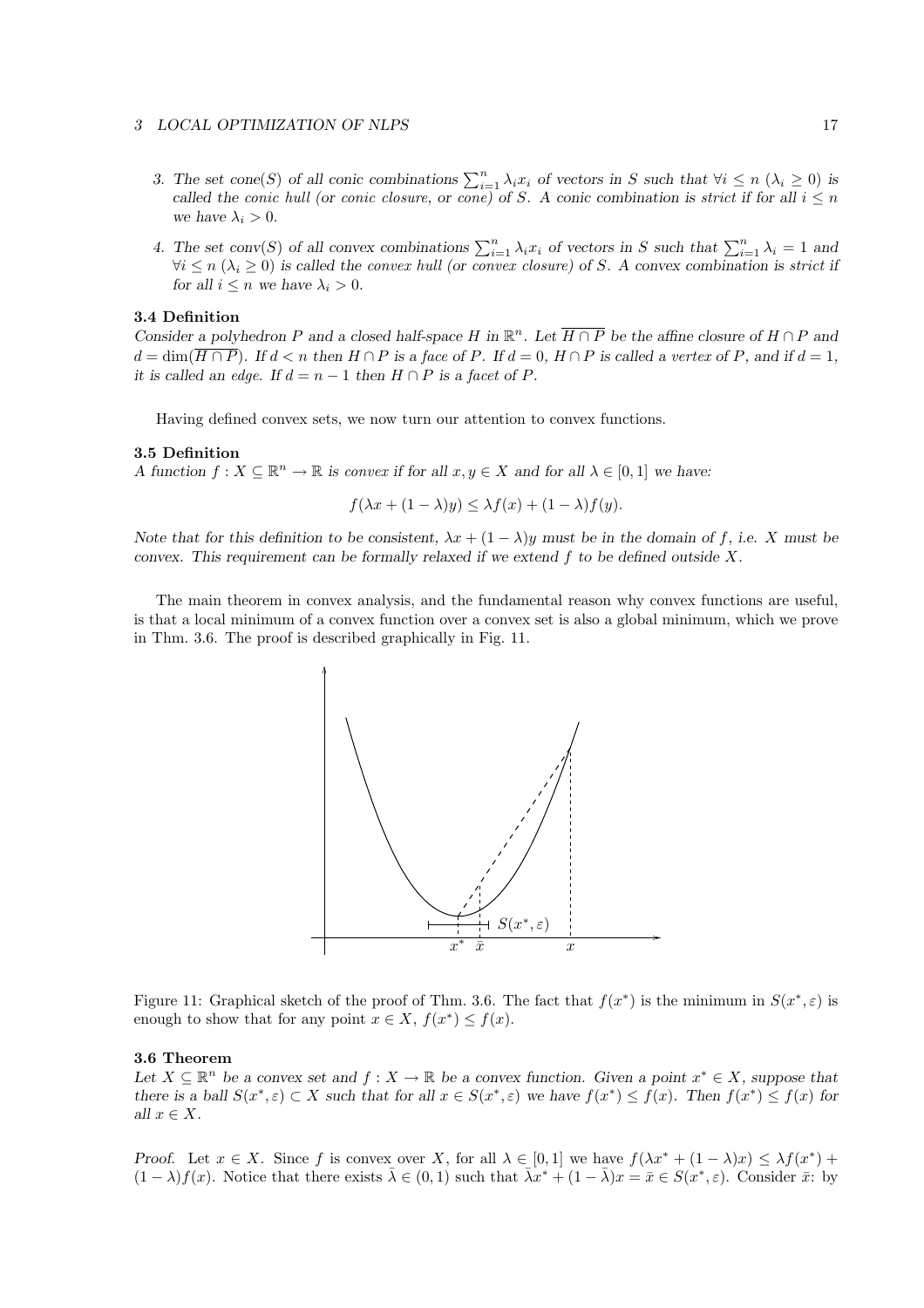convexity of f we have  $f(\bar{x}) \leq \bar{\lambda} f(x^*) + (1 - \bar{\lambda}) f(x)$ . After rearrangement, we have

$$
f(x) \ge \frac{f(\bar{x}) - \bar{\lambda}f(x^*)}{1 - \bar{\lambda}}.
$$

Since  $\bar{x} \in S(x^*, \varepsilon)$ , we have  $f(\bar{x}) \ge f(x^*)$ , thus

$$
f(x) \ge \frac{f(x^*) - \bar{\lambda}f(x^*)}{1 - \bar{\lambda}} = f(x^*),
$$

as required.  $\Box$ 

### 3.2 Necessary and sufficient conditions for local optimality

In this section we shall give necessary and sufficient conditions for a feasible point  $x^*$  to be a locally optimal point. Most of the work deals with deriving necessary conditions. The sufficient conditions are in fact very close to requiring convexity of the objective function and feasible region, as we shall see later.

As for the necessary conditions, We deal first with the case of an optimization problem as in Eq. (1) where the relations R are all equalities, the variables are unbounded  $(x^L = -\infty, x^U = \infty)$  and the index set  $Z$  is empty.

For a scalar function  $f : \mathbb{R}^n \to \mathbb{R}$  we define the function vector  $\nabla f$  as  $(\nabla f)(x) = \left(\frac{\partial f(x)}{\partial x}\right)^n$  $\frac{\partial f(x)}{\partial x_1}, \ldots, \frac{\partial f(x)}{\partial x_n}$  $\frac{\partial f(x)}{\partial x_n}\Big)^{\top},$ where  $x = (x_1, \ldots, x_n)^\top$ . We denote by  $\nabla f(x')$  the evaluation of  $\nabla f$  at x'. If g is a vector-valued function  $g(x) = (g_1(x), \ldots, g_m(x))$ , then  $\nabla g$  is the set of function vectors  $\{\nabla g_1, \ldots, \nabla g_m\}$ , and  $\nabla g(x')$  is the evaluation of  $\nabla g$  at x'.

Consider the following nonlinear, possibly nonconvex programming problem with continuous variables defined over  $\mathbb{R}^n$ :

$$
\begin{array}{c}\n\min_{x \in \mathbb{R}^n} & f(x) \\
\text{s.t.} & g(x) = 0, \end{array} \tag{9}
$$

where  $f : \mathbb{R}^n \to \mathbb{R}$  and  $g : \mathbb{R}^n \to \mathbb{R}^m$  are  $C^1$  (i.e., continuously differentiable) functions.

A constrained critical point of problem (9) is a point  $x^* \in \mathbb{R}^n$  such that  $g(x^*) = 0$  and the directional derivative<sup>2</sup> of f along g is 0 at  $x^*$ . It is easy to show that such an  $x^*$  is a maximum, or a minimum, or a saddle point of  $f(x)$  subject to  $g(x) = 0$ .

#### 3.7 Theorem (Lagrange Multiplier Method)

If  $x^*$  is a constrained critical point of problem (9),  $m \leq n$ , and  $\nabla g(x^*)$  is a linearly independent set of vectors, then  $\nabla f(x^*)$  is a linear combination of the set of vectors  $\nabla g(x^*)$ .

Proof. Suppose, to get a contradiction, that  $\nabla g(x^*)$  and  $\nabla f(x^*)$  are linearly independent. In the case  $\nabla f(x^*) = 0$ , the theorem is trivially true, so assume  $\nabla f(x^*) \neq 0$ . Choose vectors  $w_{m+2}, \ldots, w_n$  such that the set  $J = \{\nabla g_1(x^*), \ldots, \nabla g_m(x^*), \nabla f(x^*), w_{m+2}, \ldots, w_n\}$  is a basis of  $\mathbb{R}^n$ . For  $m + 2 \leq i \leq n$ define  $h_i(x) = \langle w_i, x \rangle$ . Consider the map

$$
F(x) = (F_1(x), \ldots, F_n(x)) = (g_1(x), \ldots, g_m(x), f(x), h_{m+2}(x), \ldots, h_n(x)).
$$

Since the Jacobian (i.e., the matrix of the first partial derivatives) of  $F$  evaluated at  $x^*$  is  $J$ , and  $J$ is nonsingular, by the inverse function theorem  $\overline{F}$  is a local diffeomorphism of  $\mathbb{R}^n$  to itself. Thus, the equations  $y_i = F_i(x)$  ( $i \leq n$ ) are a local change of coordinates in a neighbourhood of  $x^*$ . With respect

<sup>2</sup>A formal definition is given in [Mil69], p. 7-8.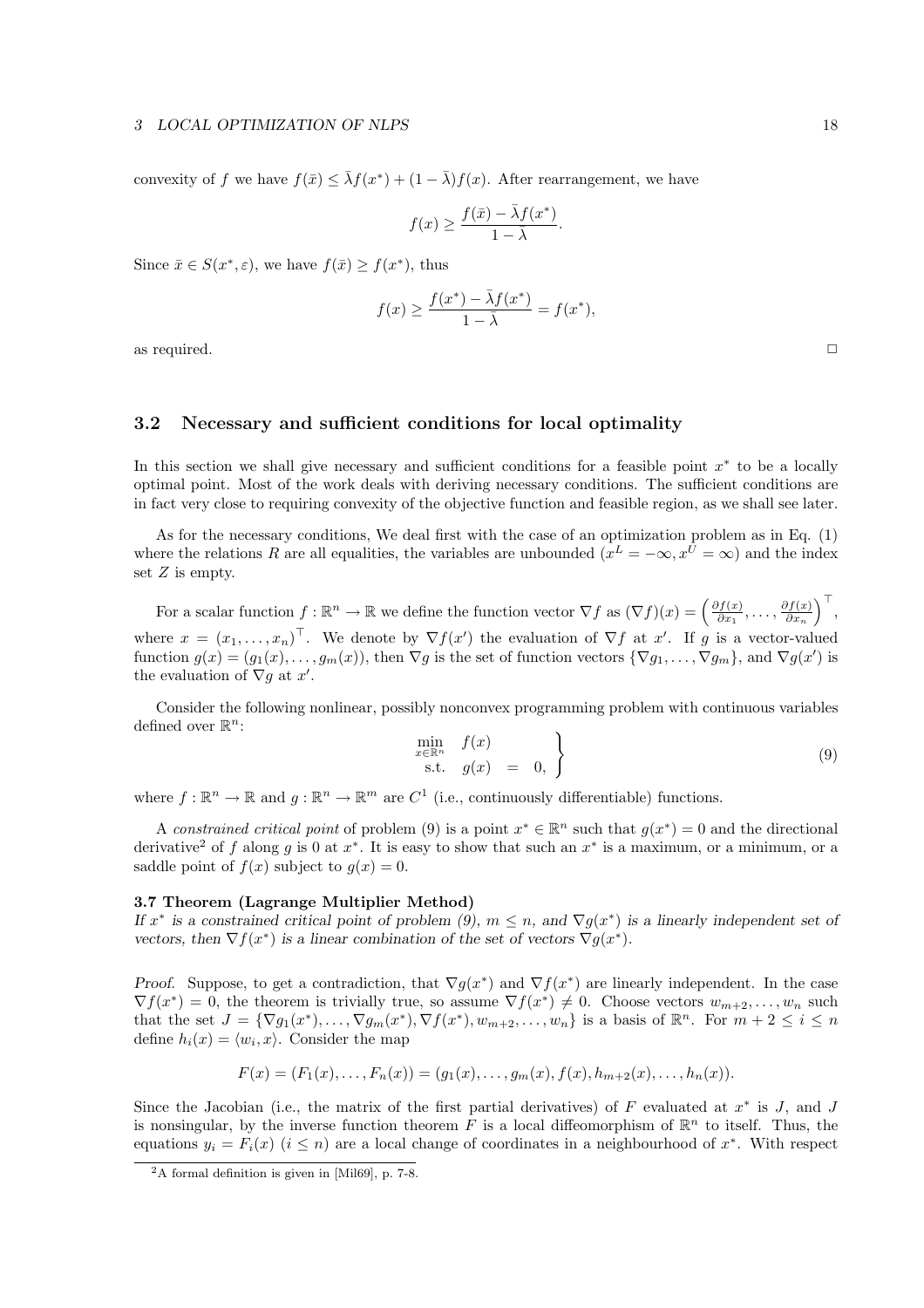to coordinates  $y_i$ , the surface S defined by  $g(x) = 0$  is the coordinate hyperplane  $0 \times \mathbb{R}^{n-m}$ . Notice that the  $(k + 1)$ -st coordinate,  $y_{k+1} = f(x)$ , cannot have a critical point on the coordinate plane  $0 \times \mathbb{R}^{n-m}$ , so  $x^*$  is not a constrained critical point, which is a contradiction.

In the proof of the above theorem, we have implicitly used the fact that the criticality of points is invariant with respect to diffeomorphism (this can be easily established by showing that the derivatives of the transformed functions are zero at the point expressed in the new coordinates). The classical proof of the Lagrange Multiplier Theorem 3.7 is much longer but does not make explicit use of differential topology concepts (see [Apo61], p. 153). The proof given above has been taken almost verbatim from [Pug02].

By Theorem (3.7) there exist scalars  $\lambda_1, \ldots, \lambda_m$ , such that

$$
\nabla f(x^*) + \sum_{i=1}^m \lambda_i \nabla g_i(x^*) = 0.
$$

The above condition is equivalent to saying that if  $x^*$  is a constrained critical point of f s.t.  $g(x^*) = 0$ , then  $x^*$  is a critical point of the following (unconstrained) function:

$$
L(x,\lambda) = f(x) + \sum_{i=1}^{m} \lambda_i g_i(x).
$$
 (10)

Function (10) is called the Lagrangian of f w.r.t. g, and  $\lambda_1, \ldots, \lambda_m$  are called the Lagrange multipliers. Intuitively, when we are optimizing over a subspace defined by  $Ax = b$ , the optimization direction must be a linear combination of the vectors which are normal to the hyperplane system  $Ax = b$ . The situation is depicted in Fig. 12.



Figure 12: If  $\nabla f$  is linearly dependent on the constraint gradients, there is no feasible descent direction. ∇f ′ , which does not have this property, identifies a feasible descent direction when projected on the feasible space (the thick line).

Hence, in order to find the solution of problem (9), by Theorem 3.7, one should find all critical points of  $L(x, \lambda)$  and then select the one with minimum objective function value. This approach is of limited use on all but the simplest problems. It does, however, provide at least necessary conditions for the characterization of a constrained minimum.

Notice, however, that problem (9) only caters for equality constraints; in particular, the range of each variable is R and there is no general way to reformulate an inequality constraint to an equation constraint without introducing other inequality constraints in the process (e.g.  $q_1(x) \leq 0$  might be reformulated to  $g_1(x) + t = 0$  by adding a variable t and a constraint  $t \ge 0$ . Furthermore, the proof of Theorem 3.7 is heavily based on the assumption that the only constraints of the problem are equality constraints, so an extension of the proof to encompass inequality constraints seems unlikely.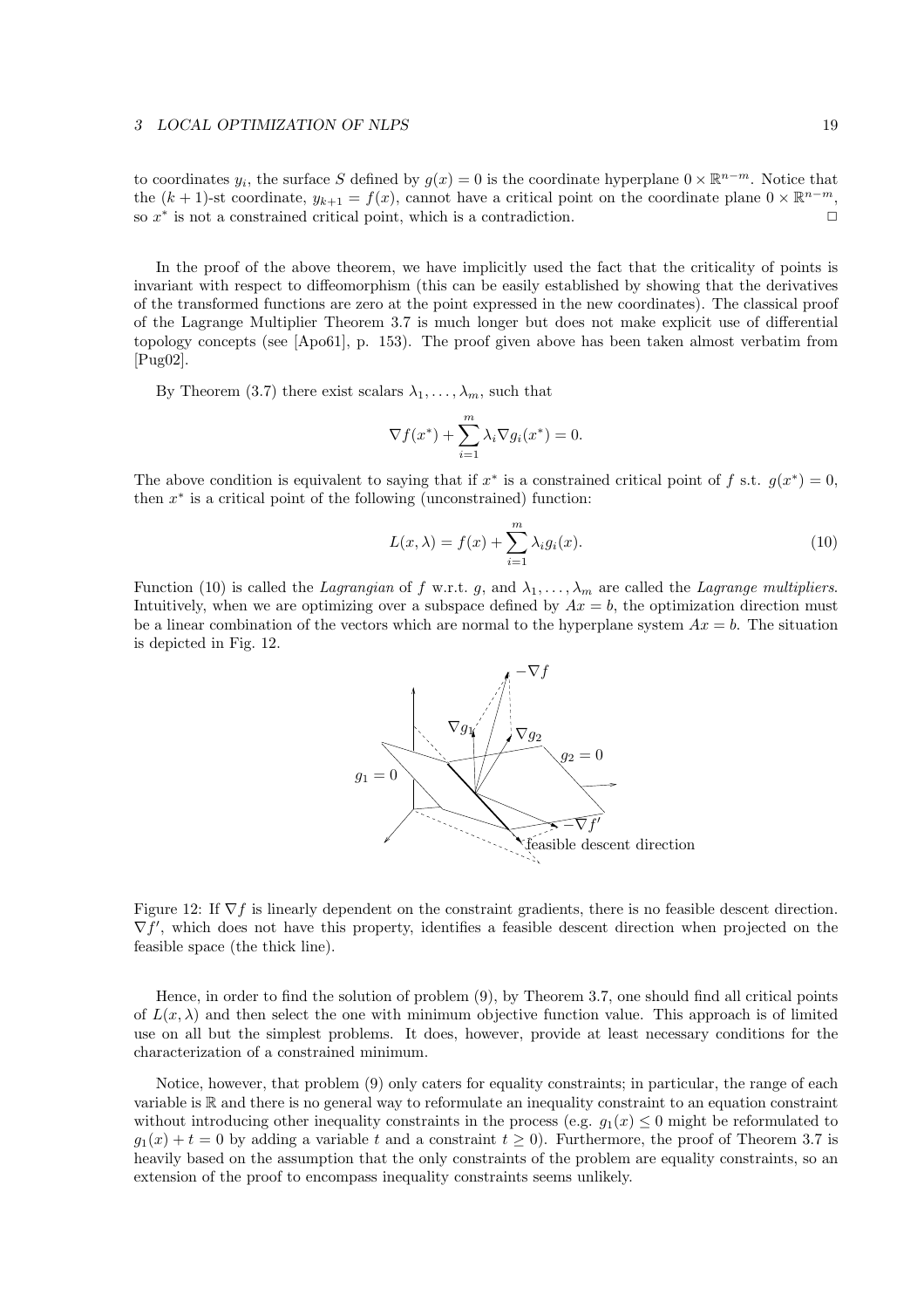#### 3 LOCAL OPTIMIZATION OF NLPS 20

In order to take into account inequality constraints, we introduce the following simple example.

#### 3.8 Example

Consider the problem  $\min\{-x_1 - x_2 \mid x_1 - 1 \leq 0, x_2 - 1 \leq 0\}$ . The minimum is obviously at  $x^* = (1, 1)$ as depicted in Fig. 13 (the figure only shows the positive quadrant; the feasible region actually extends to the other quadrants). By inspection, it is easy to see that at the point  $x^* = (1, 1)$  any further movement



Figure 13: The problem of Example 3.8.

towards the direction of objective function decrease would take  $x^*$  outside the feasible region, i.e. no feasible direction decreases the objective function value. Notice that the descent direction at  $x^*$  is in the cone defined by the normal vectors to the constraints in  $x^*$ . In this particular case, the descent direction of the objective function is the vector  $-\nabla f(x^*) = (1,1)$ . The normal vector to  $g_1(x) = x_1 - 1$  at  $x^*$  is  $\nabla g_1(x^*) = (1,0)$  and the normal vector to  $g_2(x) = x_2 - 1$  at  $x^*$  is  $\nabla g_2(x^*) = (0,1)$ . Notice that we can express  $-\nabla f(x^*) = (1,1)$  as  $\lambda_1(1,0) + \lambda_2(0,1)$  with  $\lambda_1 = 1 > 0$  and  $\lambda_2 = 1 > 0$ . In other words,  $(1,1)$  is a conic combination of  $(1,0)$  and  $(0,1)$ .

If we now consider the problem of minimizing  $\bar{f}(x) = x_1 + x_2$  subject to the same constraints as above, it appears clear that  $x^* = (1,1)$  cannot be a local minimum, as there are many feasible descent directions. Take for example the direction vector  $y = (-1, -1)$ . This direction is feasible w.r.t. the constraints:  $\nabla g_1(x^*)y = (1,0)(-1,-1) = (-1,0) \leq 0$  and  $\nabla g_2(x^*)y = (0,1)(-1,-1) = (0,-1) \leq 0$ . Moreover, it is a nonzero descent direction:  $-\nabla \bar{f}(x^*)y = -(1,1)(-1,-1) = (1,1) > 0$ .

In summary, either the descent direction at  $x^*$  is a conic combination of the gradients of the constraints (and in this case  $x^*$  may be a local minimum), or there is a nonzero feasible descent direction (and in this case  $x^*$  cannot be a local minimum).

The example above is an application of a well known theorem of alternatives called Farkas' Lemma. The following three results are necessary to introduce Farkas' Lemma, which will then be used in the proof of Theorem 3.13.

#### 3.9 Theorem (Weierstraß)

Let  $S \subseteq \mathbb{R}^n$  be a non-empty, closed and bounded set and let  $f : S \to \mathbb{R}$  be continuous on S. Then there is a point  $x^* \in S$  such that f attains its minimum value at  $x^*$ .

Proof. Since f is continuous on S and S is closed and bounded, then f is bounded below on S. Since S is non-empty, there exists a greatest lower bound  $\alpha$  for the values of f over S. Let  $\varepsilon$  be such that  $0 < \varepsilon < 1$  and consider the sequence of sets  $S_k = \{x \in S \mid \alpha \leq f(x) \leq \alpha + \varepsilon^k\}$  for  $k \in \mathbb{N}$ . By the definition of infimum,  $S_k$  is non-empty for each k, so we can select a point  $x^{(k)} \in S_k$  for each k. Since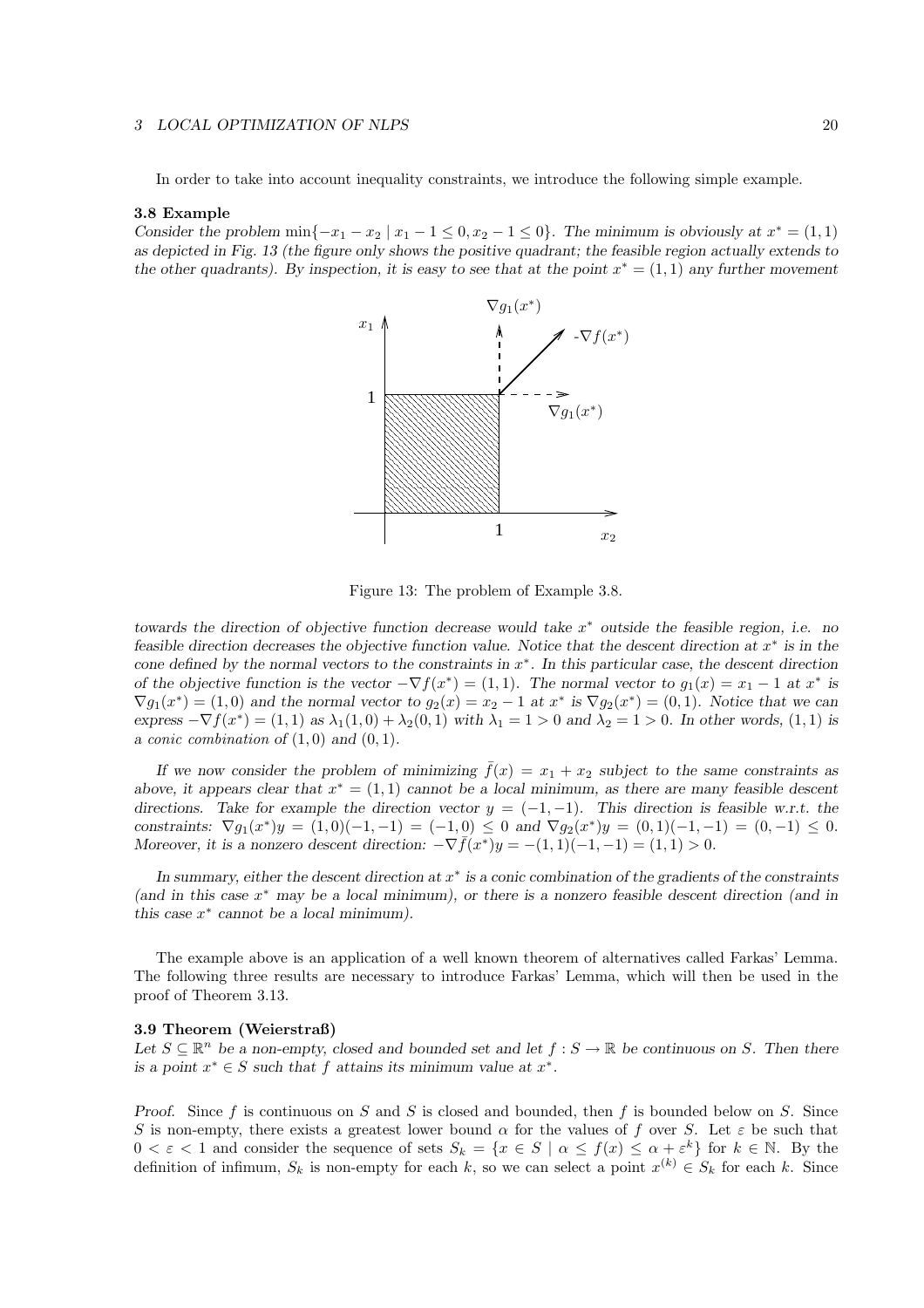S is bounded, there exists a convergent subsequence of  $x^{(k)}$  which converges to a point  $x^*$ . Since S is closed,  $x^* \in S$ . By continuity of f, and because  $\alpha \leq f(x^{(k)}) \leq \alpha + \varepsilon^k$ , we have that the values  $f(x^{(k)})$ (taken on the convergent subsequence) converge to  $\alpha$ . Thus  $x^*$  is a point where f attains its minimum value  $f(x^*) = \alpha$  (see Fig. 14).



Figure 14: Weierstraß Theorem 3.9.

#### 3.10 Proposition

Given a non-empty, closed convex set  $S \subseteq \mathbb{R}^n$  and a point  $x^* \notin S$ , there exists a unique point  $x' \in S$ with minimum distance from  $x^*$ . Furthermore,  $x'$  is the minimizing point if and only if for all  $x \in S$  we have  $(x^* - x')^{\top} (x - x') \leq 0$ .

Proof. Let  $x' \in S$  be the point minimizing  $f(x) = ||x^* - x||$  subject to  $x \in S$  (which exists by Weierstraß Theorem 3.9). To show that it is unique, notice first that f is convex: for  $\lambda \in [0,1]$  and  $x_1, x_2 \in S$ we have  $f(\lambda x_1 + (1 - \lambda)x_2) \leq f(\lambda x_1) + f((1 - \lambda)x_2) = \lambda f(x_1) + (1 - \lambda)f(x_2)$  by triangular inequality and homogeneity of the norm. Suppose now  $y \in \mathbb{R}^n$  such that  $f(y) = f(x')$ . Since  $x', y \in S$  and S is convex, the point  $z = \frac{x'+y}{2}$  is in S. We have  $f(z) \leq \frac{f(x')}{2} + \frac{f(y)}{2} = f(x')$ . Since  $f(x')$  is minimal,  $f(z) = f(x')$ . Furthermore,  $f(z) = ||x^* - z|| = ||x^* - \frac{x'+y}{2}|| = ||\frac{x^* - x'}{2} + \frac{x^* - y}{2}||$ . By the triangle inequality,  $f(z) \leq \frac{1}{2}||x^* - x'|| + \frac{1}{2}||x^* - y||$ . Since equality must hold as  $f(z) = f(x') = f(y)$ , vectors  $x^* - x'$  and  $x^* - y$  must be collinear, i.e. there is  $\theta \in \mathbb{R}$  such that  $x^* - x' = \theta(x^* - y)$ . Since  $f(x') = f(y)$ ,  $|\theta| = 1$ . Supposing  $\theta = -1$  we would have  $x^* = \frac{x'+y}{2}$ , which by convexity of S would imply  $x^* \in S$ , contradicting the hypothesis. Hence  $\theta = 1$  and  $x' = y$  as claimed. For the second part of the Proposition, assume x' is the minimizing point in S and suppose there is  $x \in S$  such that  $(x^* - x')^{\top} (x - x') > 0$ . Take a point  $y \neq x'$  on the segment  $\overline{x}, \overline{x'}$ . Since S is convex,  $y \in S$ . Furthermore, since  $y - x'$  is collinear to  $x - x'$ .  $(x^* - x')^\top (y - x') > 0$ . Thus, the angle between  $y - x'$  and  $x^* - x'$  is acute. Choose y close enough to x' so that the largest angle of the triangle T having  $x^*, x', y$  as vertices is the angle in y (such a choice is always possible) as in Fig. 15. By elementary geometry, the longest side of such a triangle is the segment  $\overline{x^*, x'}$ opposite to the angle in y. This implies  $||x^* - y|| < ||x^* - x'||$ , which is a contradiction, as x' was chosen to minimize the distance from  $x^*$ . Conversely, suppose for all  $x \in S$  we have  $(x^* - x')^\top (x - x') \leq 0$ . This means that the angle in  $x'$  is obtuse (and hence it is the largest angle of  $T$ ), and consequently the opposite side  $\overline{x}, \overline{x^*}$  is longer than the side  $\overline{x'}$  $\overline{y}$ ,  $x^*$ .

#### 3.11 Proposition

Given a non-empty, closed convex set  $S \subseteq \mathbb{R}^n$  and a point  $x^* \notin S$ , there exists a separating hyperplane  $h^{\top} x = d$  (with  $h \geq 0$ ) such that  $h^{\top} x \leq d$  for all  $x \in S$  and  $h^{\top} x^* > d$ .

Proof. Let x' be the point of S having minimum (strictly positive, since  $x^* \notin S$ ) distance from  $x^*$ . Let  $y=\frac{x'+x^*}{2}$  $\frac{+x^*}{2}$  be the midpoint between  $x', x^*$ . The plane normal to the vector  $x^* - y$  and passing through y separates  $x^*$  and  $S$  (see Fig. 16).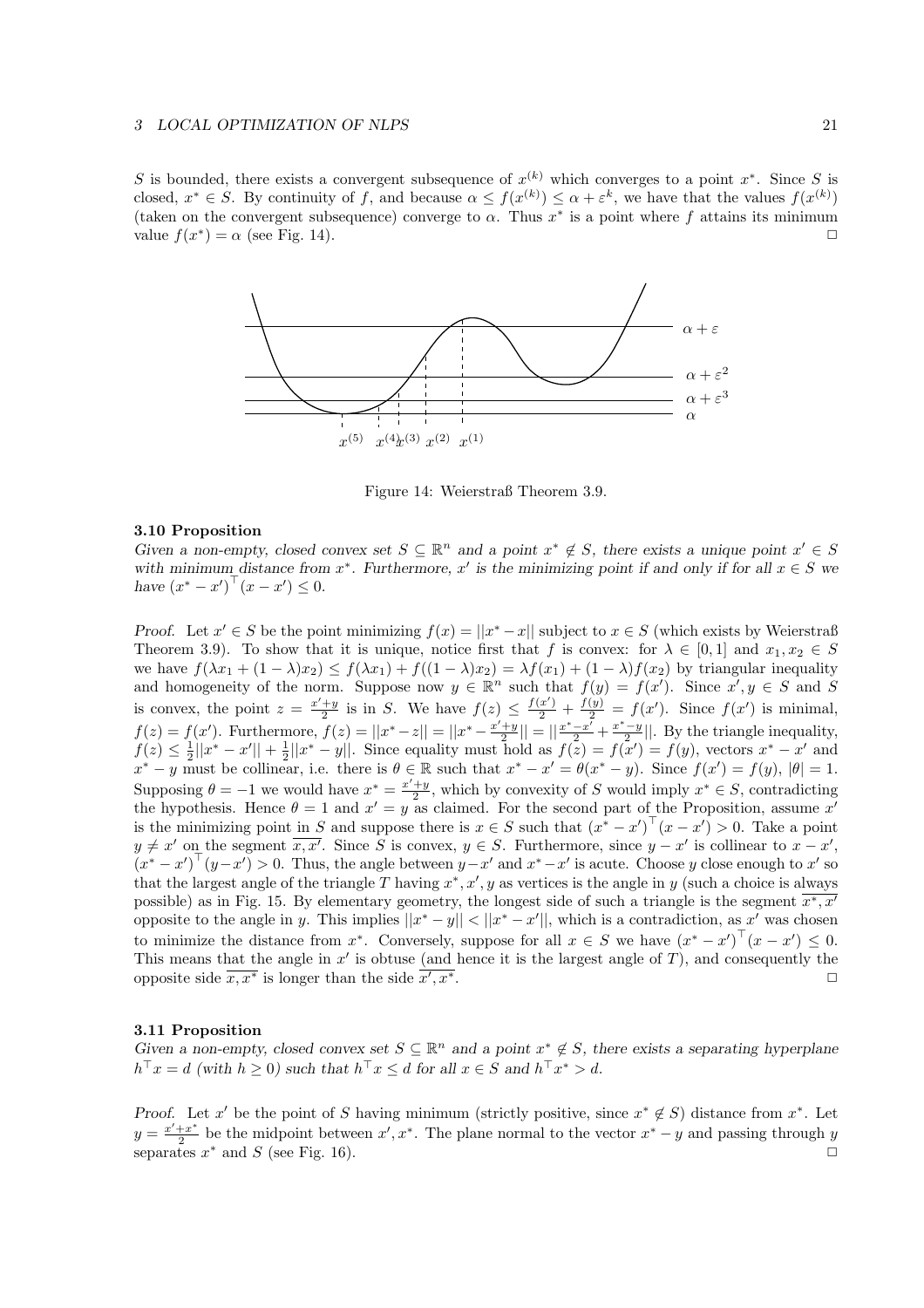

Figure 15: Second part of the proof of Prop. 3.10: the point  $y$  can always be chosen close enough to  $x'$ so that the angle in the vertex  $y$  is obtuse. The figure also shows that it is impossible for  $x'$  to be the minimum distance point from  $x^*$  if the angle in  $x'$  is acute and the set S containing points  $x', x, y$  is convex.



Figure 16: Prop. 3.11: separating hyperplane between a point  $x^*$  and a convex set S.

#### 3.12 Theorem (Farkas' Lemma)

Let A be an  $m \times n$  matrix and c be a vector in  $\mathbb{R}^n$ . Then exactly one of the following systems has a solution: (a)  $Ax \leq 0$  and  $c^{\top}x > 0$  for some  $x \in \mathbb{R}^n$ ; (b)  $\mu^{\top}A = c^{\top}$  and  $\mu \geq 0$  for some  $\mu \in \mathbb{R}^m$ .

Proof. Suppose system (b) has a solution. Then  $\mu^{\top}Ax = c^{\top}x$ ; supposing  $Ax \leq 0$ , since  $\mu \geq 0$ , we have  $c^{\top}x \leq 0$ . Conversely, suppose system (b) has no solution. Let  $\text{Im}_{+}(A) = \{z \in \mathbb{R}^{n} \mid z^{\top} = \mu^{\top}A, \mu \geq 0\};$ Im<sub>+</sub>(A) is convex, and  $c \notin \text{Im}_{+}(A)$ . By Prop. (3.11), there is a separating hyperplane  $h^{\top} x = d$  such that  $h^{\top}z \leq d$  for all  $z \in \text{Im}_{+}(A)$  and  $h^{\top}c > d$ . Since  $0 \in \text{Im}_{+}(A), d \geq 0$ , hence  $h^{\top}c > 0$ . Furthermore,  $d \geq z^{\top}h = \mu^{\top}Ah$  for all  $\mu \geq 0$ . Since  $\mu$  can be arbitrarily large,  $\mu^{\top}Ah \leq d$  implies  $Ah \leq 0$ . Take  $x = h$ ; then x solves system (a).  $\Box$ 

We can finally consider the necessary conditions for local minimality.

Consider the following problem:

$$
\begin{array}{c}\n\min_{x \in \mathbb{R}^n} \quad f(x) \\
\text{s.t.} \quad g(x) \leq 0, \quad\n\end{array} \tag{11}
$$

where  $f : \mathbb{R}^n \to \mathbb{R}$  and  $g : \mathbb{R}^n \to \mathbb{R}^m$  are  $C^1$  functions. A constrained minimum of problem (11) is a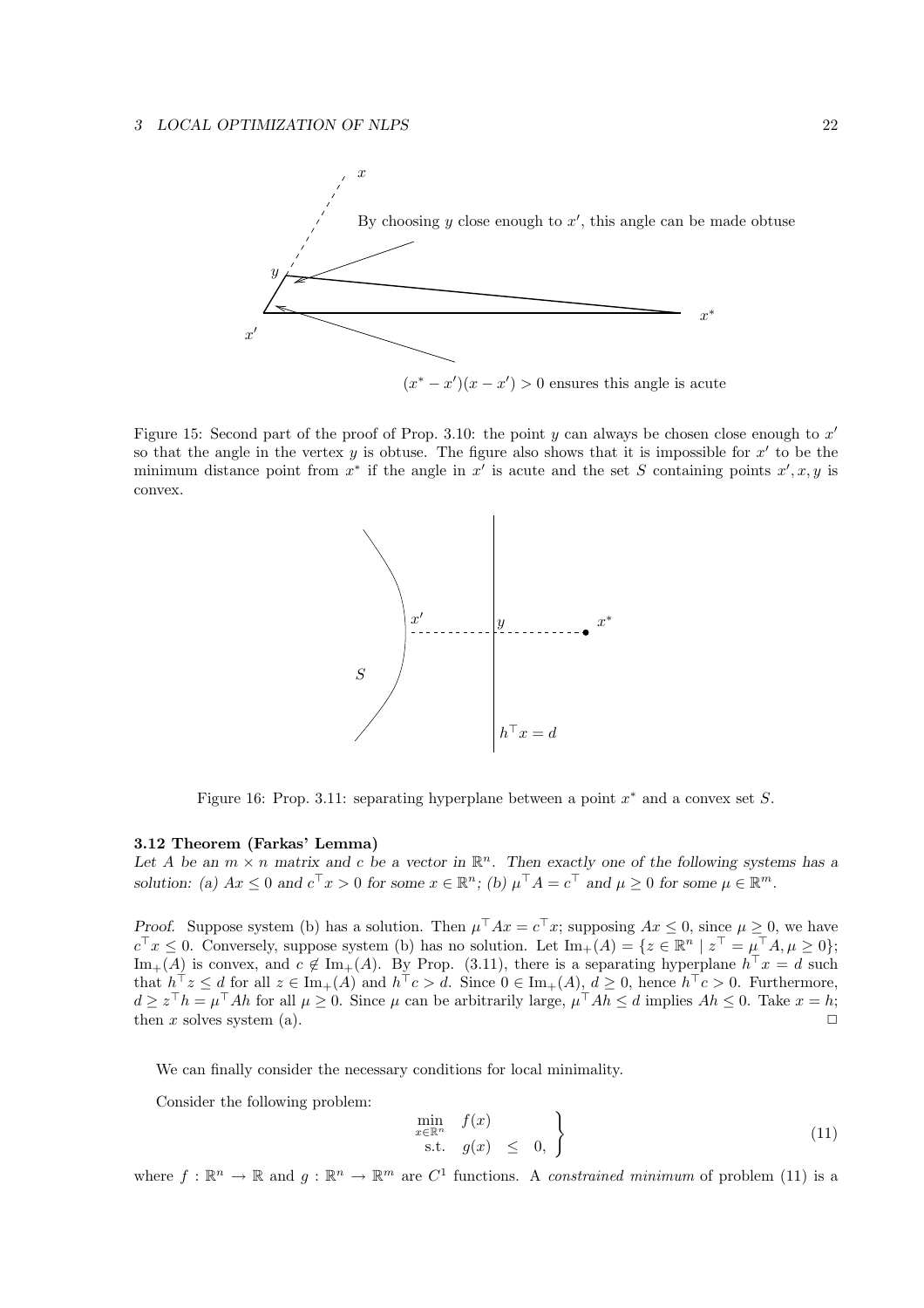minimum  $x^*$  of  $f(x)$  such that  $g(x^*) \leq 0$ . It can be shown that if  $x^*$  is a constrained minimum then there is no nonzero feasible descent direction at  $x^*$  (see [BSS93], p. 141). We shall define a *feasible direction at* x<sup>\*</sup> as a direction vector y such that  $(\nabla g(x^*))^\top y \leq 0$ , and a nonzero descent direction at x<sup>\*</sup> as a direction vector y such that  $(-\nabla f(x^*))^{\top} y > 0$ .

#### 3.13 Theorem (Karush-Kuhn-Tucker Conditions)

If  $x^*$  is a constrained minimum of problem (11), I is the maximal subset of  $\{1,\ldots,m\}$  such that  $g_i(x^*)=0$ for all  $i \in I$ , and  $\nabla \bar{g}$  is a linearly independent set of vectors (where  $\bar{g} = \{g_i(x^*) \mid i \in I\}$ ), then  $-\nabla f(x^*)$ is a conic combination of the vectors in  $\nabla \bar{g}$ , i.e. there exist scalars  $\lambda_i$  for all  $i \in I$  such that the following conditions hold:

$$
\nabla f(x^*) + \sum_{i \in I} \lambda_i \nabla g_i(x^*) = 0 \tag{12}
$$

$$
\forall i \in I \quad (\lambda_i \ge 0). \tag{13}
$$

Proof. Since  $x^*$  is a constrained minimum and  $\nabla \bar{g}$  is linearly independent, there is no nonzero feasible descent direction at  $x^*$  such that  $(\nabla \bar{g}(x^*))^\top y \leq 0$  and  $-\nabla f(x^*)y > 0$ . By a direct application of Farkas' Lemma (3.12), there is a vector  $\lambda \in \mathbb{R}^{|I|}$  such that  $\nabla(\bar{g}(x^*))\lambda = -\nabla f(x^*)$  and  $\lambda \geq 0$ .

The Karush-Kuhn-Tucker (KKT) necessary conditions (12), (13) can be reformulated to the following:

$$
\nabla f(x^*) + \sum_{i=1}^m \lambda_i \nabla g_i(x^*) = 0 \qquad (14)
$$

$$
\forall i \le m \quad (\lambda_i g_i(x^*) = 0) \tag{15}
$$

$$
\forall i \le m \quad (\lambda_i \ge 0). \tag{16}
$$

This is easily verified by defining  $\lambda_i = 0$  for all  $i \notin I$ . Conditions (15) are called *complementary slackness* conditions, and they express the fact that if a constraint is not active at  $x^*$  then its corresponding Lagrange multiplier is 0. A point  $x^*$  satisfying the KKT conditions is called a KKT point, or KKT solution.

Consider now a general NLP with both inequality and equality constraints:

$$
\begin{array}{ll}\n\min_{x \in \mathbb{R}^n} & f(x) \\
\text{s.t.} & g(x) \leq 0 \\
h(x) & = 0, \end{array} \tag{17}
$$

where  $f: \mathbb{R}^n \to \mathbb{R}, g: \mathbb{R}^n \to \mathbb{R}^m$  and  $h: \mathbb{R}^n \to \mathbb{R}^p$  are  $C^1$  functions. A constrained minimum of problem (17) is a minimum  $x^*$  of  $f(x)$  such that  $g(x^*) \leq 0$  and  $h(x) = 0$ .

By applying theorems 3.7 and 3.13, we can define the Lagrangian of problem (17) by the following:

$$
L(x, \lambda, \mu) = f(x) + \sum_{i=1}^{m} \lambda_i g_i(x) + \sum_{i=1}^{p} \mu_i h_i(x),
$$
\n(18)

and the corresponding KKT conditions as:

$$
\nabla f(x^*) + \sum_{i=1}^m \lambda_i \nabla g_i(x^*) + \sum_{i=1}^p \mu_i \nabla h_i(x^*) = 0
$$
  

$$
\lambda_i g_i(x^*) = 0 \quad \forall i \leq m
$$
  

$$
\lambda_i \geq 0 \quad \forall i \leq m.
$$
 (19)

In order to derive the general KKT conditions (19), it is sufficient to sum Eq. (12) and (14) and then divide the sum by the scalar 2.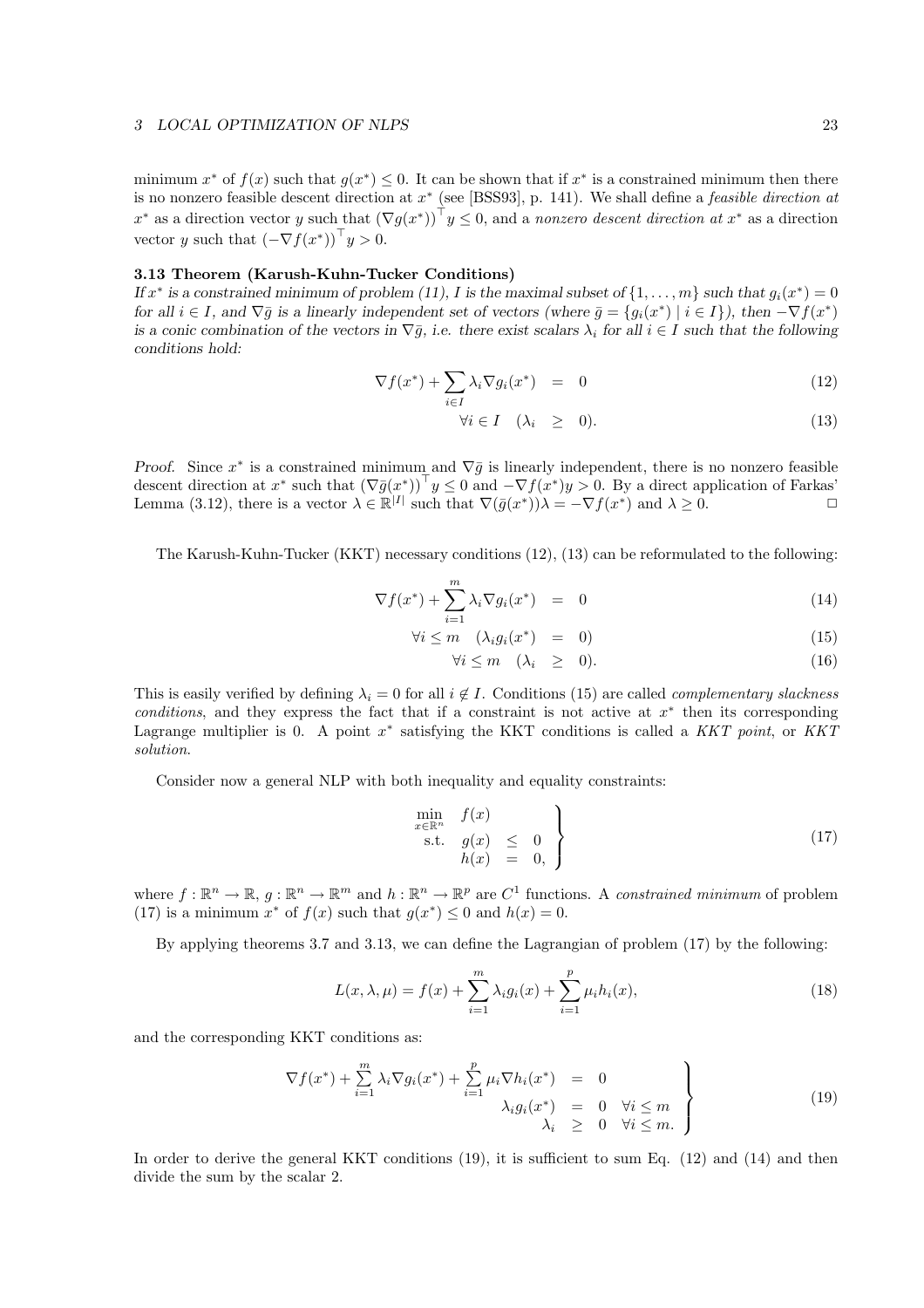#### 3 LOCAL OPTIMIZATION OF NLPS 24

This completes the discussion as regards the necessary conditions for local optimality. If a point  $x^*$  is a KKT point and the objective function is convex in a neighbourhood of  $x^*$  then  $x^*$  is a local minimum. These are the sufficient conditions which are used in practice in most cases. It turns out, however, that they are not the most stringent conditions possible.

#### 3.14 Definition

Consider a function  $f: X \subseteq \mathbb{R}^n \to \mathbb{R}^n$ .

1. f is quasiconvex if for all  $x, x' \in X$  and for all  $\lambda \in [0, 1]$  we have:

$$
f(\lambda x + (1 - \lambda)x') \le \max\{f(x), f(x')\}.
$$

2. f is pseudoconvex if for all  $x, x' \in X$  such that  $f(x') < f(x)$  we have:

$$
(\nabla f(x))^\top (x'-x) < 0.
$$

We state the sufficiency conditions in the following theorem; the proof can be found in [BSS93], p. 155.

#### 3.15 Theorem

Let  $x^*$  be a KKT point of problem (11), I be as in Theorem 3.13, and S be the feasible region of a relaxation of problem (17) where all constraints  $g_i$  such that  $i \notin I$  have been dropped. If there is a ball  $B(x^*, \varepsilon)$  with  $\varepsilon > 0$  such that f is pseudoconvex over  $B(x^*, \varepsilon) \cap S$  and  $g_i$  are differentiable at  $x^*$  and quasiconvex over  $N(x) \cap S$  for all  $i \in I$ , then  $x^*$  is a local minimum of problem (17).

## 3.3 A local optimization algorithm: SQP

There are many different algorithmic approaches to local optimization of NLPs in the form (17), most of which are based on the theoretical results of Section 3.2. Currently, the most widely employed of these algorithms is Sequential Quadratic Programming (SQP). The SQP method tries to solve the KKT conditions (14)-(16) iteratively by finding the minimizing solution of quadratic approximations of the objective function subject to linearized constraints.

We start with an arbitrary initial point  $x \in X$  and generate a sequence  $x^{(k)}$  using the relation

$$
x^{(k+1)} = x^{(k)} + \alpha d,
$$

where  $\alpha$  is the steplength and d the search direction vector (this means that at each iteration we proceed in the direction of the vector d by an amount  $\alpha d$ . Both  $\alpha$  and d are updated at each iteration. The steplength  $\alpha$  (in (0, 1)) is adjusted at each iteration using a line search optimization (in practice, the point on the line in the d direction yielding the best reduction in objective function value is selected). The search direction vector  $d$  is obtained at each step by solving the following quadratic optimization problem  $(m, p, f, g$  and h are as in problem  $(17)$ :

$$
\min_{d} \left( \nabla f(x^{(k)}) \right)^{\top} d + \frac{1}{2} d^{\top} H(x^{(k)}) d
$$
\n
$$
\text{s.t.} \left( \nabla g_i(x^{(k)}) \right)^{\top} d \leq 0 \quad \forall i \leq m
$$
\n
$$
\left( \nabla h_i(x^{(k)}) \right)^{\top} d = 0 \quad \forall i \leq p, \tag{20}
$$

where  $H(x^{(k)})$  is a positive semi-definite approximation to the Hessian of the objective function (i.e. the square  $n \times n$  matrix whose  $(i, j)$ -th element is  $\frac{\partial^2 f}{\partial x_i \partial x_j}$ , evaluated at  $x^{(k)}$ . It can be shown that necessary and sufficient conditions for a function to be convex is that its Hessian is positive semi-definite, so problem (20) above actually corresponds to the best convex quadratic approximation of the original problem (17). Thus, a KKT point for (20) is a globally optimal solution of (20) by Theorem 3.15.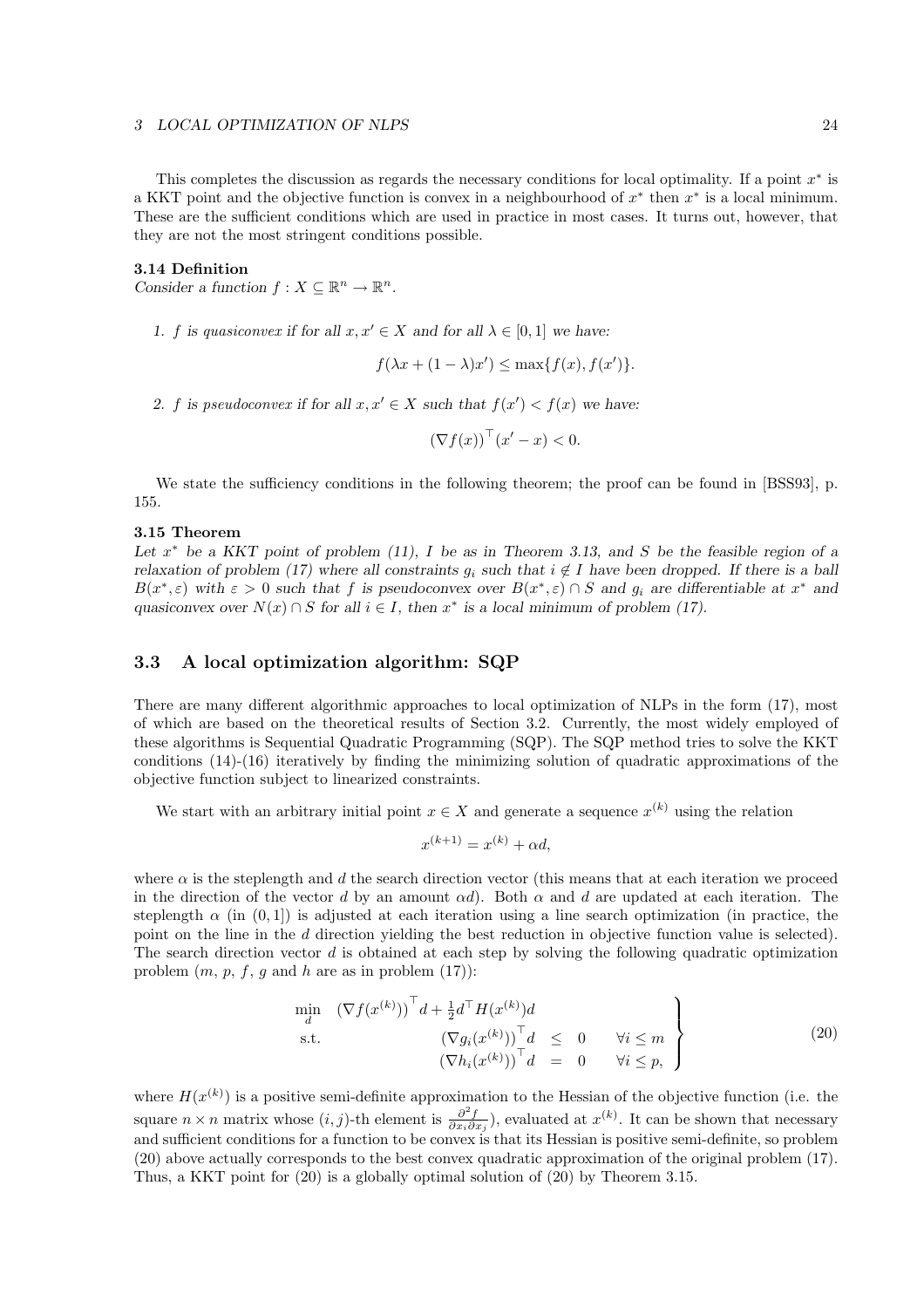#### 4 THE SOBOLOPT ALGORITHM 25

The KKT conditions for each subproblem (20) are solved directly (e.g. by Newton's method) to obtain the solution of (20). If ||d|| is less than a pre-defined  $\varepsilon$  tolerance, the current point  $x^{(k)}$  solves the KKT conditions for the original problem (17) and the process terminates. Notice that solving the KKT conditions for problem (20) also provides current solution values for the Lagrange multipliers  $\mu$ ,  $\lambda$  (which upon termination are also valid for the original problem (17)).

The SQP approach is one of the most promising in the field of local optimization of NLPs, and there are many variants that improve convergence speed and robustness. Recall from Sect. 2 that most global optimization algorithms use local NLP solvers as "black-box" procedures. From the point of view of global optimization the weakest link in the chain is the inherent unreliability of most local optimization algorithms, including SQP. In practice, there are many cases where the SQP method fails to converge on even the most innocent-looking NLPs, as the subproblems (20) can be defective for many reasons, the main ones being:

- the linearized constraints of  $(20)$  may be infeasible, even though the original constraints of  $(17)$  are feasible;
- the Jacobian of the constraints may not have full rank.

Establishing a cause for these occurrences is generally not an easy task. The subproblem may be defective locally (because the approximation to the original problem is not a good one) or because the original problem is ill-posed. Some of these problems may be overcome by simply changing the starting point: in particular, selecting a feasible starting point is a definite help for the accuracy of the quadratic approximation. However, finding a feasible starting point actually requires the solution of another nonconvex problem whose related SQP subproblems simply minimize the norm of the search direction d subject to the linearized constraints. This avoids the trouble stemming out of poor quadratic approximation of the objective function, but does nothing to improve the situation as regards infeasibility/singularity of the linearized constraints.

## 4 The SobolOpt algorithm

In this section we shall describe the main features of a stochastic algorithm for global optimization which employs the sampling approach (see Sect. 2.1). The algorithm is called  $SobolOpt$  [KS04]. It belongs to the class of Multi-Level Single Linkage (MLSL) algorithms; its main strength is that it employs certain Low-Discrepancy Sequences (LDSs) of sampling points called *Sobol' sequences* whose distributions in Euclidean space have very desirable uniformity properties. Uniform random distributions where each point is generated in a time interval (as is the case in practice when generating a sampling on a computer) are guaranteed to "fill the space" in infinite time with probability 1. In fact, these conditions are very far from the normal operating conditions. LDSs, and in particular Sobol' sequences, are guaranteed to fill the space as uniformly as possible even in finite time. In other words, for any integer  $N > 0$ , the first N terms of a Sobol' sequence does a very good job of filling the space evenly. One further very desirable property of Sobol' sequences is that any projection on any coordinate hyperplane of the Euclidean space  $\mathbb{R}^n$  containing N n-dimensional points from a Sobol' sequence will still contain N projected  $n-1$ -dimensional Sobol' points. This clearly does not hold with the uniform grid distribution where each point is located at a coordinate lattice point (in this case the number of projected points on any coordinate hyperplanes is  $O(N^{\frac{n-1}{n}})$ , as shown in Fig. 17). The comparison between grid and Sobol' points in  $\mathbb{R}^2$  is shown in Fig. 18.

The regularity and uniformity properties of Sobol' sequences are exploited in the following MLSL algorithm. Let Q be the set of pairs of sampled points q together with their evaluation  $f(q)$  (where f is the objective function). Let S be the list of all local minima found up to now.

1. (Initialization) Let  $Q = \emptyset$ ,  $S = \emptyset$ ,  $k = 1$  and set  $\varepsilon > 0$ .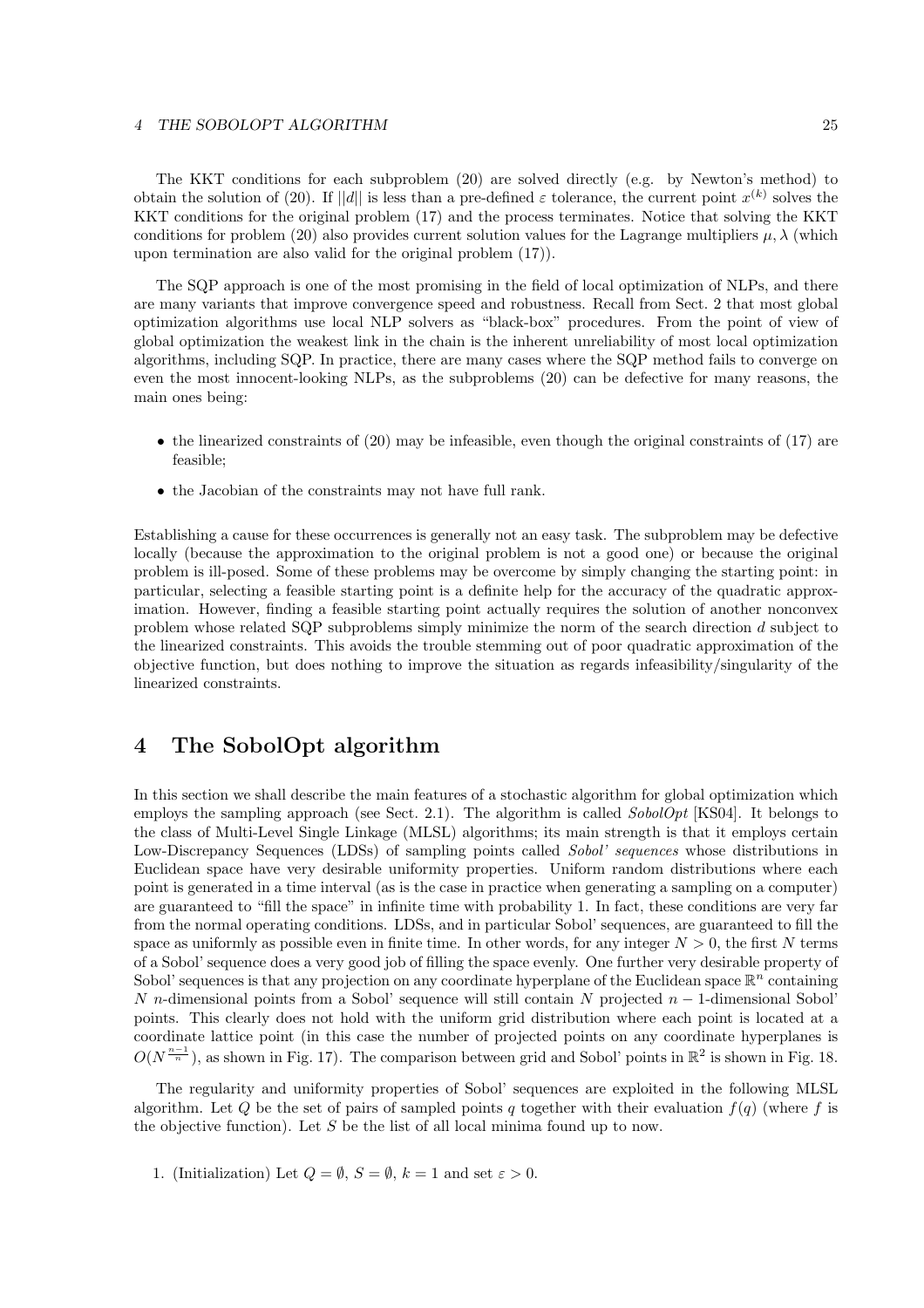

Figure 17: Projecting a grid distribution in  $\mathbb{R}^2$  on the coordinate axes reduces the number of projected points. In this picture,  $N = 12$  but the projected points are just 4.



Figure 18: Comparison between projected distribution of grid points and Sobol' points in  $\mathbb{R}^2$ .

- 2. (Termination) If a pre-determined termination condition is verified, stop.
- 3. (Sampling) Sample a point  $q_k$  from a Sobol' sequence; add  $(q_k, f(q_k))$  to  $Q$ .
- 4. (Clustering distance) Compute a distance  $r_k$  (which is a function of k and n; there are various ways to compute this distance, so this is considered as an "implementation detail" — one possibility is  $r_k = \beta k^{-\frac{1}{n}}$ , where  $\beta$  is a known parameter).
- 5. (Local phase) If there is no previously sampled point  $q_j \in Q$  (with  $j < k$ ) such that  $||q_k q_j|| < r_k$ and  $f(q_i) \leq f(q_k) - \varepsilon$ , solve problem (1) locally with  $q_k$  as a starting point to find a solution y with value  $f(y)$ . If  $y \notin S$ , add y to S. Set  $k \leftarrow k+1$  and repeat from step 2.

The algorithm terminates with a list  $S$  of all the local minima found. Finding the global minimum is then a trivial matter of identifying the minimum with lowest objective function value  $f(y)$ . Two of the most common termination conditions are (a) maximum number of sampled points and (b) maximum time limit exceeded.

A discussion of how Sobol' sequences can be generated is beyond the scope of this paper. A good reference is [PTVF97], p.311.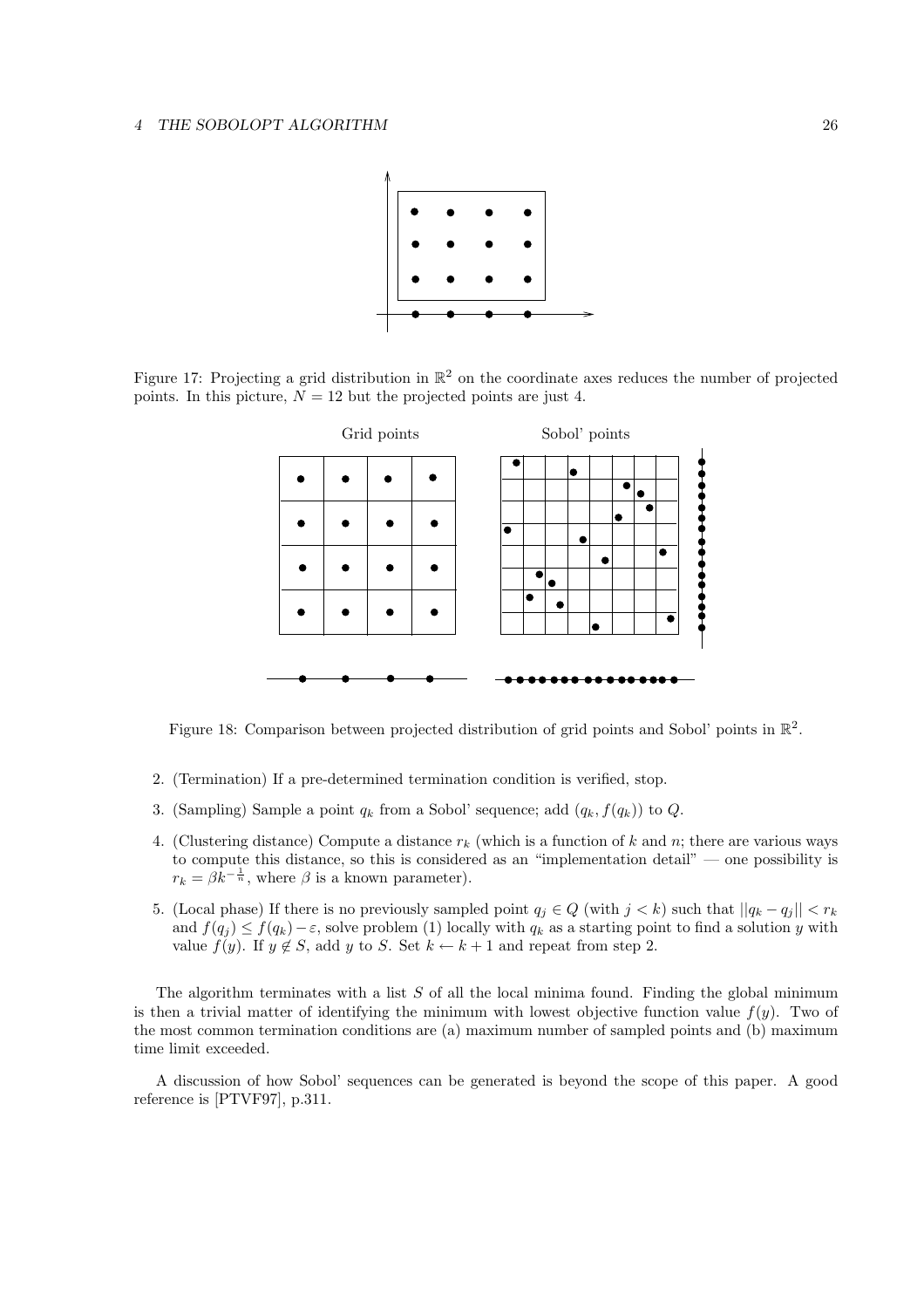## 5 The spatial Branch-and-Bound algorithm

The spatial Branch-and-Bound (sBB) algorithm described in this section is a deterministic algorithm that solves NLPs in form (1). The general mathematical structure and properties of sBB algorithms aimed at solving nonconvex NLPs are explained in Section 2.2. The convergence proof theorem 2.1 also covers the sBB algorithm described in this section. The Branch-and-Reduce method [RS95] is an sBB algorithm with strong emphasis on variable range reduction. The  $\alpha$ BB algorithm [AMF95, Adj98, AAMF96, AAF98] is an sBB whose main feature is that the convex underestimators for general twicedifferentiable nonconvex terms can be constructed automatically. The reduced-space Branch-and-Bound algorithm [EP97] identifies a priori a reduced set of branching variables so that less branching is required. The generalized Branch-and-Cut framework proposed in [KB00] derives cuts from violated constraints in three sub-problems related to the original problem. In this exposition, we follow a particular type of sBB algorithm called spatial Branch-and-Bound with symbolic reformulation [Smi96, SP99, Lib04b].

Central to the each sBB algorithm is the concept of a convex relaxation of the original nonconvex problem; this is a convex problem whose solution is guaranteed to provide an underestimation for the objective function optimal value in the original problem. At each iteration of the algorithm, restrictions of the original problem and its convex relaxations to particular sub-regions of space are solved, so that a lower and an upper bound to the optimal value of the objective function can be assigned to each sub-region; if the bounds are very close together, a global optimum relative to the subregion has been identified. The particular selection rule of the sub-regions to examine makes it possible to exhaustively explore the search space rather efficiently. Since the sub-regions of space are usually hyper-rectangles defined by restrictions of the variable ranges, it is very important to start with the smallest variable ranges guaranteeing feasibility of the problem. This problem is addressed in Sect. 5.1.

Most sBB algorithms for the global optimization of nonconvex NLPs conform to a general framework of the following form:

- 1. (Initialization) Initialize a list of regions to a single region comprising the entire set of variable ranges. Set the convergence tolerance  $\varepsilon > 0$ , the best objective function value found up to the current step as  $U := \infty$  and the corresponding solution point as  $x^* := (\infty, \dots, \infty)$ . Optionally, perform optimization-based bounds tightening (see Sect. 5.1.1).
- 2. (Choice of Region) If the list of regions is empty, terminate the algorithm with solution  $x^*$  and objective function value U. Otherwise, choose a region R (the "current region") from the list (see Sect. 5.2). Delete R from the list. Optionally, perform feasibility-based bounds tightening on  $R$ (see Sect. 5.1.2).
- 3. (Lower Bound) Generate a convex relaxation of the original problem in the selected region R (see Sect. 5.3) and solve it to obtain an underestimation  $l$  of the objective function with corresponding solution  $\bar{x}$ . If  $l > U$  or the relaxed problem is infeasible, go back to step 2.
- 4. (Upper Bound) Attempt to solve the original (generally nonconvex) problem in the selected region to obtain a (locally optimal) solution  $\tilde{x}$  with objective function value u (see Sect. 5.4). If this fails, set  $u := +\infty$  and  $\tilde{x} = (\infty, \ldots, \infty)$ .
- 5. (Pruning) If  $U > u$ , set  $x^* = \tilde{x}$  and  $U := u$ . Delete all regions in the list that have lower bounds bigger than U as they cannot possibly contain the global minimum.
- 6. (Check Region) If  $u l \leq \varepsilon$ , accept u as the global minimum for this region and return to step 2. Otherwise, we may not yet have located the region global minimum, so we proceed to the next step.
- 7. (Branching) Apply a branching rule to the current region to split it into sub-regions (see Sect. 5.5). Add these to the list of regions, assigning to them an (initial) lower bound of l. Go back to step 2.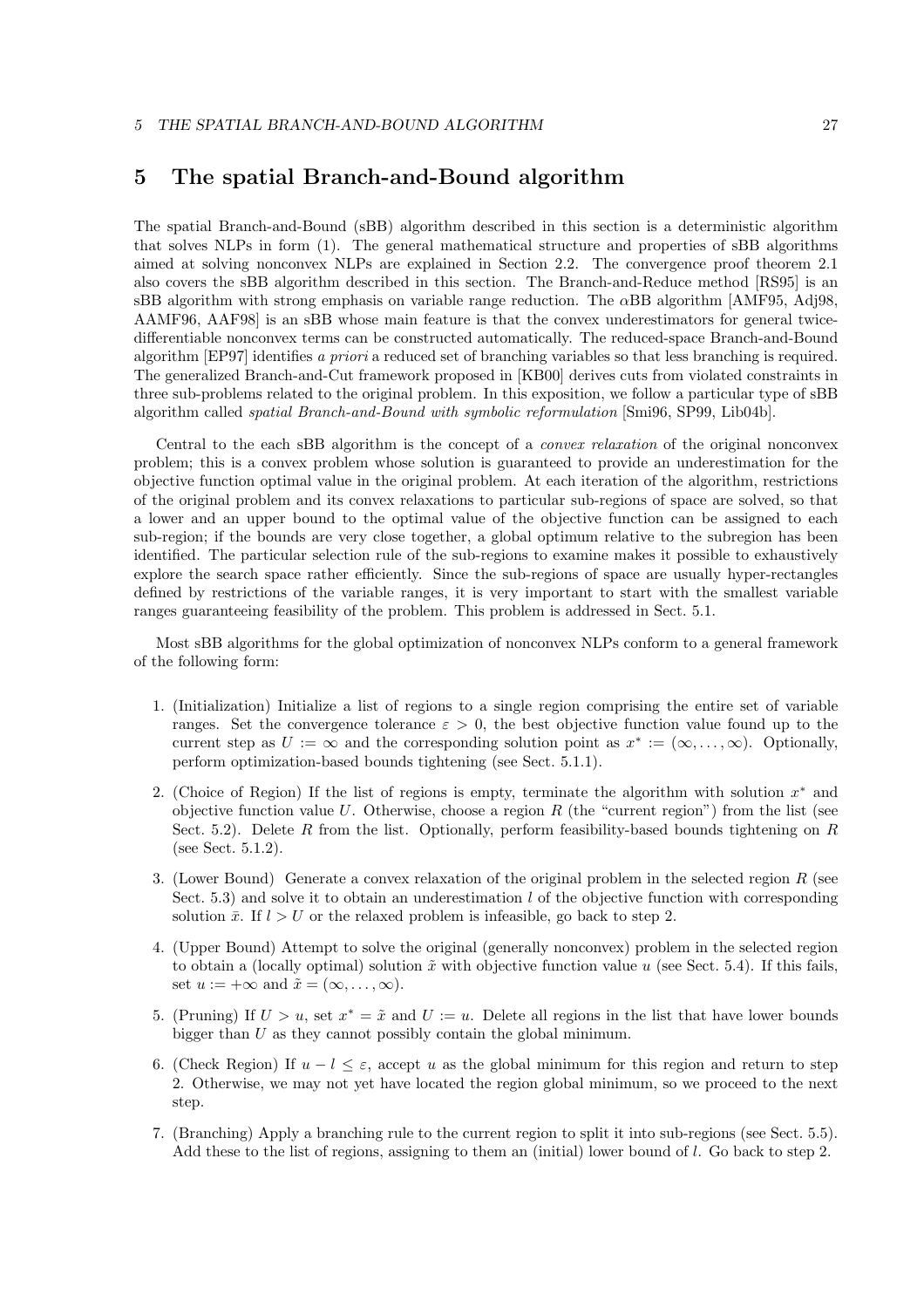#### 5 THE SPATIAL BRANCH-AND-BOUND ALGORITHM 28

The most outstanding feature of sBB algorithm described in this section is the automatic construction of the convex relaxation via symbolic reformulation. This involves identifying all the nonconvex terms in the problem and replacing them with the respective convex relaxations. The algorithm that carries out this task is symbolic in nature as it has to recognize the nonconvex operators in any given function.

Below, we consider some of the key steps of the algorithm in more detail.

## 5.1 Bounds tightening

These procedures appear in steps 1 and 2 of the algorithm structure outlined above. They are optional in the sense that the algorithm will, in principle, converge even without them. Depending on how computationally expensive and how effective these procedures are, in some cases convergence might actually be faster if these optional steps are not performed. In the great majority of cases, however, the bounds tightening steps are essential to achieve fast convergence.

Two major bounds tightening schemes have been proposed in the literature: optimization-based and feasibility-based (both are described below).

#### 5.1.1 Optimization-based bounds tightening (step 1)

The optimization-based bounds tightening procedure identifies the smallest range of each variables subject to the convex relaxation of the problem to remain feasible. This ensures that the sBB algorithm will not have to explore hyper-rectangles which do not actually contain any feasible point.

Unfortunately, this is a computationally expensive procedure which involves solving at least  $2n$  convex NLPs (or LPs if a linear convex relaxation is employed) where n is the number of problem variables. Let  $\alpha \leq \overline{g}(x) \leq \beta$  be the set of constraints in the relaxed (convex) problem  $(\alpha, \beta$  are the constraint limits). The following procedure will construct sequences  $x^{L,k}, x^{U,k}$  of lower and upper variable bounds which converge to new variable bounds that are at least as tight as, and possibly tighter than  $x^L, x^U$ .

- 1. Set  $x^{L,0} \leftarrow x^L, x^{U,0} \leftarrow x^U, k \leftarrow 0$ .
- 2. Repeat

$$
x_i^{L,k} \leftarrow \min\{x_i \mid \alpha \le \bar{g}(x) \le \beta \wedge x^{L,k-1} \le x \le x^{U,k-1}\}, \quad \forall i \le n;
$$
  
\n
$$
x_i^{U,k} \leftarrow \max\{x_i \mid \alpha \le \bar{g}(x) \le \beta \wedge x^{L,k-1} \le x \le x^{U,k-1}\}, \quad \forall i \le n;
$$
  
\n
$$
k \leftarrow k+1.
$$

until  $x^{L,k} = x^{L,k-1}$  and  $x^{U,k} = x^{U,k-1}$ .

Because of the associated cost, this type of tightening is normally performed only once, at the first step of the algorithm.

### 5.1.2 Feasibility-based bounds tightening (step 2)

This procedure is computationally cheaper than the one described above, and as such it can be applied at each and every region considered by the algorithm. Variable bounds are tightened by using the problem constraints to calculate extremal values attainable by the variables. This is done by isolating a variable on the left hand side of a constraint and evaluating the right hand side extremal values by means of interval arithmetic.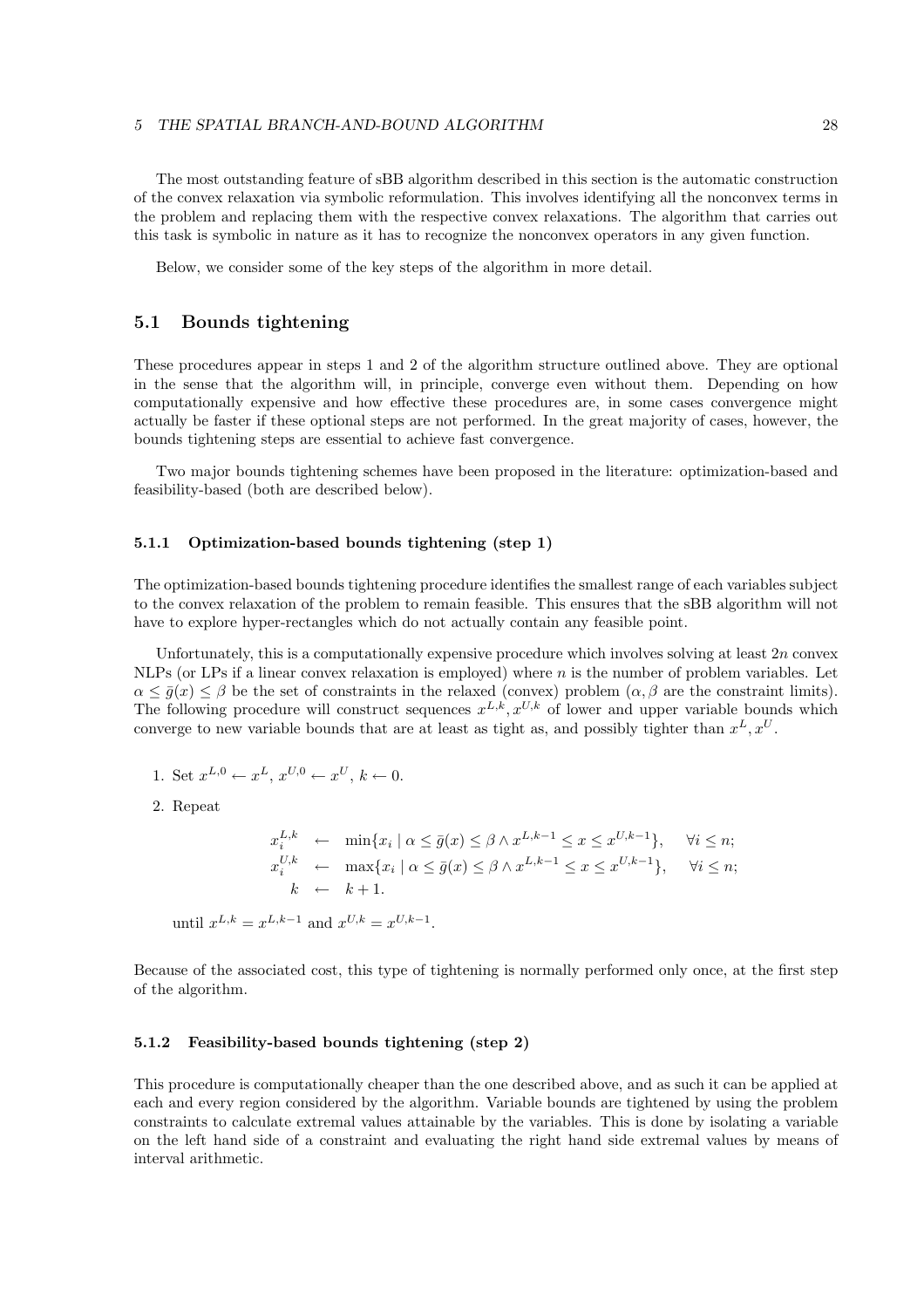Feasibility-based bounds tightening is trivially easy for the case of linear constraints. Given linear constraints in the form  $l \leq Ax \leq u$  where  $A = (a_{ij})$ , it can be shown that, for all  $1 \leq j \leq n$ :

$$
x_j \in \left[ \max \left( x_j^L, \min_i \left( \frac{1}{a_{ij}} \left( l_i - \sum_{k \neq j} \max(a_{ik} x_k^L, a_{ik} x_k^U) \right) \right) \right) \right],
$$
  

$$
\min \left( x_j^U, \max_i \left( \frac{1}{a_{ij}} \left( u_i - \sum_{k \neq j} \min(a_{ik} x_k^L, a_{ik} x_k^U) \right) \right) \right) \right] \quad \text{if } a_{ij} > 0
$$
  

$$
x_j \in \left[ \max \left( x_j^L, \min_i \left( \frac{1}{a_{ij}} \left( l_i - \sum_{k \neq j} \min(a_{ik} x_k^L, a_{ik} x_k^U) \right) \right) \right) \right],
$$
  

$$
\min \left( x_j^U, \max_i \left( \frac{1}{a_{ij}} \left( u_i - \sum_{k \neq j} \max(a_{ik} x_k^L, a_{ik} x_k^U) \right) \right) \right) \right] \quad \text{if } a_{ij} < 0.
$$

As pointed out by Smith ([Smi96], p.202), feasibility-based bounds tightening can also be carried out for certain types of nonlinear constraints.

## 5.2 Choice of region (step 2)

The region selection at step 2 follows the simple policy of choosing the region in the list with the lowest lower objective function bound as the one which is most promising for further consideration (recall that the lower bound l calculated in each region is associated to the subregions after branching  $-$  see step 7 of the sBB algorithm).

### 5.3 Convex relaxation (step 3)

The convex relaxation solved at step 3 of the algorithm aims to find a guaranteed lower bound to the objective function value. In most global optimization algorithms, convex relaxations are obtained for problems in special (e.g. factorable) forms. In the sBB with symbolic reformulation the convex relaxation is calculated automatically for a problem in the most generic form (1) provided this is available in closed analytic form, which allows symbolic manipulation to be applied to each term of the mathematical expressions present in the problem.

The convex relaxation is built in two stages: first the problem is reduced to a *standard form* where the nonlinear terms are linearized. This means that each nonlinear term is replaced by an added variable, and a constraint of type "added variable = nonlinear term" is added to the problem formulation. Such constraints are called defining equations, or defining constraints because they define the meaning of the added variables. In the second stage of the convex relaxation each nonlinear term is replaced by the corresponding convex under- and overestimators.

#### 5.3.1 Reformulation to standard form

This is the first stage towards the construction of the convex relaxation of the original problem via symbolic manipulation of the variables and constraints. An optimization problem (1) is in standard form when all the nonlinear terms have been linearized. The nonlinearities are then isolated from the rest of the problem and thus are easy to tackle by symbolic and numerical procedures.

There is no unique way to linearize nonlinear terms. For example, the term  $x^3 + y^3 + y^2$  might be linearized as  $w_1 + w_2 + w_3$  together with the defining equations  $w_1 = x^3$ ,  $w_2 = y^3$ ,  $w_3 = y^2$ . Recall however that the aim of this linearization is to provide tight convex underestimators and concave overestimators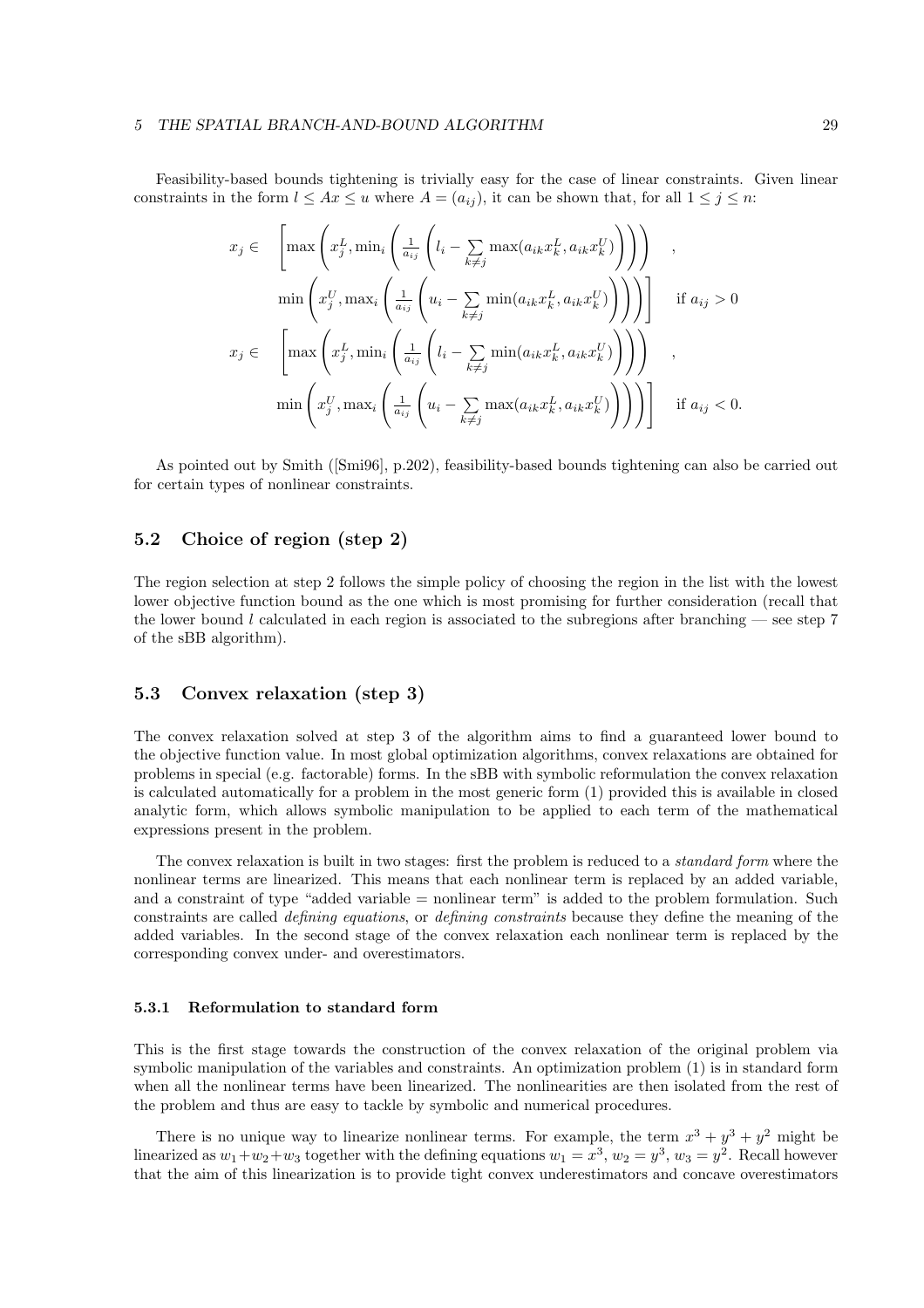to the nonlinear terms. Thus, were we able to construct an extremely tight convex relaxation of the term  $y^3 + y^2$  as a whole, a better linearization would be  $w_1 + w_4$  where  $w_4 = y^3 + y^2$ . In general, we follow the principle that we identify the simplest possible nonlinear term. This, however, is a guideline rather than a rule.

The following formulation describes a problem in a standard form that recognizes nonlinear operators with one and two operands.

$$
\min x_{\omega} \tag{21}
$$

$$
l \leq Ax \leq u \tag{22}
$$

$$
x_k = x_i x_j \qquad \forall (i, j, k) \in \mathcal{M}
$$
\n
$$
(23)
$$

$$
x_k = \frac{x_i}{x_j} \qquad \forall (i, j, k) \in \mathcal{D} \tag{24}
$$

$$
x_k = x_i^{\nu} \qquad \forall (i, k, \nu) \in \mathcal{P}
$$
\n
$$
(25)
$$

$$
x_k = f_\mu(x_i) \qquad \forall (i, k, \mu) \in \mathcal{U}
$$
\n
$$
x_{\mu} < x_{\mu} < x^U \tag{27}
$$

$$
x^L \leq x \leq x^U \tag{27}
$$

where  $x = (x_1, \ldots, x_n)$  are the problem variables,  $\omega \leq n$ , A is a constant, usually sparse, matrix, l, u are the linear constraint bounds, and  $x^L, x^U$  are the variable bounds. The defining constraints  $(23)$ – $(26)$ include all the problem nonlinearities:  $M, D$  are sets of triplets of variable indices which define bilinear and linear fractional terms respectively.  $P$  is a set of triplets defining power terms; each triplet comprises two variable indices i, k and the corresponding power exponent  $\nu \in \mathbb{R}$ . U is a set of triplets which define terms involving univariate functions  $f_{\mu}$ ; each triplet comprises two variable indices i, k and a third index  $\mu$  that identifies the type of the univariate function being applied (e.g.  $\exp(\cdot)$ ,  $\ln(\cdot)$ ).

Each of the constraints  $(23)-(26)$  has one of the forms:

 $added\ variable = operand\ (binary\ operator) \ operand$  $added\ variable = (unary\ operator) \ operand$ 

where *operand* is an original or an "added" variable i.e. one added to the original set of variables by the standardization procedure. The objective function is also replaced by the added variable  $x_{\omega}$ , and a constraint of the form:

$$
x_{\omega} = objective\ function
$$

is added to the linear constraints.

#### 5.1 Example

In this example we show the reformulation obtained for Example 2.2, together with its graphical representation. Since there is only one nonconvex term in the problem (namely,  $sin(x)$ ), the reformulation is immediate:

$$
\begin{array}{ll}\n\min x, & \frac{1}{4}x + y \\
\text{s.t.} & y = \sin(x) \\
-3 \le x \le 6 \\
-1 \le y \le 1.\n\end{array}
$$

The reformulation described in this section is called a lifting, as introducing new variables lifts the problem into a higher dimensional space. This is immediately apparent in this simple example. Compare Fig. 7 (the original problem) and its reformulation shown in Fig. 19.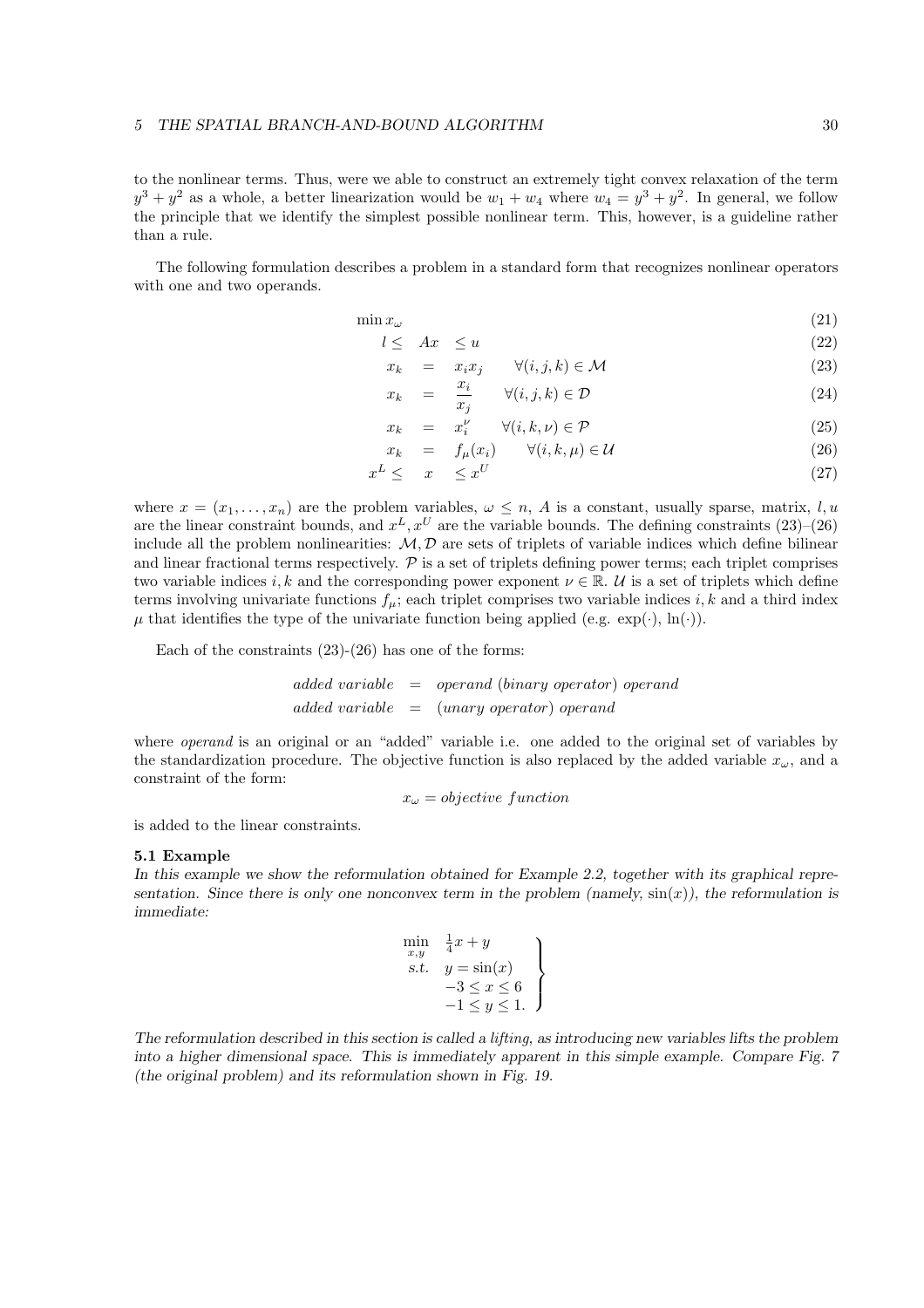

Figure 19: The problem  $\min\{\frac{1}{4}x + \sin(x) \mid x \geq -3, x \leq 6\}$  reformulated to standard form.

### 5.2 Example (Reformulation of the HPP)

The reformulation obtained for the HPP (see Example 1.1) is as follows:

| min<br>x,y,p,w | $6x_{11} + 16x_{21} + 10x_{12} - 9(y_{11} + y_{21}) - 15(y_{12} + y_{22})$ | cost                         |
|----------------|----------------------------------------------------------------------------|------------------------------|
|                | s.t. $x_{11} + x_{21} - y_{11} - y_{12} = 0$                               | mass balance                 |
|                | $x_{12} - y_{21} - y_{22} = 0$                                             | mass balance                 |
|                | $y_{11} + y_{21} \le 100$                                                  | demands                      |
|                | $y_{12} + y_{22} \leq 200$                                                 | demands                      |
|                | $3x_{11} + x_{21} - w_1 = 0$                                               | sulphur balance              |
|                | $w_1 = pw_2$                                                               | defining constraint          |
|                | $w_2 = y_{11} + y_{12}$                                                    | (linear) defining constraint |
|                | $w_3 + 2y_{21} \leq 2.5(y_{11} + y_{21})$                                  | quality requirement          |
|                | $w_3 = py_{11}$                                                            | defining constraint          |
|                | $w_4 + 2y_{22} \leq 1.5(y_{12} + y_{22})$                                  | quality requirement          |
|                | $w_4 = py_{12}.$                                                           | defining constraint          |

As can be noticed, linear terms/equations/constraints do not undergo any transformation. Among the defining constraints, some are nonlinear (hence nonconvex, since they are equality constraints) and some are linear. This conveniently splits the problem into a linear and a nonlinear part.

An efficient algorithm for reducing an NLP to standard form has been described in detail in [Smi96, SP99]. It first builds expression trees, i.e. tree representation of each mathematical expression in the problem, where leaf nodes correspond to variables and constants, and non-leaf nodes correspond to operators. The expression trees are then traversed recursively, each non-leaf node giving rise to a defining constraint.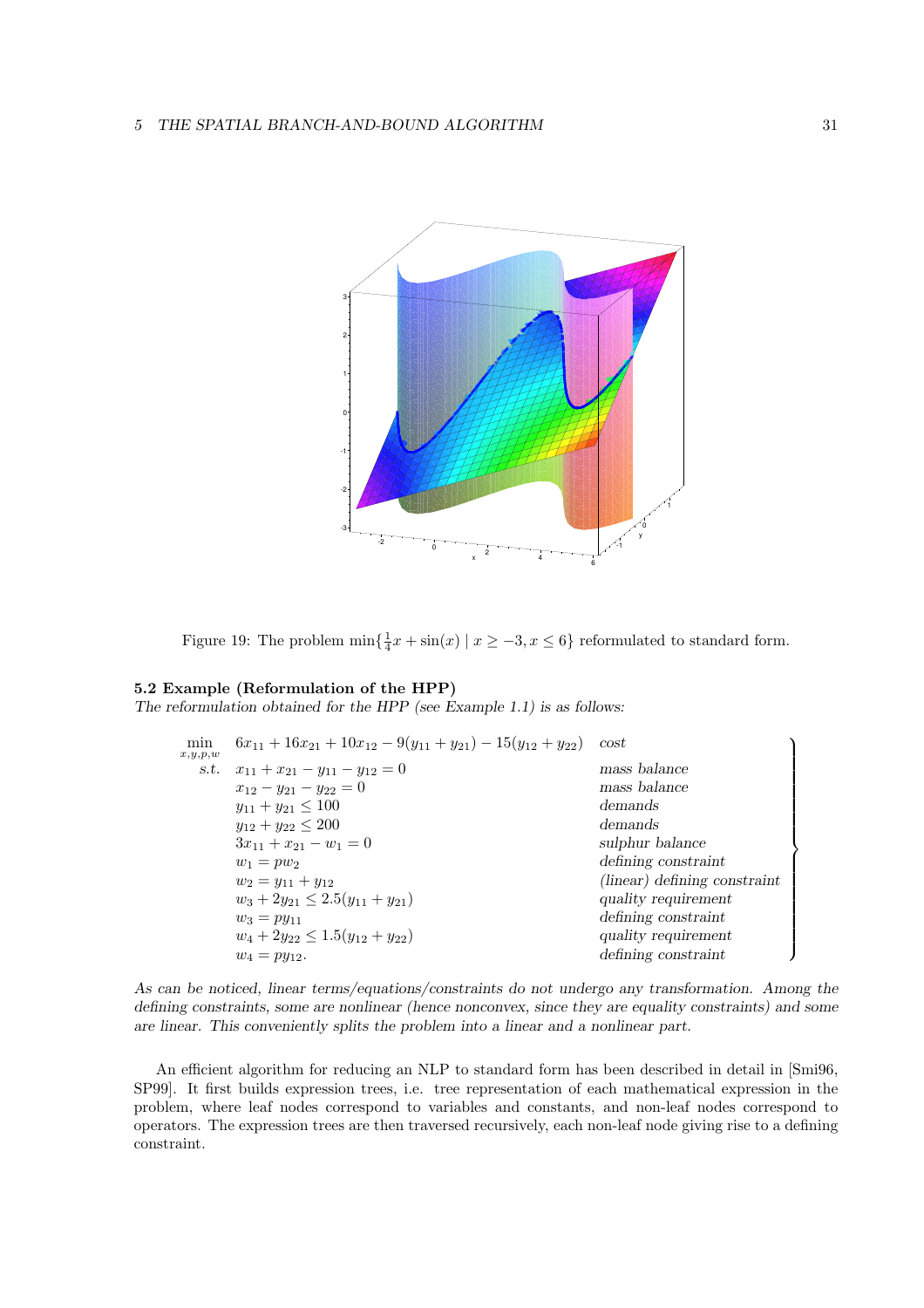#### 5 THE SPATIAL BRANCH-AND-BOUND ALGORITHM 32

### 5.3.2 Convexification

It is in this second stage of the process that the actual convex relaxation of the original problem is built. The convex relaxation is relative to the current region  $[x^L, x^U]$ , meaning that it depends on  $x^L, x^U$ . The algorithm for convexification is entirely symbolic (as opposed to numeric) and hence performs very efficiently even in the presence of very complicated mathematical expressions.

Having reduced a problem to standard form, we replace every nonconvex term with a convex envelope consisting of convex over- and underestimating inequality constraints. The rules we follow to construct over- and underestimators are as follows:

1.  $x_i = x_j x_k$  is replaced by four linear inequalities (McCormick's envelopes, [McC76]):

$$
x_i \geq x_j^L x_k + x_k^L x_j - x_j^L x_k^L \tag{28}
$$

$$
x_i \geq x_j^U x_k + x_k^U x_j - x_j^U x_k^U \tag{29}
$$

$$
x_i \leq x_j^L x_k + x_k^U x_j - x_j^L x_k^U \tag{30}
$$

$$
x_i \leq x_j^U x_k + x_k^L x_j - x_j^U x_k^L \tag{31}
$$

- 2.  $x_i = x_j/x_k$  is reformulated to  $x_i x_k = x_j$  and the convexification rules for bilinear terms (28)-(31) are applied.
- 3.  $x_i = f_\mu(x_i)$  where  $f_\mu$  is concave univariate is replaced by two inequalities: the function itself and the secant:

$$
x_i \leq f_{\mu}(x_j) \tag{32}
$$

$$
x_i \geq f_{\mu}(x_j^L) + \frac{f_{\mu}(x_j^U) - f_{\mu}(x_j^L)}{x_j^U - x_j^L}(x_j - x_j^L) \tag{33}
$$

4.  $x_i = f_\mu(x_j)$  where  $f_\mu$  is convex univariate is replaced by:

$$
x_i \leq f_{\mu}(x_j^L) + \frac{f_{\mu}(x_j^U) - f_{\mu}(x_j^L)}{x_j^U - x_j^L}(x_j - x_j^L) \tag{34}
$$

$$
x_i \geq f_{\mu}(x_j) \tag{35}
$$

- 5.  $x_i = x_j^{\nu}$  where  $0 < \nu < 1$  is treated as a concave univariate function in the manner described in point 3 above.
- 6.  $x_i = x_j^{2m}$  for any  $m \in \mathbb{N}$  is treated as a convex univariate function in the manner described in point 4 above.
- 7.  $x_i = x_j^{2m+1}$  for any  $m \in \mathbb{N}$  can be convex, concave, or piecewise convex and concave with a turning point at 0. If the range of  $x_j$  does not include 0, the function is convex or concave and falls into a category described above. A complete discussion of convex underestimators and concave overestimators for this term when the range includes 0 can be found in [LP03].

## 5.4 Local solution of the original problem (step 4)

The local solution to the original nonconvex problem restricted to the current region is obtained by calling a local solver code as a "black-box" procedure. As has been remarked in Sect. 3.3, even the most advanced local solution techniques for nonconvex NLPs are inherently very fragile and can fail for various reasons even when a local optimum exists. This fragility is unfortunately partly inherited by the global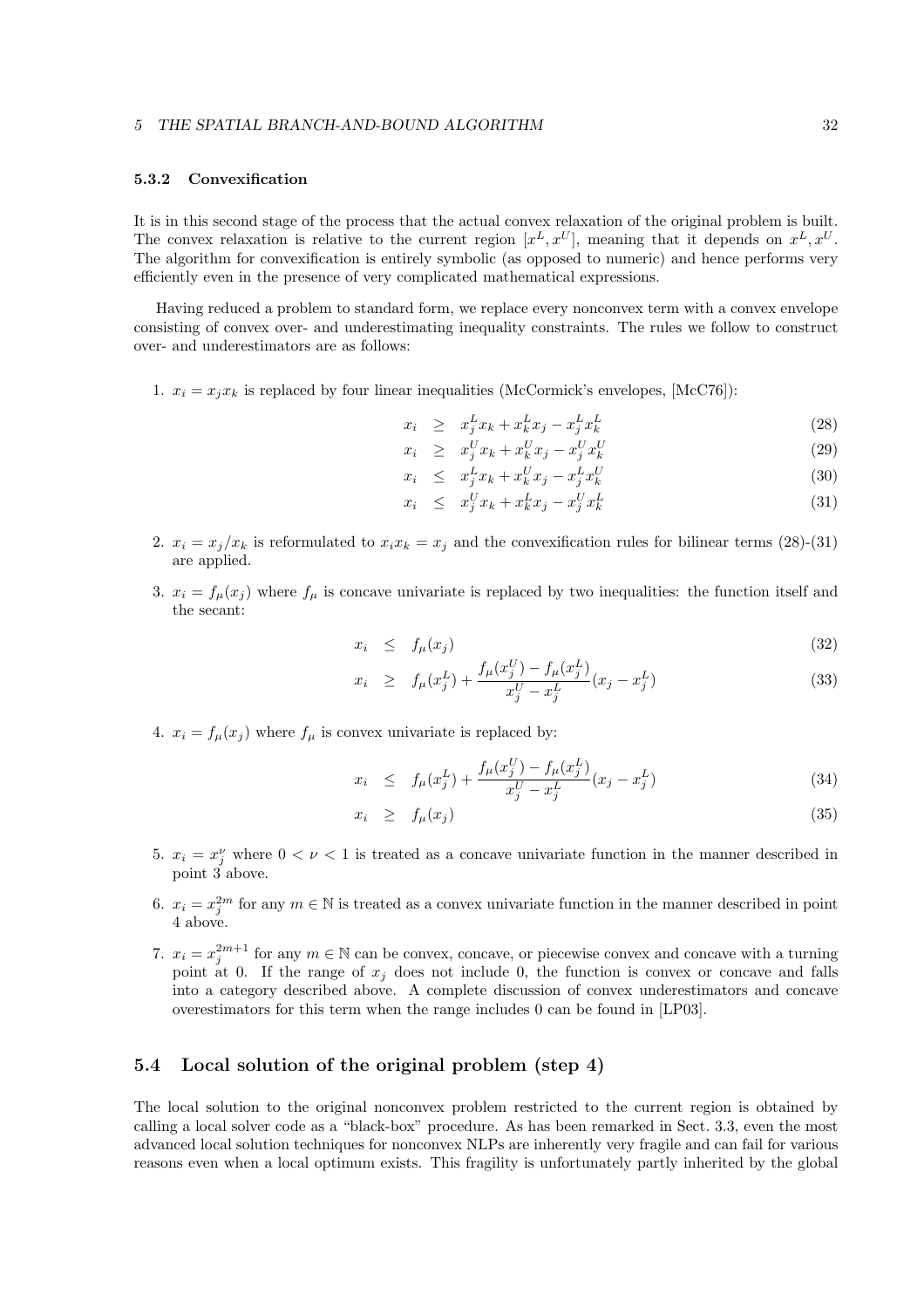solution algorithm, even though the sBB algorithm in itself is very robust (i.e. it fails only when the local solver consistently fails to find a local optimum on each sub-region).

The most computationally expensive step in the sBB algorithm is typically the call to the local optimization procedure to find the upper bound to the problem at hand. This normally involves the numerical solution of a general non-convex NLP, which can take a very long time. If a good upper bound can be found for a region without resorting to the local optimization procedure, then it should be used without question.

The two methods described below should at least halve the number of upper bounding problems that are solved during the sBB algorithm. Note that a distinction is made between the variables that are present in the original NLP ("original variables") and those added by the standardization procedure ("added variables", cf. section 5.3.1).

#### 5.4.1 Branching on added variables

Suppose that in the sBB algorithm an added variable w is chosen as the branch variable (see Sect. 5.5). The current region is then partitioned into two sub-regions along the  $w$  axis, the convex relaxations are modified to take the new variable ranges into account, and lower bounds are found for each sub-region. The upper bounds, however, are found by solving the original problem which is not dependent on the added variables. Thus the same exact original problem is solved at least three times in the course of the algorithm (i.e. once for the original region and once for each of its two sub-regions).

The obvious solution is for the algorithm to record the objective function upper bounds in each region. Whenever the branch variable is an added variable, avoid solving the original (upper bounding) problem and use the stored values instead.

#### 5.4.2 Branching on original variables

Even when the branching occurs on an original problem variable, there are some considerations that help avoid solving local optimization problems unnecessarily. Suppose that the original variable  $x$  is selected for branching in a certain region. Then its range  $[x^L, x^U]$  is partitioned into  $[x^L, x']$  and  $[x', x^U]$ . If the solution of the upper bounding problem in  $[x^L, x^U]$  is  $x^*$ , and  $x^* \in [x^L, x']$ , then it is unnecessary to solve the upper bounding problem again in the sub-region  $[x<sup>L</sup>, x']$  as an upper bound is already available at  $x^*$ . Of course, the upper bounding problem still needs to be solved for the other subregion  $[x', x^U]$  (see Fig. 20).

### 5.5 Branching (step 7)

There are many branching strategies [Epp95] available for use in spatial Branch-and-Bound algorithms. Generally, branching involves two steps, namely determining the point (i.e. set of variable values) on which to branch, and finding the variable whose domain is to be sub-divided by the branching operation. Here, we use the solution  $\tilde{x}$  of the upper bounding problem (step 4) as the branching point, if such a solution is found; otherwise the solution of the lower bounding problem  $\bar{x}$  (step 3) is used. We then use the standard form to identify the nonlinear term with the largest error with respect to its convex relaxation. By definition of the standard form (21) (see Sect. 5.3.1), this is equivalent to evaluating the defining constraints  $(23)-(26)$  at  $\bar{x}$  and choosing the one giving rise to the largest error in absolute value. In case the chosen defining constraint represents a unary operator, the only variable operand is chosen as the branch variable; if it represents a binary operator, the branch variable is chosen as the one whose value at the branching point is nearest to the midpoint of its range (see [Smi96], p. 205-207).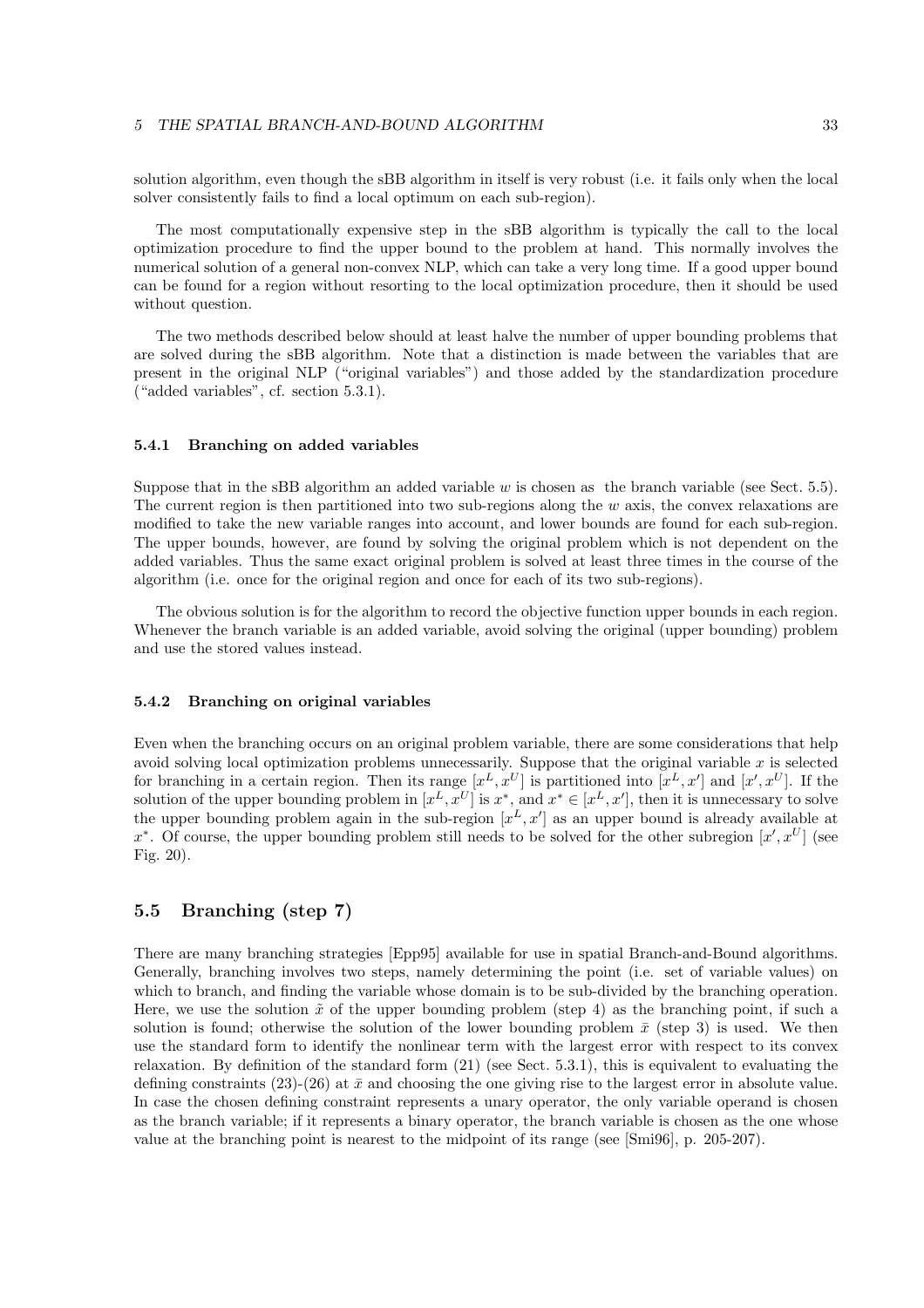

Figure 20: If the locally optimal solution in  $[x^L, x^U]$  has already been determined to be at  $x^*$ , solving in  $[x^L, x']$  is unnecessary.

## 6 Tight convex relaxations of bilinear problems

This section describes some very recent research being undertaken by the author as regards the application of the sBB algorithm to nonconvex problems involving bilinear terms and at least one linear inequality constraint. This particular structure (shared by many practically important classes of problems) sometimes makes it possible to considerably reduce the number of bilinear terms in the problem without ever changing the feasible region. In other words, an automatic exact reformulation of the problem, which involves less bilinear terms than the original problem formulation, is sometimes possible. A more complete treatment of this topic (together with very encouraging numerical results obtained on problems drawn from the oil industry) is given in [Lib04b, Lib04a, Lib05, LP06]. The following is a summary of the most important idea behind this exact reformulation.

Consider the generalized bilinear problem:

$$
\min \{ x^\top Q x + f(x) \mid Ax = b, x \in X \subseteq \mathbb{R}^n \}
$$
\n(36)

where Q is  $n \times n$  upper-triangular matrix, f is a function  $\mathbb{R}^n \to \mathbb{R}$ , A is an  $m \times n$  matrix with full rank  $m, b \in \mathbb{R}^m$  and X is a definition set for the variables which might include variable bounds, linear or nonlinear constraints, integrality constraints on the variables and so on. By substituting each bilinear term  $x_i x_j$  with a linearizing variable  $w_i^j$  we obtain an exact reformulation:

$$
\begin{array}{rcl}\n\min_{x \in X} & p^{\top} w & + & f(x) \\
 & Ax & = & b \\
\forall i \leq j \leq n & w_i^j & = & x_i x_j.\n\end{array}
$$
\n(37)

for a suitable constant vector  $p \in \mathbb{R}^{\frac{1}{2}n(n+1)}$  which can be easily obtained from the matrix Q. Multiply the system  $Ax = b$  by each problem variable  $x_k$  to obtain the following reduction constraint system:

$$
\forall k \le n \ (Aw_k - bx_k = 0), \tag{38}
$$

where  $w_k = (w_k^1, \dots, w_k^n)^\top$ . Substitute  $b = Ax$  in (38) to obtain:

$$
\forall k \le n \ (A(w_k - x_k x) = 0);
$$

now substitute  $z_i^j = w_i^j - x_i x_j$  for all  $i \leq j \leq n$  to get the following *companion system*:

$$
\forall k \le n \ (Az_k = 0), \tag{39}
$$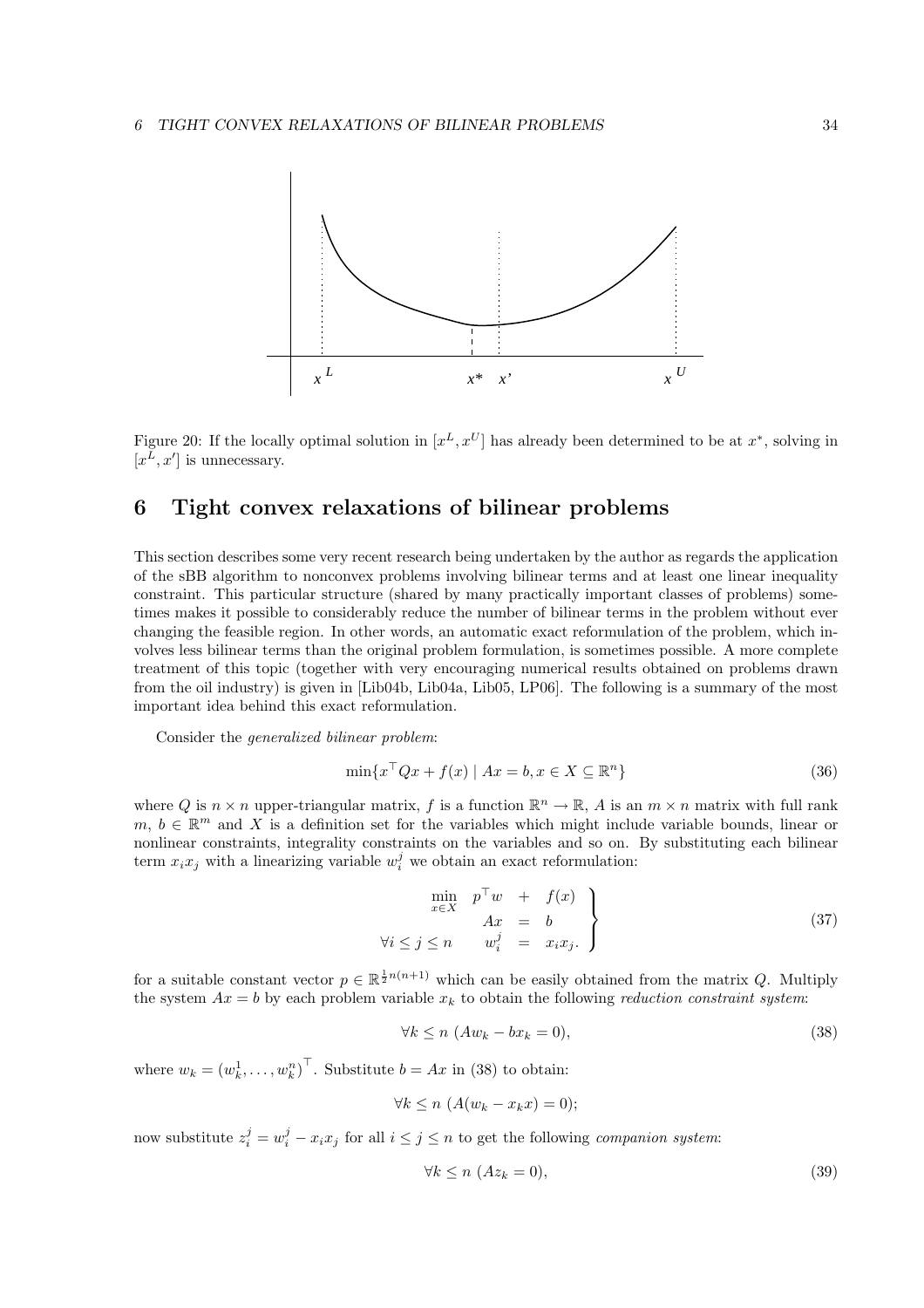where  $z_k = (z_k^1, \ldots, z_k^n)^\top$ . System (39) can be written as  $Mz = 0$  for a suitable matrix M obtained from A (z is the vector of all  $z_i^j$  for  $i \leq j \leq n$ ). Partition z in a set B and N of basic and nonbasic variables w.r.t. system  $Mz = 0$ . By setting all the nonbasic variables to zero, for  $Mz = 0$  to hold, the basic variables must also be zero. Thus, by setting  $w_i^j = x_i x_j$  for all  $(i, j)$  such that  $z_i^j \in N$ , the reduction constraint system (38) implies that  $w_i^j = x_i x_j$  for all  $(i, j)$  such that  $z_i^j \in B$ . In other words, the system (38) of linear equations replaces those bilinear constraints in (37) corresponding to basic variables of system (39). Thus, the following reformulation of (36), involving more linear constraints but less bilinear terms than the original problem, is exact:

$$
\begin{array}{ccc}\n\min_{x \in X} & p^{\top}w + f(x) \\
Ax = b \\
\forall k \le n \quad Aw_k - bx_k = 0 \\
\forall (i, j) : z_i^j \in N & w_i^j = x_i x_j.\n\end{array} \tag{40}
$$

We shall now see an example of the application of the above theory.

#### 6.1 Example

Consider the problem

$$
\begin{array}{ll}\n\min_x & x_1^2 + x_2^2 + x_3^2 - x_1 x_2 - x_2 x_3 - x_3 \\
& x_1 + x_2 + 2x_3 = 1 \\
& x_1 + 2x_2 + x_3 = 1.\n\end{array}
$$

After the reformulation, this becomes

$$
\begin{array}{ll}\min_{x,w} & w_1^1+w_2^2+w_3^3-w_2^1-w_3^2-x_3\\ & x_1+x_2+2x_3=1\\ & x_1+2x_2+x_3=1\\ & w_1^1=x_1^2\\ & w_2^1=x_1x_2\\ & w_2^2=x_2^2\\ & w_3^2=x_2x_3\\ & w_3^3=x_3^2.\end{array}\bigg\}
$$

Notice that the bilinear constraint  $w_3^1 = x_1x_3$  is missing from the formulation, but we shall need it when considering the reduction constraint systems. The linear constraints of this problem correspond to the system  $Ax = b$ , where

$$
A = \left(\begin{array}{ccc} 1 & 1 & 2 \\ 1 & 2 & 1 \end{array}\right) \tag{41}
$$

 $x = (x_1, x_2, x_3)$ , and  $b = (1, 1)$ . Multiplying this by  $x_1, x_2, x_3$  we get the reduction constraint systems

$$
w_1^1 + w_2^1 + 2w_3^1 - x_1 = 0
$$
  
\n
$$
w_1^1 + 2w_2^1 + w_3^1 - x_1 = 0
$$
  
\n
$$
w_2^1 + w_2^2 + 2w_3^2 - x_2 = 0
$$
  
\n
$$
w_2^1 + 2w_2^2 + w_3^2 - x_2 = 0
$$
  
\n
$$
w_3^1 + w_3^2 + 2w_3^3 - x_3 = 0
$$
  
\n
$$
w_3^1 + 2w_3^2 + w_3^3 - x_3 = 0.
$$

If we let

$$
\begin{array}{rcl} z_1^1 & = & w_1^1 - x_1^2 \\ z_2^1 & = & w_2^1 - x_1 x_2 \\ z_3^1 & = & w_3^1 - x_1 x_3 \\ z_2^2 & = & w_2^2 - x_2^2 \\ z_3^2 & = & w_3^2 - x_2 x_3 \\ z_3^3 & = & w_3^3 - x_3^2, \end{array}
$$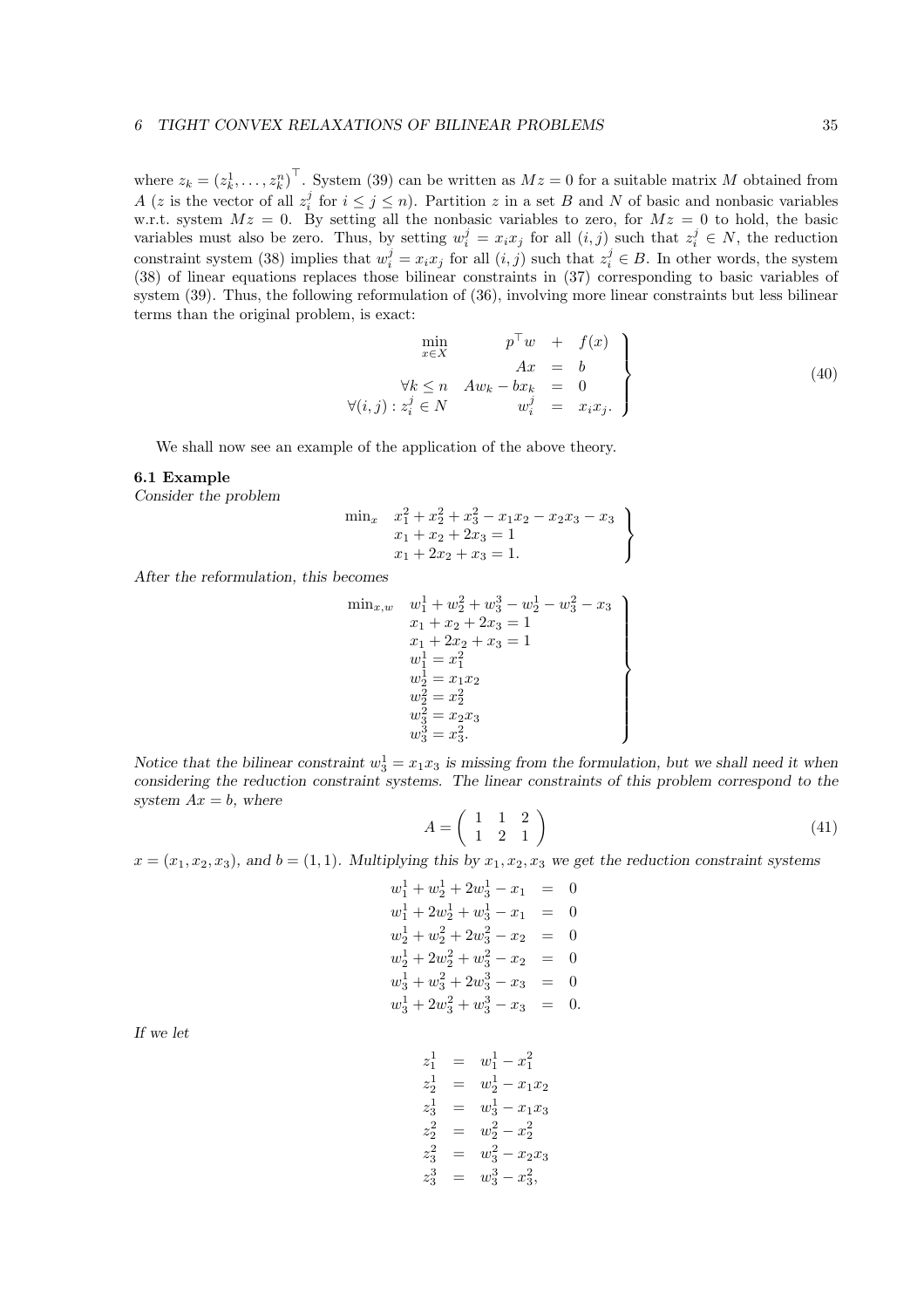the reduction constraint systems above correspond to the companion system  $Bz = 0$ , where

$$
B = \left(\begin{array}{cccccc} 1 & 1 & 2 & 0 & 0 & 0 \\ 1 & 2 & 1 & 0 & 0 & 0 \\ 0 & 1 & 0 & 1 & 2 & 0 \\ 0 & 1 & 0 & 2 & 1 & 0 \\ 0 & 0 & 1 & 0 & 1 & 2 \\ 0 & 0 & 1 & 0 & 2 & 1 \end{array}\right)
$$

and  $z = (z_1^1, z_2^1, z_3^1, z_2^2, z_3^2, z_3^3)$ . This matrix has row echelon form (obtained without row or column permutations)

|                  |          | -2              | 0 |          |  |
|------------------|----------|-----------------|---|----------|--|
| $\theta$         |          |                 | 0 | $\Omega$ |  |
| 0                | $\Omega$ |                 |   | 2        |  |
| 0                | $\Omega$ | $\vert 0 \vert$ |   |          |  |
| $\boldsymbol{0}$ |          | 0               | 0 | 2        |  |
|                  |          | D               | 0 |          |  |

and thus rank 5. This means that the reduction constraint systems can replace 5 out of 6 w-defining constraints. In particular, we should keep the one that corresponds to the nonbasic variable  $z_3^3$ , i.e.  $w_3^3 = x_3^2.$ 

Whilst the idea of multiplying linear constraints by problem variables is not new [SA92], the analysis that shows the reduction in the number of bilinear terms is, to the best of our knowledge, completely original. The citations listed above extend this idea in many directions, including application to largescale sparse bilinear problems, where a fundamental modification of this idea is necessary in order for it to be useful. Efficient algorithms for reduction constraints generation for problems with dense and sparse matrix Q have been proposed and successfully tested on various problems, including the pooling and blending problems from the oil industry (see Example 1.2), where the computational improvements w.r.t. an sBB algorithm without reduction constraints went up to 5 orders of magnitude.

## 7 Conclusion

This paper is a brief (mostly theoretical) overview of the main concepts in global and local nonconvex optimization, with a particular slant on deterministic methods for global optimization. Section 1 provides an introductory exposition of the field of optimization and includes a short history of global optimization. In section 2 we classify global optimization algorithms according to their algorithmic behaviour and convergence properties; we then explain the two-phase structure underlying most global optimization algorithm, and introduce the classes of stochastic global optimization algorithms and deterministic global optimization algorithms. Section 3 is about local nonlinear optimization, with basic material including convexity, necessary and sufficient conditions for local optimality, and a short description of the SQP algorithm. In Section 4 we describe a very successful stochastic optimization algorithm called SobolOpt. Section 5 contains an in-depth description and analysis of a deterministic global optimization algorithm called spatial Branch-and-Bound with symbolic reformulation. The important concept of convex relaxation is introduced therein. Finally, section 6 describes recent advances which allow to automatically generate a very tight convex relaxation for a large class of nonconvex problems containing bilinear terms.

## Acknowledgements

We wish to express gratitude to Tanja Davidović, Sergei Kucherenko, Fabio Schoen, Pietro Belotti, Federico Malucelli and Ercam Atam for taking the time of reading and correcting this paper.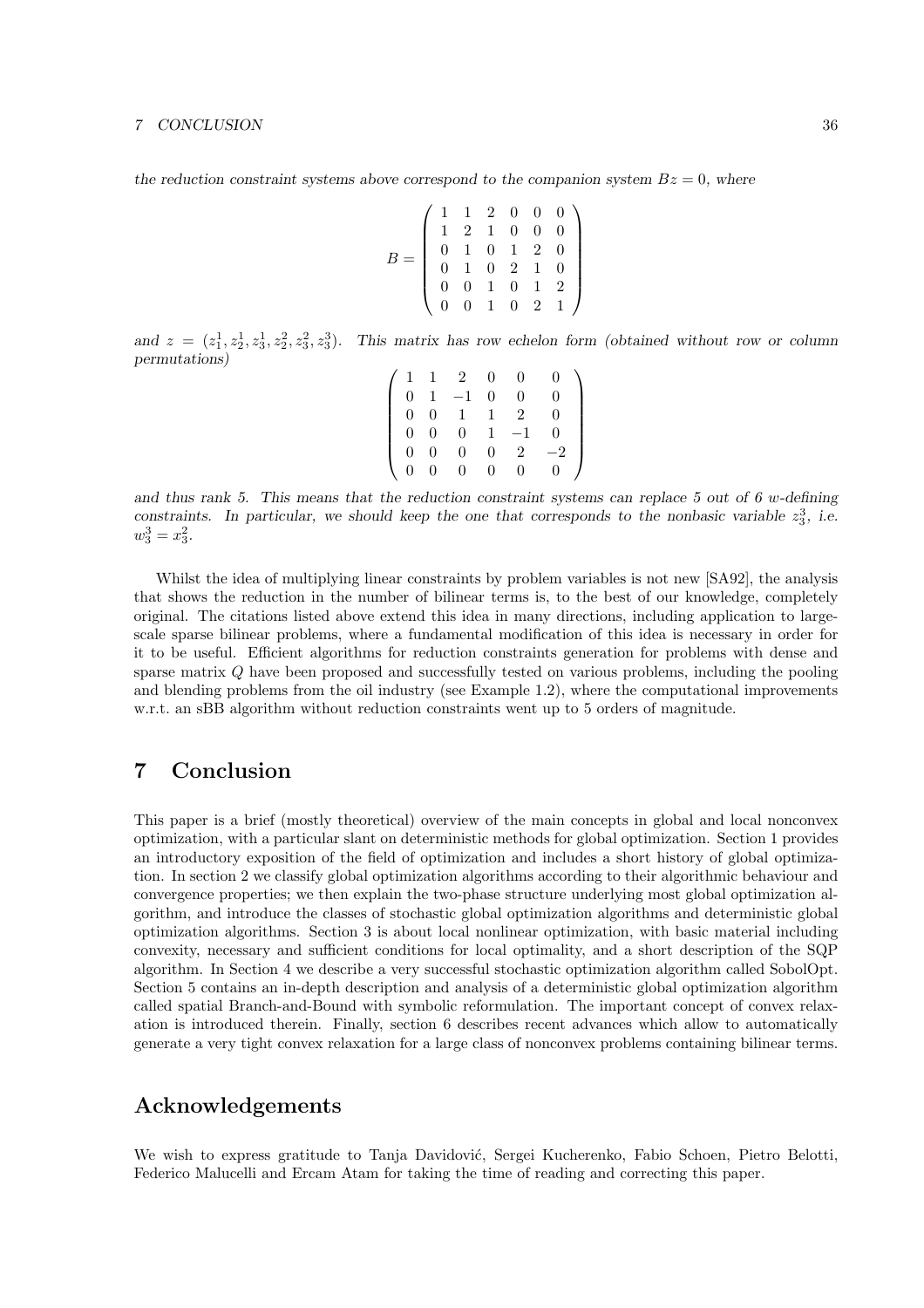## References

- [AAF97] C.S. Adjiman, I.P. Androulakis, and C.A. Floudas. Global optimization of MINLP problems in process synthesis and design. Computers & Chemical Engineering, 21:S445–S450, 1997.
- [AAF98] C. S. Adjiman, I. P. Androulakis, and C. A. Floudas. A global optimization method, αBB, for general twice-differentiable constrained NLPs: II. Implementation and computational results. Computers & Chemical Engineering, 22(9):1159–1179, 1998.
- [AAMF96] C.S. Adjiman, I.P. Androulakis, C.D. Maranas, and C.A. Floudas. A global optimization method, αBB, for process design. Computers & Chemical Engineering, 20:S419–S424, 1996.
- [ABH<sup>+</sup>04] C. Audet, J. Brimberg, P. Hansen, S. Le Digabel, and N. Mladenović. Pooling problem: Alternate formulations and solution methods. Management Science, 50(6):761–776, 2004.
- [ADFN98] C.S. Adjiman, S. Dallwig, C.A. Floudas, and A. Neumaier. A global optimization method,  $\alpha$ BB, for general twice-differentiable constrained NLPs: I. Theoretical advances. Computers & Chemical Engineering, 22(9):1137–1158, 1998.
- [Adj98] C.S. Adjiman. Global Optimization Techniques for Process Systems Engineering. PhD thesis, Princeton University, June 1998.
- [AF96] C.S. Adjiman and C.A. Floudas. Rigorous convex underestimators for general twicedifferentiable problems. Journal of Global Optimization, 9(1):23–40, July 1996.
- [AHU83] A.V. Aho, J.E. Hopcroft, and J.D. Ullman. *Data Structures and Algorithms*. Addison-Wesley, Reading, MA, 1983.
- [AKS00] F.A. Al-Khayyal and H.D. Sherali. On finitely terminating branch-and-bound algorithms for some global optimization problems. SIAM Journal of Optimization, 10(4):1049–1057, 2000.
- [AMF95] I. P. Androulakis, C. D. Maranas, and C. A. Floudas. alphaBB: A global optimization method for general constrained nonconvex problems. Journal of Global Optimization, 7(4):337–363, December 1995.
- [Apo61] T.M. Apostol. Mathematical Analysis. Addison-Wesley, Reading, MA, 1961.
- [ASF98] C.S. Adjiman, C.A. Schweiger, and C.A. Floudas. Mixed-integer nonlinear optimization in process synthesis. In D.-Z. Du and P.M. (Eds.) Pardalos, editors, Handbook of Combinatorial Optimization, vol. I, volume 1, pages 1–76. Kluwer Academic Publishers, Dordrecht, 1998.
- [ATS99] N. Adhya, M. Tawarmalani, and N.V. Sahinidis. A lagrangian approach to the pooling problem. Industrial and Engineering Chemistry Research, 38:1956–1972, 1999.
- [BCCS97] L.T. Biegler, T.F. Coleman, A.R. Conn, and F.N. Santosa, editors. Large-scale Optimization with Applications. Springer, 1997.
- [BSS93] M.S. Bazaraa, H.D. Sherali, and C.M. Shetty. Nonlinear Programming: Theory and Algorithms. Wiley, Chichester, second edition, 1993.
- [CDM91] A. Colorni, M. Dorigo, and V. Maniezzo. Distributed optimization by ant colonies. In F. Varela and P. Bourgine, editors, Proceedings of the European Conference on Artificial Life, pages 134–142, Amsterdam, 1991. ECAL, Paris, France, Elsevier.
- [CS00] R. Chelouah and P. Siarry. Tabu search applied to global optimization. European Journal of Operational Research, 123:256–270, 2000.
- [Dan63] G.B. Dantzig. Linear Programming and Extensions. Princeton University Press, Princeton, NJ, 1963.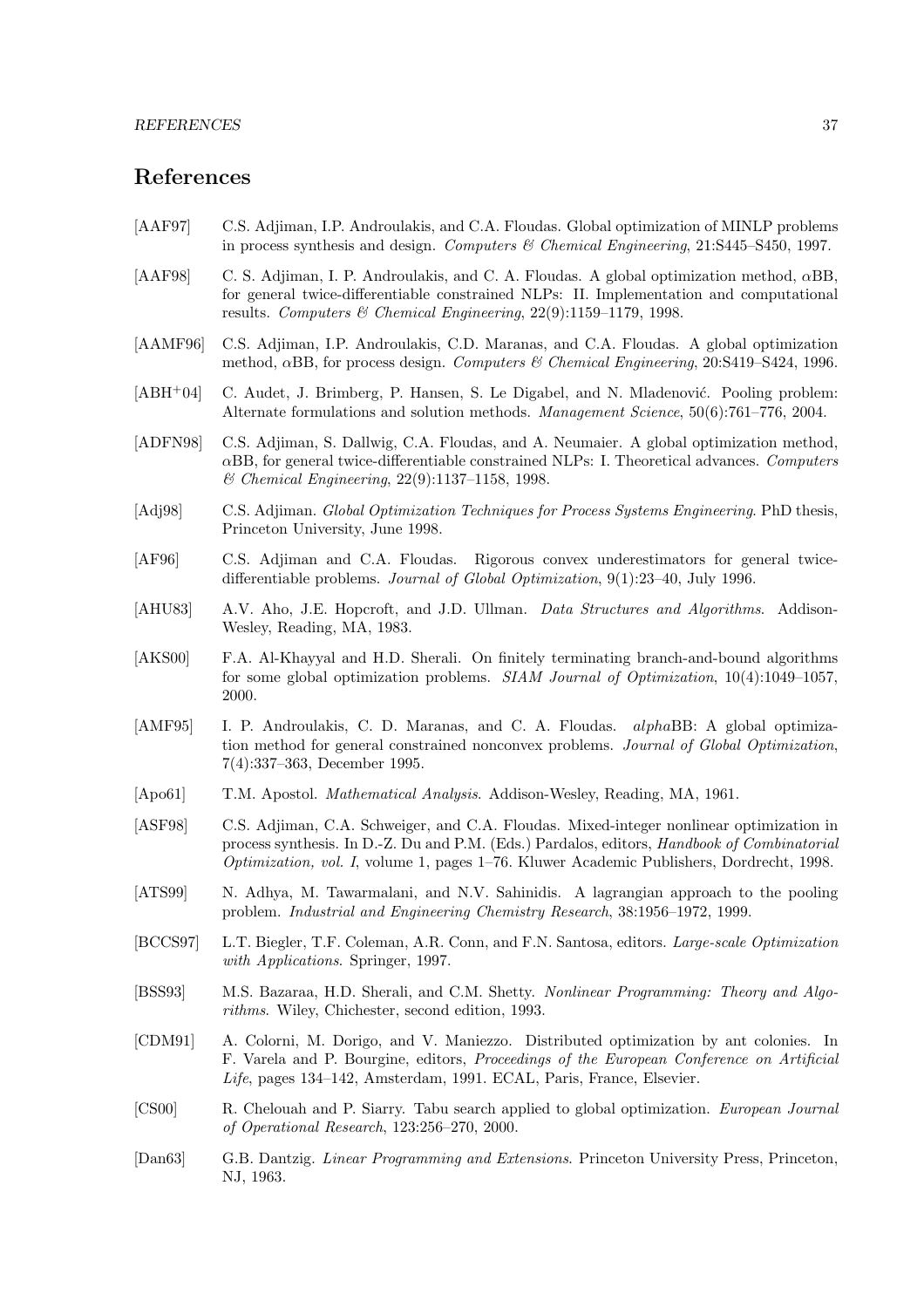- [EP97] T.G.W. Epperly and E.N. Pistikopoulos. A reduced space branch and bound algorithm for global optimization. Journal of Global Optimization, 11:287:311, 1997.
- [Epp95] T.G.W. Epperly. Global Optimization of Nonconvex Nonlinear Programs using Parallel Branch and Bound. PhD thesis, University of Winsconsin – Madison, 1995.
- [ES89] E. Eskow and R. B. Schnabel. Mathematical modeling of a parallel global optimization algorithm. Parallel Computing, 12(3):315–325, December 1989.
- [FHJ92] L.R. Foulds, D. Haughland, and K. Jornsten. A bilinear approach to the pooling problem. Optimization, 24:165–180, 1992.
- [FS69] J.E. Falk and R.M. Soland. An algorithm for separable nonconvex programming problems. Management Science, 15:550–569, 1969.
- [GBR95] C. Guus, E. Boender, and H.E. Romeijn. Stochastic methods. In Horst and Pardalos [HP95], pages 829–869.
- [Ge89] R. P. Ge. A parallel global optimization algorithm for rational separable-factorable functions. Applied Mathematics and Computation, 32(1):61–72, July 1989.
- [Gro96] I.E. Grossmann, editor. Global Optimization in Engineering Design. Kluwer Academic Publishers, Dordrecht, 1996.
- [Han80] E.R. Hansen. Global constrained optimization using interval analysis. In K. Nickel, editor, Interval Mathematics 1980, pages 25–47, New York, 1980. Proceedings of the International Symposium, Freiburg, Academic Press.
- [Han92] E. Hansen. Global Optimization Using Interval Analysis. Marcel Dekker, Inc., New York, 1992.
- [Hav78] C.A. Haverly. Studies of the behaviour of recursion for the pooling problem. ACM SIGMAP Bulletin, 25:19–28, 1978.
- [HDT88] R. Horst, J. Devries, and N. V. Thoai. On finding new vertices and redundant constraints in cutting plane algorithms for global optimization. Operations Research Letters,  $7(2):85-90$ , April 1988.
- [HH00] Masayuki Hirafuji and Scott Hagan. A global optimization algorithm based on the process of evolution in complex biological systems. Computers and Electronics in Agriculture, 29:125– 134, 2000.
- [HJL88] P. Hansen, B. Jaumard, and S. H. Lu. Analytical approach to global optimization. Comptes Rendus de L'Academie Des Sciences Serie I-Mathematique, 306(1):29–32, January 1988.
- [Hor86] R. Horst. A general-class of branch-and-bound methods in global optimization with some new approaches for concave minimization. Journal of Optimization Theory and Applications, 51(2):271–291, November 1986.
- [Hor88] R. Horst. Deterministic global optimization with partition sets whose feasibility is not known: Application to concave minimization, reverse convex constraints, d.c. programming and lipschitzian optimization. Journal of Optimization Theory and Applications,  $58(1):11-$ 37, July 1988.
- [Hor89] R. Horst. On consistency of bounding operations in deterministic global optimization. Journal of Optimization Theory and Applications, 61(1):143–146, April 1989.
- [HP95] R. Horst and P.M. Pardalos, editors. Handbook of Global Optimization, volume 1. Kluwer Academic Publishers, Dordrecht, 1995.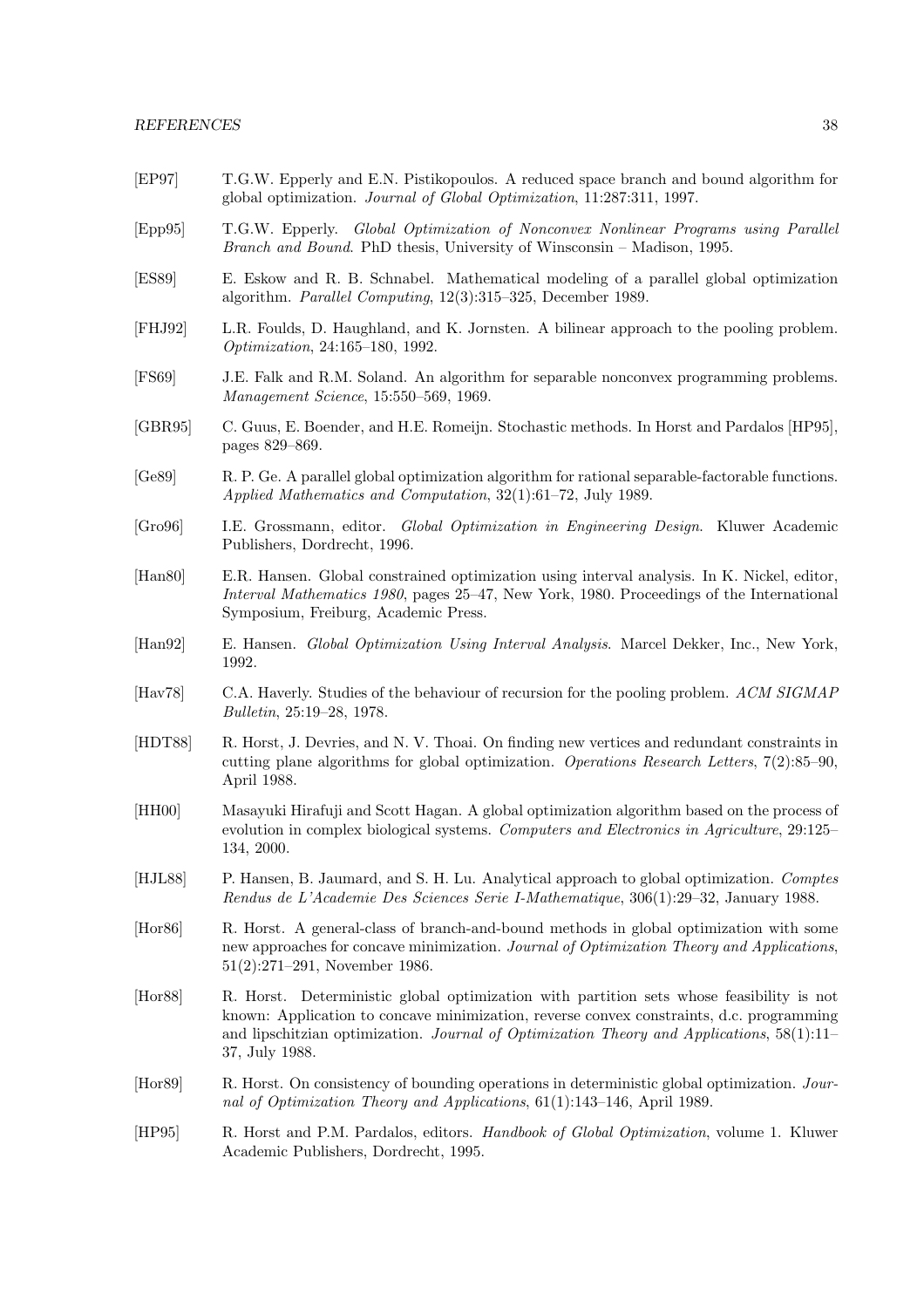- [HT96] R. Horst and Hoang Tuy. *Global Optimization: Deterministic Approaches*. Springer, Berlin, third edition, 1996.
- [KB00] P. Kesavan and P.I. Barton. Generalized branch-and-cut framework for mixed-integer nonlinear optimization problems. Computers & Chemical Engineering, 24:1361–1366, 2000.
- [KG88] G. R. Kocis and I. E. Grossmann. Global optimization of nonconvex mixed-integer nonlinearprogramming (MINLP) problems in process synthesis. Industrial  $\mathcal C$  Engineering Chemistry Research, 27(8):1407–1421, August 1988.
- [KS04] S. Kucherenko and Yu. Sytsko. Application of deterministic low-discrepancy sequences in global optimization. Computational Optimization and Applications, 30(3):297–318, 2004.
- $[KVvA+99]$  V. Kovačević-Vujčić, M. Čangalović, M. Ašić, L. Ivanović, and M. Dražić. Tabu search methodology in global optimization. Computers and Mathematics with Applications, 37:125– 133, 1999.
- [Lag97] J.L. Lagrange. Théorie des fonctions analytiques. Impr. de la République, Paris, 1797.
- [LB00] Y.H. Lee and B.J. Berne. Global optimization: Quantum thermal annealing with path integral monte carlo. Journal of Physical Chemistry A, 104:86–95, 2000.
- [Lee56] J. Leech. The problem of the thirteen spheres. Mathematical Gazette, 40:22–23, 1956.
- [Lib04a] L. Liberti. Reduction constraints for the global optimization of NLPs. International Transactions in Operational Research, 11(1):34–41, 2004.
- [Lib04b] L. Liberti. Reformulation and Convex Relaxation Techniques for Global Optimization. PhD thesis, Imperial College London, UK, March 2004.
- [Lib05] L. Liberti. Linearity embedded in nonconvex programs. *Journal of Global Optimization*, 33(2):157–196, 2005.
- [LJ73] R. Luus and T.H.I. Jaakola. Optimization by direct search and systematic reduction of the size of the search region. AIChE Journal, 19:760–766, 1973.
- [LMK04] L. Liberti, N. Maculan, and S. Kucherenko. The kissing number problem: a new result from global optimization. In L. Liberti and F. Maffioli, editors, CTW04 Workshop on Graphs and Combinatorial Optimization, volume 17 of Electronic Notes in Discrete Mathematics, pages 203–207, Amsterdam, 2004. Elsevier.
- [Loc02] M. Locatelli. Simulated annealing algorithms for global optimization. In Pardalos and Romeijn [PR02], pages 179–229.
- [LP03] L. Liberti and C.C. Pantelides. Convex envelopes of monomials of odd degree. *Journal of* Global Optimization, 25:157–168, 2003.
- [LP06] L. Liberti and C.C. Pantelides. An exact reformulation algorithm for large nonconvex NLPs involving bilinear terms. Journal of Global Optimization, 36:161–189, 2006.
- [MBS80] S. F. Masri, G. A. Bekey, and F. B. Safford. A global optimization algorithm using adaptive random search. Applied Mathematics and Computation, 7(4):353–375, 1980.
- [McC76] G.P. McCormick. Computability of global solutions to factorable nonconvex programs: Part I — Convex underestimating problems. Mathematical Programming, 10:146–175, 1976.
- [Mil69] J. Milnor. *Topology from the differentiable viewpoint*. University Press of Virginia, Charlottesville, 1969.
- [MKP+00] M. Mathur, S.B. Karale, S. Priye, V.K. Jayaraman, and B.D. Kulkarni. Ant colony approach to continuous function optimization. Industrial and Engineering Chemistry Research, 39:3814–3822, 2000.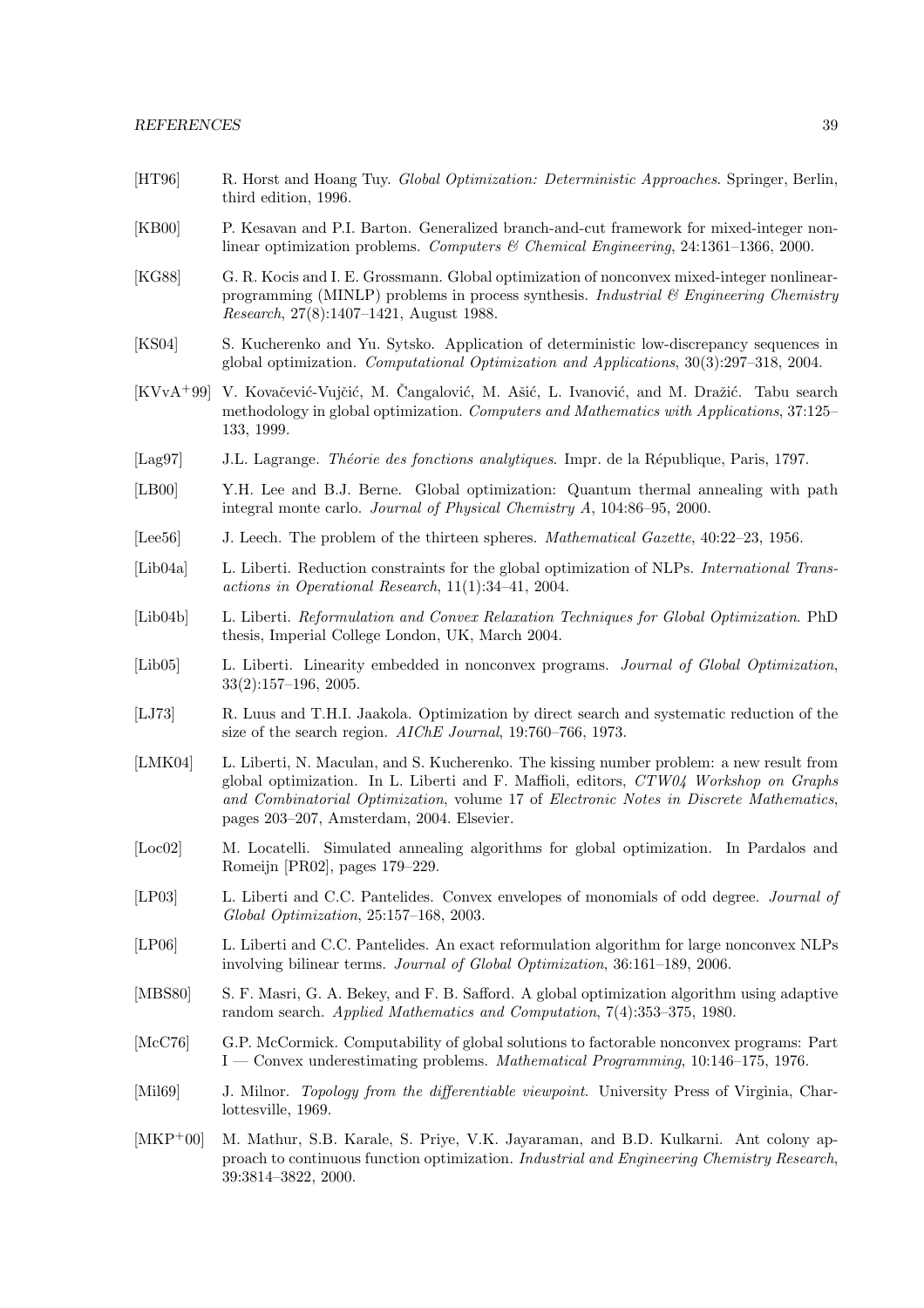- [MM88] C. C. Meewella and D. Q. Mayne. An algorithm for global optimization of lipschitz continuous functions. Journal of Optimization Theory and Applications, 57(2):307–322, May 1988.
- [MM89] C. C. Meewella and D. Q. Mayne. Efficient domain partitioning algorithms for global optimization of rational and lipschitz continuous functions. Journal of Optimization Theory and Applications, 61(2):247–270, May 1989.
- [MPKVv03] N. Mladenović, J. Petrović, V. Kovačević-Vujčić, and M. Čangalović. Solving a spreadspectrum radar polyphase code design problem by tabu search and variable neighbourhood search. European Journal of Operations Research, 151:389–399, 2003.
- [OBF01] A.R.F. O'Grady, I.D.L. Bogle, and E.S. Fraga. Interval analysis in automated design for bounded solutions. Chemicke Zvesti, 55(6):376–381, 2001.
- [Par88] P.M. Pardalos. Enumerative techniques for solving some nonconvex global optimization problems. Or Spektrum, 10(1):29–35, February 1988.
- [Par89] P.M. Pardalos. Parallel search algorithms in global optimization. Applied Mathematics and Computation, 29(3):219–229, February 1989.
- [Pin86] J. Pinter. Global optimization on convex sets. Or Spektrum, 8(4):197–202, 1986.
- [PR87] P.M. Pardalos and J.B. Rosen. Constrained Global Optimization: Algorithms and Applications. Springer, Berlin, 1987.
- [PR02] P.M. Pardalos and H.E. Romeijn, editors. Handbook of Global Optimization, volume 2. Kluwer Academic Publishers, Dordrecht, 2002.
- [PRT00] P.M. Pardalos, H.E. Romeijin, and H. Tuy. Recent development and trends in global optimization. Journal of Computational and Applied Mathematics, 124:209–228, 2000.
- [PS88] P.M. Pardalos and G. Schnitger. Checking local optimality in constrained quadratic programming is np-hard. Operations Research Letters, 7(1):33–35, February 1988.
- [PS98] C.H. Papadimitriou and K. Steiglitz. Combinatorial Optimization: Algorithms and Complexity. Dover, New York, 1998.
- [PTVF97] W.H. Press, S.A. Teukolsky, W.T. Vetterling, and B.P. Flannery. Numerical Recipes in C, Second Edition. Cambridge University Press, Cambridge, 1992, reprinted 1997.
- [Pug02] C.C. Pugh. Real Mathematical Analysis. Springer, Berlin, 2002.
- [Raj00] S. Rajasekaran. On simulated annealing and nested annealing. Journal of Global Optimization, 16:43–56, 2000.
- [Ree93] C.R. Reeves, editor. Modern Heuristic Techniques for Combinatorial Problems. Blackwell, Oxford, 1993.
- [RR87] H. Ratschek and J. G. Rokne. Efficiency of a global optimization algorithm. Siam Journal On Numerical Analysis, 24(5):1191–1201, October 1987.
- [RS95] H.S. Ryoo and N.V. Sahinidis. Global optimization of nonconvex NLPs and MINLPs with applications in process design. Computers & Chemical Engineering,  $19(5):551-566$ , 1995.
- [RS96] H. S. Ryoo and N. V. Sahinidis. A branch-and-reduce approach to global optimization. Journal of Global Optimization, 8(2):107–138, March 1996.
- [RSC00] P. RoyChowdury, Y.P. Singh, and R.A. Chansarkar. Hybridization of gradient descent algorithms with dynamic tunneling methods for global optimization. IEEE Transactions on Systems, Man and Cybernetics—Part A: Systems and Humans, 30(3):384–390, 2000.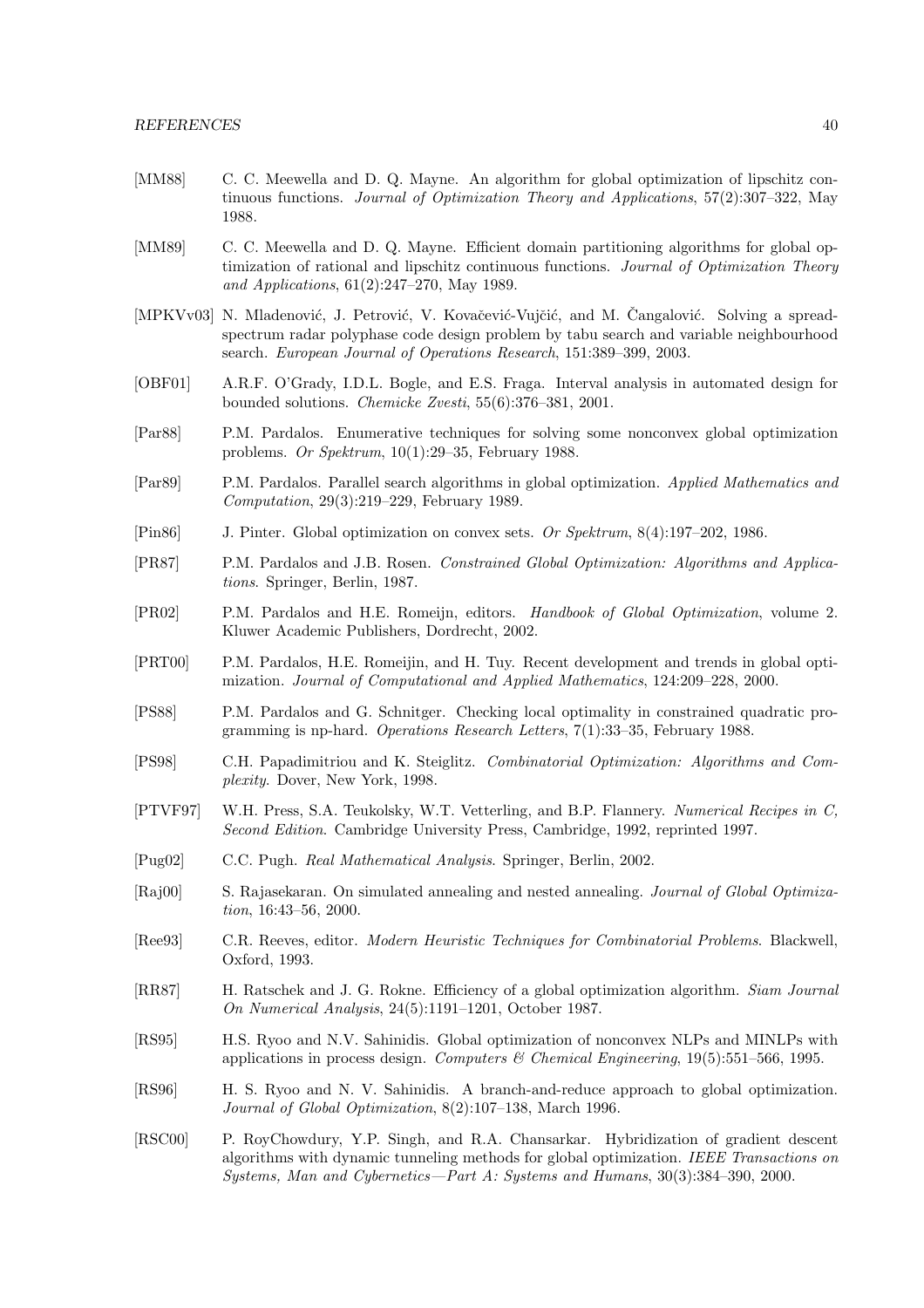- [SA92] H.D. Sherali and A. Alameddine. A new reformulation-linearization technique for bilinear programming problems. Journal of Global Optimization, 2:379–410, 1992.
- [Sch02] F. Schoen. Two-phase methods for global optimization. In Pardalos and Romeijn [PR02], pages 151–177.
- [Smi96] E.M.B. Smith. On the Optimal Design of Continuous Processes. PhD thesis, Imperial College of Science, Technology and Medicine, University of London, October 1996.
- [SP97a] E.M.B. Smith and C.C. Pantelides. Global optimisation of nonconvex MINLPs. Computers & Chemical Engineering, 21:S791–S796, 1997.
- [SP97b] R. Storn and K. Price. Differential evolution a simple and efficient heuristic for global optimization over continuous spaces. Journal of Global Optimization, 11:341–359, 1997.
- [SP99] E.M.B. Smith and C.C. Pantelides. A symbolic reformulation/spatial branch-and-bound algorithm for the global optimisation of nonconvex MINLPs. Computers  $\mathcal C$  Chemical Engineering, 23:457–478, 1999.
- [SS98] J.P. Shectman and N.V. Sahinidis. A finite algorithm for global minimization of separable concave programs. Journal of Global Optimization, 12:1–36, 1998.
- [SSSWD00] G. Schrimpf, J. Schneider, H. Stamm-Wilbrandt, and G. Dueck. Record breaking optimization results using the ruin and recreate principle. Journal of Computational Physics, 159:139–171, 2000.
- [TH88] H. Tuy and R. Horst. Convergence and restart in branch-and-bound algorithms for global optimization: Application to concave minimization and d.c. optimization problems. Mathematical Programming, 41(2):161–183, July 1988.
- [TSed] M. Tawarmalani and N.V. Sahinidis. Convexification and global optimization of the pooling problem. Mathematical Programming, (submitted).
- [Tu89] A. Törn and A. Zilinskas. *Global Optimization*. Springer, Berlin, 1989.
- [Tuy98] H. Tuy. Convex Analysis and Global Optimization. Kluwer Academic Publishers, Dordrecht, 1998.
- [uB03] J. Žilinskas and I.D.L. Bogle. Evaluation ranges of functions using balanced random interval arithmetic. Informatica, 14(3):403–416, 2003.
- $[\text{Z}85]$  A.  $\text{Zilinskas. Axiomatic characterization of a global optimization algorithm and investigation}$ of its search strategy. Operations Research Letters, 4(1):35–39, 1985.
- [VEH96] R. Vaidyanathan and M. El-Halwagi. Global optimization of nonconvex MINLPs by interval analysis. In Grossmann [Gro96], pages 175–193.
- [VF96] V. Visweswaran and C. A. Floudas. New formulations and branching strategies for the gop algorithm. In Grossmann [Gro96].
- [WP02] T. Westerlund and R. Pörn. Solving pseudo-convex mixed integer optimization problems by cutting plane techniques. Optimization and Engineering, 3:235–280, 2002.
- [WSHP98] T. Westerlund, H. Skrifvars, I. Harjunkoski, and R. Pörn. An extended cutting plane method for a class of non-convex MINLP problems. Computers & Chemical Engineering,  $22(3)$ :357– 365, 1998.
- [WW99] B.W. Wah and T. Wang. Efficient and adaptive lagrange-multiplier methods for nonlinear continuous global optimization. Journal of Global Optimization, 14:1:25, 1999.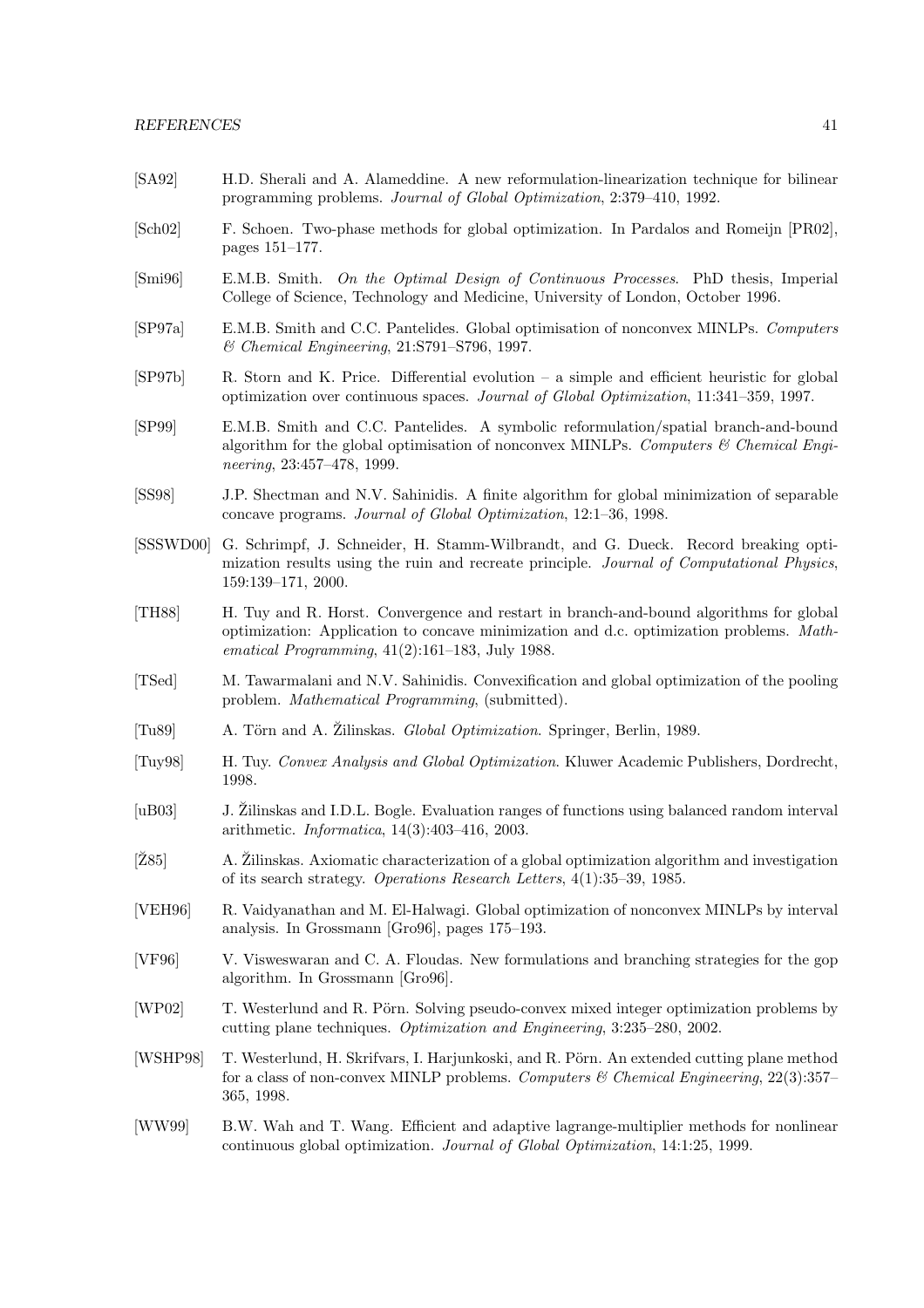#### REFERENCES 42

- [Yao89] Y. Yao. Dynamic tunnelling algorithm for global optimization. IEEE Transactions On Systems Man and Cybernetics, 19(5):1222–1230, sep-oct 1989.
- [ZG99] J. M. Zamora and I. E. Grossmann. A branch and contract algorithm for problems with concave univariate, bilinear and linear fractional terms. Journal of Global Optimization, 14:217:249, 1999.